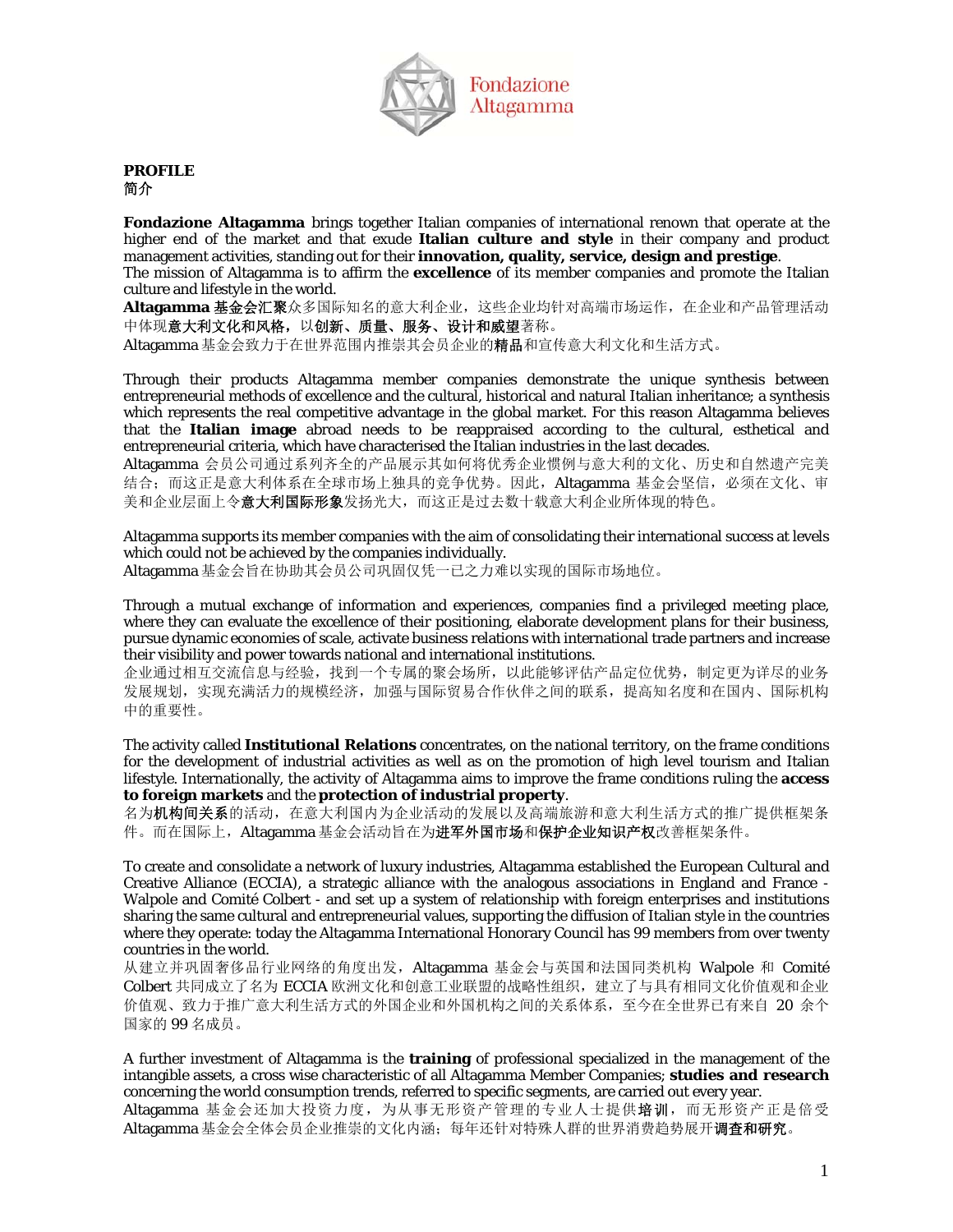

**76** Companies are **ordinary members** of Altagamma. They have a total turnover of about **45 billions** euro, 80% of which is performed abroad.

Altagamma 基金会拥有 **76** 个创始成员。这些企业的总营业额约为 **450** 亿欧元,其中 80%来自海外。

The operational areas of Altagamma are:

- Institutional Relationship (Italian Institutional Relations European Institutional Relations)
- Altagamma Business Culture
- Promotion and International Development (Italian Excellence Promotion Italian Image Coordinated International Initiatives)
- Protection of the Intellectual Property
- Studies and Research
- Education and Training (Master in Fashion, Experience & Design Management, Master of Management in Food&Beverages, Seminars for Altagamma Managers)
- Communication (External Communication Internal Communication Networking Events)

Altagamma 基金会活动领域:

- 机构间关系(意大利机构关系、欧洲机构关系)
- Altagamma 企业文化
- 国际推广与发展(意大利卓越推广、意大利形象、协同国际合作)
- 知识产权保护
- 研发
- 教育与培训(时尚、经验与设计管理进修课程、食品与饮料管理进修课程、企业研讨会)
- 宣传(内部宣传、外部宣传、关系网络、各类活动)

The Chairman of Fondazione Altagamma is *Andrea Illy*. The Executive Director is *Armando Branchini*. Altagamma 基金会主席为 *Andrea Illy* 先生。执行理事为 *Armando Branchini* 先生。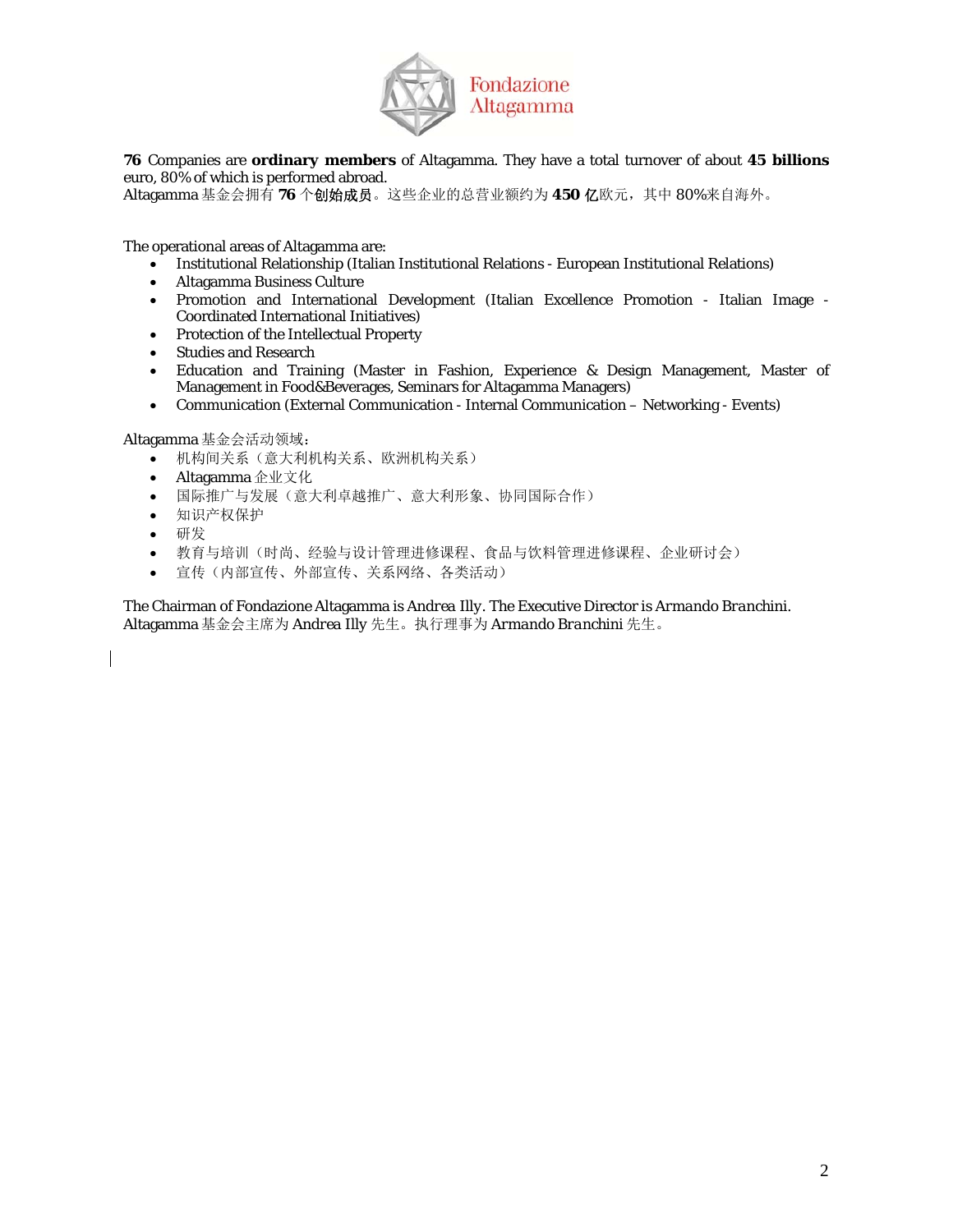

## **MEMBERS**

## **Altagamma** 基金会品牌

*FOUNDERS*  创始品牌

- 1. Acqua di Parma 帕尔马之水
- 2. Agnona 阿妮欧娜
- 3. AgustaWestland 阿古斯塔·韦斯特兰
- 4. L'Albereta, Erbusco L'Albereta 酒店, Erbusco
- 5. Alberta Ferretti 阿尔伯特**-**菲尔蒂
- 6. Alessi 艾烈希
- 7. Alias
- 8. Allegrini 艾格尼酒庄
- 9. L'Andana, Castiglione della Pescaia
- 10. Artemide 阿特米德
- 11. Aurora 奥罗拉
- 12. Baratti & Milano 巴拉荻和米兰诺
- 13. Bauer Hotel, Venice 鲍尔酒店
- 14. B&B Italia
- 15. Bellavista **Bellavista** 酒庄
- 16. Bellevue Syrene Hotel, Sorrento 贝尔维塞林纳酒店,索伦托
- 17. Biondi Santi
- 18. Bisazza 碧莎马赛克
- 19. Boffi 波菲
- 20. Bottega Veneta 宝缇嘉
- 21. Brioni 布里奥尼
- 22. Brunello Cuccinelli 布鲁奈罗·库奇内利
- 23. Buccellati 布契拉提
- 24. Bvlgari 宝格丽
- 25. Ca' del Bosco
	- **Ca' del Bosco** 酒庄
- 26. Caffarel 口福莱
- 27. Capri Palace Hotel e Spa, Capri 卡普里皇宫温泉酒店
- 28. Danese
- 29. De Russie Hotel, Rome 德露西酒店,罗马
- 30. Driade 德里亚德
- 31. Ducati Motor Holding 杜卡迪
- 32. Emilio Pucci 璞琪
- 33. Ermenegildo Zegna 杰尼亚集团
- 34. Etro 艾特罗
- 35. Fendi 芬迪
- 36. Ferrari 法拉利
- 37. Ferrari F.lli Lunelli
- 38. Flos **Flos** 灯具
- 39. Frette 芙蕾特
- 40. Gianfranco Ferré 奇安弗兰科·费雷
- 41. Gucci 古琦
- 42. Illycaffè
- 43. Isaia
- 44. Kartell **Kartell** 塑料家具
- 45. La Perla
- 46. Living Divani **Living Divani** 家居
- 47. Loro Piana
- 48. Lungarno Hotel, Florence **Lungarno** 酒店,佛罗伦萨
- 49. Luce della Vite 麓鹊庄园
- 50. Masi Agricola 马西酒庄
- 51. Masseria San Domenico **Masseria San Domenico** 酒店
- 52. Max Mara 麦斯马拉
- 53. Missoni 米索尼
- 54. Moroso **Moroso** 家具
- 55. Omas 奥玛仕
- 56. Ornellaia
- 57. Persol **Persol** 眼镜
- 58. Principe di Savoia Hotel, Milan Principe di Savoia 酒店, 米兰
- 59. René Caovilla **René Caovilla** 鞋履
- 60. Riva 丽娃
- 61. Rubelli **Rubelli** 家居面料
- 62. Salvatore Ferragamo 菲拉格慕
- 63. Sanpellegrino 圣培露集团
- 64. Segnana
- 65. Sergio Rossi
- 66. Seven Stars Galleria, Milan 七星格拉瑞亚酒店,米兰
- 67. Splendido Hotel, Portofino Splendido 酒店, Portofino
- 68. Stone Island
- 69. Technogym 泰诺健
- 70. Tod's 托德斯
- 71. Valentino 瓦伦蒂诺
- 72. Venini
- 73. Versace 范思哲
- 74. Villa D'Este Hotel **Villa D'Este** 酒店
- 75. Vhernier **Vhernier** 珠宝
- 76. Zanotta

## *PARTICIPANTS*

成员品牌

- 77. American Express 美国运通
- 78. AWE Talisman
- 79. Inovir
- 80. McArthur Glen
- 81. Società Italiana Brevetti
- 82. Value Retail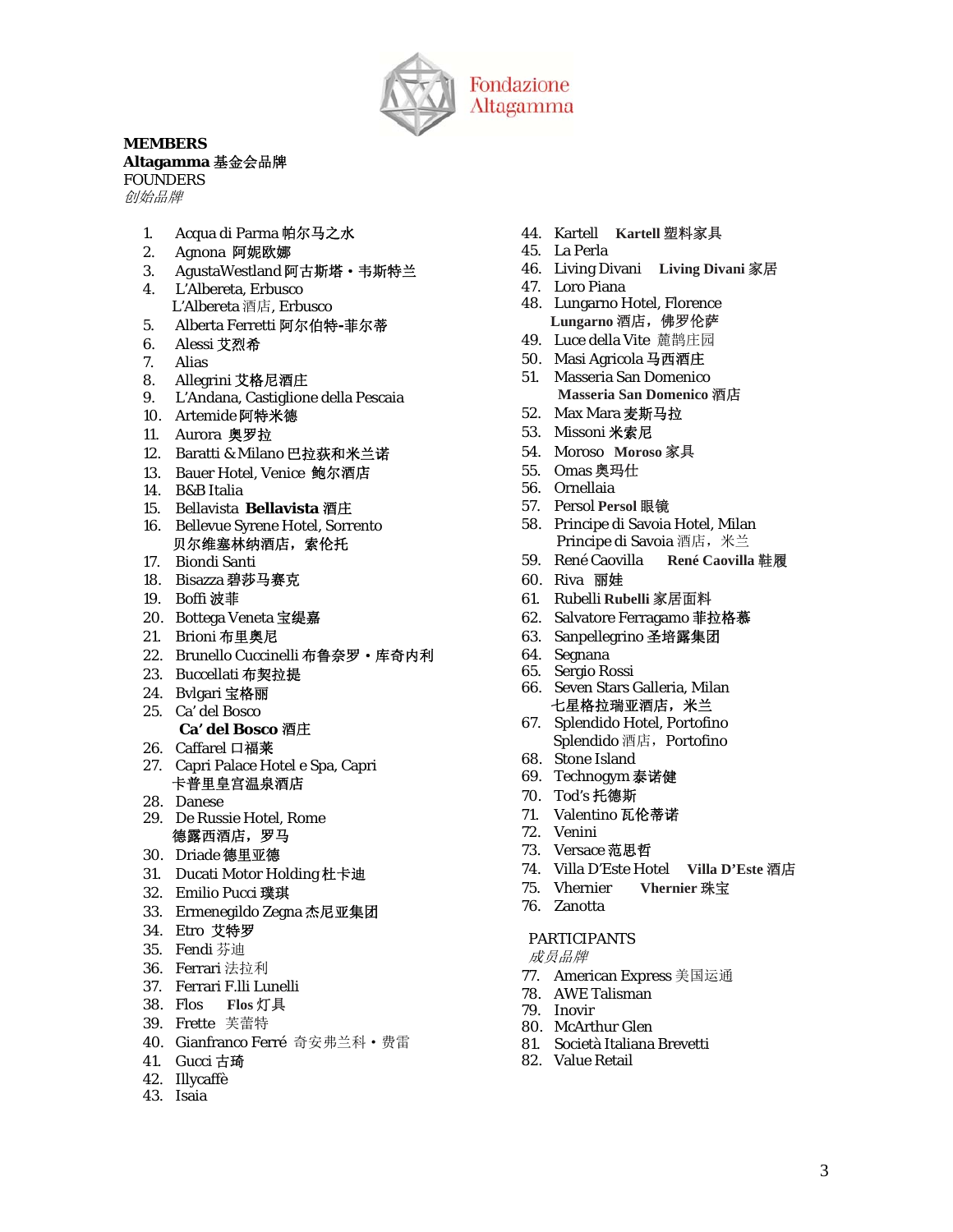

## **FONDAZIONE ALTAGAMMA FOUNDERS ALTAGAMMA** 创始品牌

## **AcquadiParma**

For almost a hundred years Acqua di Parma has represented the Italian way of life all over the world. The brand was born in 1916 with its famous Colonia, produced by a small factory in the heartof ancient Parma, and since 2001 it has been a part of LVMH.

Today, Acqua di Parma includes three new colognes, shaving products and accessories, women's fragrances, and, lastly, its sponge products and leather accessories.Since May 2008 it has entered the world of the luxury spa with Blu Mediterraneo SPA, inaugurated at the Yacht Club Costa Smeraldain Porto Cervo.

## 帕尔马之水(**Acqua di Parma**)

近百年来,帕尔马之水(AcquadiParma)一直都是世界范围内意大利生活方式的典范。该品牌诞生于 1916 年, 在位于帕尔玛老市区中心的一家小工厂里生产著名的古龙水, 自 2001 年起成为 LVMH 集团 旗下品牌。

如今,帕尔马之水(Acqua di Parma)A 品牌还拥有另外三款古龙水、剃须产品及配件、女士香氛、海 绵制品和皮革配饰。2008 年 5 月,该品牌进入奢华水疗界,在切尔沃港的 YachtClubCostaSmeralda 建立了 BluMediterraneoSPA 水疗中心。

## **Agnona**

Agnona, one of the companies in the Ermenegildo Zegna Group, is a leader in the production of garments made from the finest fibers: alpaca from Peru, cashmere and camel's hair from Tibet and from China, and vicuña, a fabric that was at one time only fit for kings. Founded in 1953 by Francesco Ilorini Mo in Borgosesia, in 1999 the Ermengildo Zegna Group took control of the company. An icon of the brand is the alpaca fabric Spazzolino, launched in the 1970s.

## 阿妮欧娜(**Agnona**)

阿妮欧娜(Agnona)是杰尼亚(ErmenegildoZegna)公司旗下品牌,是高档纱线制衣领域的领先企业。 他们使用来自秘鲁的羊驼毛、来自西藏和中国的羊绒和骆驼绒以及曾经专供皇族的小羊驼毛。 FrancescoIloriniMo 于 1953 年在 Borgosesia 建立该品牌, 1999 年由杰尼亚(ErmenegildoZegna)集 团收购,品牌标志是源自上世纪 70 年代的羊驼毛 Spazzolino 面料。

## **AgustaWestland**

Founded in 1923 by Count Giovanni, a pioneer in Italian aviation, Agusta Westland, owned by Finmeccanica, is one of the leading players in the world helicopter market. In 1983 the prototype Agusta A129 Mangusta was born, the first combat helicopter entirely designed and built in Europe, and currently used by the Italian army.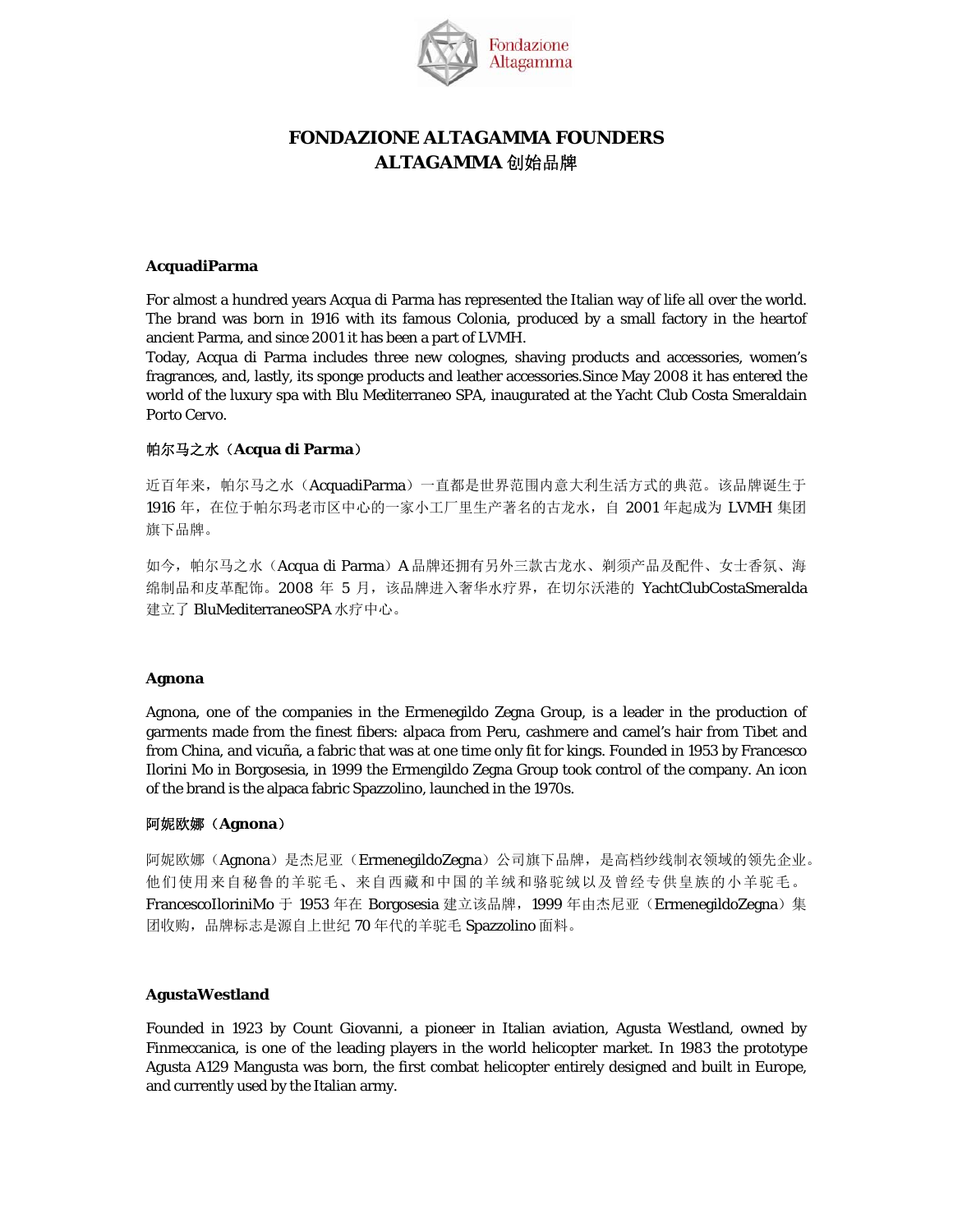

## 阿古斯塔**·**韦斯特兰(**Agusta Westland**)

该企业是意大利航空界先驱 Giovanni 伯爵于 1923 年成立。阿古斯塔**·**韦斯特兰是芬梅卡尼卡集团 ( Finmeccanica ) 是下属企业, 是全球直升机市场的佼佼者。 1983 年, 企业研发出 AgustaA129Mangusta 原型机, 这是第一架完全在欧洲设计和制造的战斗机。该机至今仍在意大利军队 服役。

## **Alberta Ferretti**

AEFFE S.p.A., founded in 1980 by Alberta and Massimo Ferretti, manages the production and distribution of prestigious brands, both owned and licensed, in the ready-to-wear and accessories sectors.

Alberta Ferretti's experience is born out of her work as the creative director for the Alberta Ferretti brand first (1980) and the Philosophy brand later (1987).

Alberta Ferretti is a fashion visionary whose neo-romantic style seems to be put to the test by modernity. Her outfits, portrayed by some of the most celebrated photographers such as Helmut Newton, Steven Meisel, Steven Klein and Paolo Roversi, tell stories about different women who all have in common the same sensuous, sophisticated and extremely feminine attitude. Countless celebrities choose Alberta Ferretti's styles.

Alberta Ferretti's products are sold in single-brand boutiques in the major cities all across the world.

## 阿尔伯特**-**菲尔蒂(**Alberta Ferretti**)

AEFFES.P.A.由 AlbertaFerretti 和 MassimoFerretti 于 1980 年创立, 该公司致力于经营管理知名品牌 的生产和销售,其中包括众多自有及签约品牌,涉及高级时尚成衣及配饰等领域。Alberta Ferretti 是阿 尔伯特-菲尔蒂(AlbertaFerretti)(1980)和 Philosophy(1987)品牌的创意总监。

Alberta Ferretti 是时尚界的预言家。她的风格是一种经受现代感检验的新浪漫主义。她的服装由 HelmutNewton、StevenMeisel、StevenKlein 和 PaoloRoversi 等世界知名摄影师拍摄, 讲述着形形色 色,却有着同样的感性态度、成熟深沉、极有女人味的女人的故事。许多名人曾穿着阿尔伯特-菲尔蒂 (AlbertaFerretti)时装。

阿尔伯特-菲尔蒂(AlbertaFerretti)在全世界销售,专卖精品店遍布国际化大都市。

## **Alessi**

Alberto Alessi claims the role of artistic mediation in the world of design for his "dream factory" so as to "transform the best expressions of creativity into objects capable of touching the heart of the public." Alessi, born in 1921 in Omegna (Verbania) is the company that has summoned the most famous international architects to design tableware, thus creating a vast catalogue of products, "while managing to build an identity in the infinity of multiplicity."

## 艾烈希(**Alessi**)

AlbertoAlessi 的"梦工厂"肩负着设计界的艺术中介作用, "把最好的创意变成能够触动大众心弦的实物"。 艾烈希(Alessi)于 1921 年诞生于 Omegna (Verbania), 邀请国际知名建筑师设计餐桌用品, 创造了 极为丰富的产品系列,"在无限的多样性中成功找到自我"。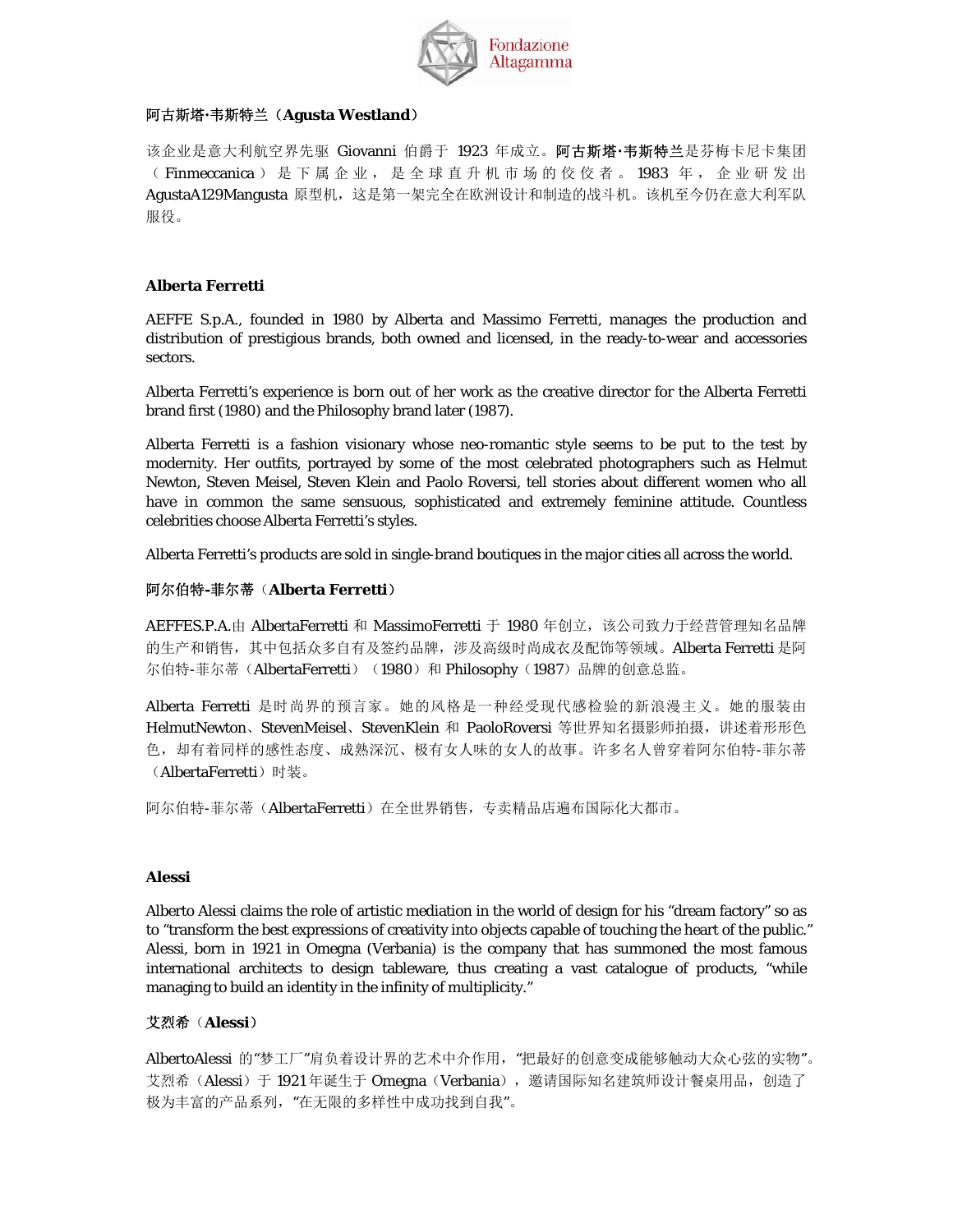

### **Alias**

Since 1979, technological lightness, a transversal nature and innovation have been the key values of Alias, values on which the company's strong bond with major designers is based.

Created in 1979 by Carlo and Francesco Forcolini, Enrico Baleri and Marilisa Decimo, today it belongs to Renato Stauffacher, along with other shareholders, including the marketing director, Andrea Sanguineti.

### **Alias**

自 1979 年起, Alias 以轻便科技、一物多用和创新作为价值观的核心,由此建立了企业与知名设计师之 间的紧密联系。

该品牌于 1979 年由 Carlo Forcolini、FrancescoForcolini、EnricoBaleri 和 MarilisaDecimo 共同创建, 如今属于 RenatoStauffacher 及其他股东,其中包括市场营销总监 AndreaSanguineti。

## **Allegrini**

Allegrini is the leading producer of Valpolicella Classica. The Allegrini family has been rooted in Valpolicella ever since the sixteenth century, and owns more than 100 hectares of vineyards on the hills of Fumane, Sant'Ambrogio and San Pietro In Cariano. Run by Giovanni's children, Franco, an enologist, and Marilisa, head of marketing, the company produces about 900,000 bottles of wine a year.

## 艾格尼酒庄(**Allegrini**)

艾格尼酒庄(Allegrini)是传统瓦尔波利切拉葡萄酒(ValpolicellaClassica)领域的佼佼者。Allegrini 家族自十六世纪以来便植根于Valpolicella地区, 在Fumane、Sant'Ambrogio和SanPietroInCariano的 山丘上拥有100余公顷的葡萄园,目前由Giovanni的儿女——酿酒师Franco和市场营销负责人Marilisa 共同管理,每年生产约90万瓶葡萄酒。

#### **Artemide**

The Artemide Group is a leader in the high-range residential and professional lighting sector. Its philosophy can be summed up in the words "The Human Light": Artemide places man and his wellbeing at the heart of the creation of each of its products and the performance of each piece of lighting equipment.

Founded in 1960 by Ernesto Gismondi, an aerospace engineer, along with Sergio Mazza, the company's cornerstones are innovation and research.

## 阿特米德**(Artemide)**

阿特米德(Artemide)集团是高档家居和专业照明领域的领先企业。它的理念可以概括为"人类之光": Artemide 把人和人的健康当作每一件照明产品的创意与性能的核心。该集团 1960 年由航空工程师 ErnestoGismondi 携 SergioMazza 共同创建, 以创新和研发为基石。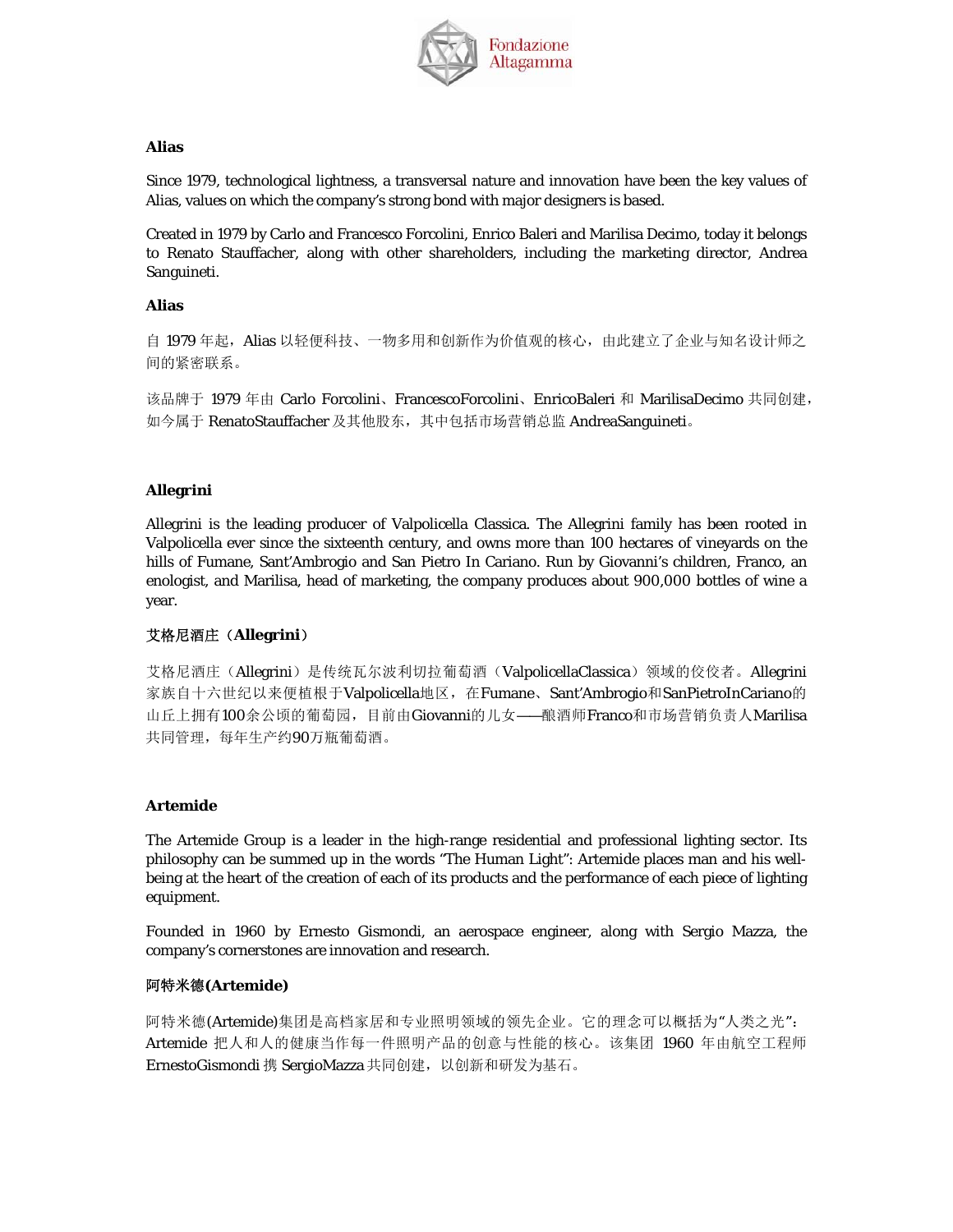

## **Aurora**

A leading company in the production and sales of writing instruments, fine leather, watches and paper, Aurora was founded in Turin in 1919.

The choice of precious materials confers each pen with the value of a truly unique item.Thanks to its collaboration with world-class designers Aurora has written some of the most important pages in the history of design: the model called "88" created by Marcello Nizzoli in 1947, and the Hastil and Thesi designed by Marco Zanuso in the 1970s were the first writing tools to be exhibited at the MoMA in New York.

## 奥罗拉(**Aurora**)

奥罗拉(Aurora), 1919 年诞生于都灵, 是书写用具、皮具、钟表和纸张生产及销售领域的领先企业。 精选珍贵材料,给每一支笔赋予了独一无二的价值。在与国际知名设计师的合作中,该品牌谱写了设计 史中的许多重要篇章: MarcelloNizzoli1947 年设计的 88 号以及 MarcoZanuso 在 70 年代设计的 Hastil 和 Thesi, 都是在纽约现代艺术博物馆(MOMA)最早展出的书写工具。

## **B&BItalia**

B&B Italia was the first company to pave the way for the industrialization of processes. Founded in 1966 by Pier Ambrogio Busnelli, B&B Italia has translated its vocation for research into a collection of furnishings that represent a one-of-a-kind alchemy of creativity, innovation and industrial capacity. Many firsts have been recorded, including: the Coronado sofa (1966) by Afra and Tobia Scarpa, the very first to be made out of die-cast polyurethane foam, the Up series (1969) by Gaetano Pesce, the Bambole (1972) by Mario Bellini, and the system known as Sity (1986) by Antonio Citterio. A fourtime winner of the Compasso d'Oro, the company is located in Novedrate and its two production units employ 500 workers. The beating heart of the company is its in-house Centro Ricerche & Sviluppo.

## **B&B Italia**

该公司首先实现了生产工艺的工业化。该公司由 PierAmbrogioBusnelli 创建于 1966 年, 其研发理念体 现在一系列家具产品上,那就是创意、创新和工业能力的融合。主要产品包括 Afra 和 TobiaScarpa 设 计的 Coronado1966(第一款模压聚氨酯泡沫)、1969 年 GaetanoPesce 的 Up 系列、1972 年 MarioBellini 的 Bambole 系列, 以及 1986 年 AntonioCitterio 的 Sity 系统。该公司四次荣获金圆规奖, 总部设在 Novedrate, 拥有两个生产单元, 员工约 500 人。该公司的核心是内部研发中心。

## **Baratti&Milano**

Baratti&Milano has been synonymous with chocolate since 1858, authorized to boast the coat of arms of the House of Savoy as the official supplier to the royal house. Now that 150 years have gone by, Baratti&Milano is not just an elegant, post-Liberty coffee house in the capital of the Piedmont region. Produced by the 45 people who work at the plant is the Caramella Classica, which comes in 22 flavors, Gelatine, Giandiuotto, the traditional Tavolette and the original cream-and-coffee-filled praline Subalpino, using raw material that's carefully selected and straight from the countries that grow it.

## 巴拉荻和米兰诺(**Baratti & Milano**)

巴拉获和米兰诺(Baratti & Milano), 自 1858 年起成为巧克力的代名词, 作为王室供应商, 被授权使 用 Savoia 徽章。150 年后的今天, 品牌留下的不仅是位于皮埃蒙特大区首府的后自由风格的古老咖啡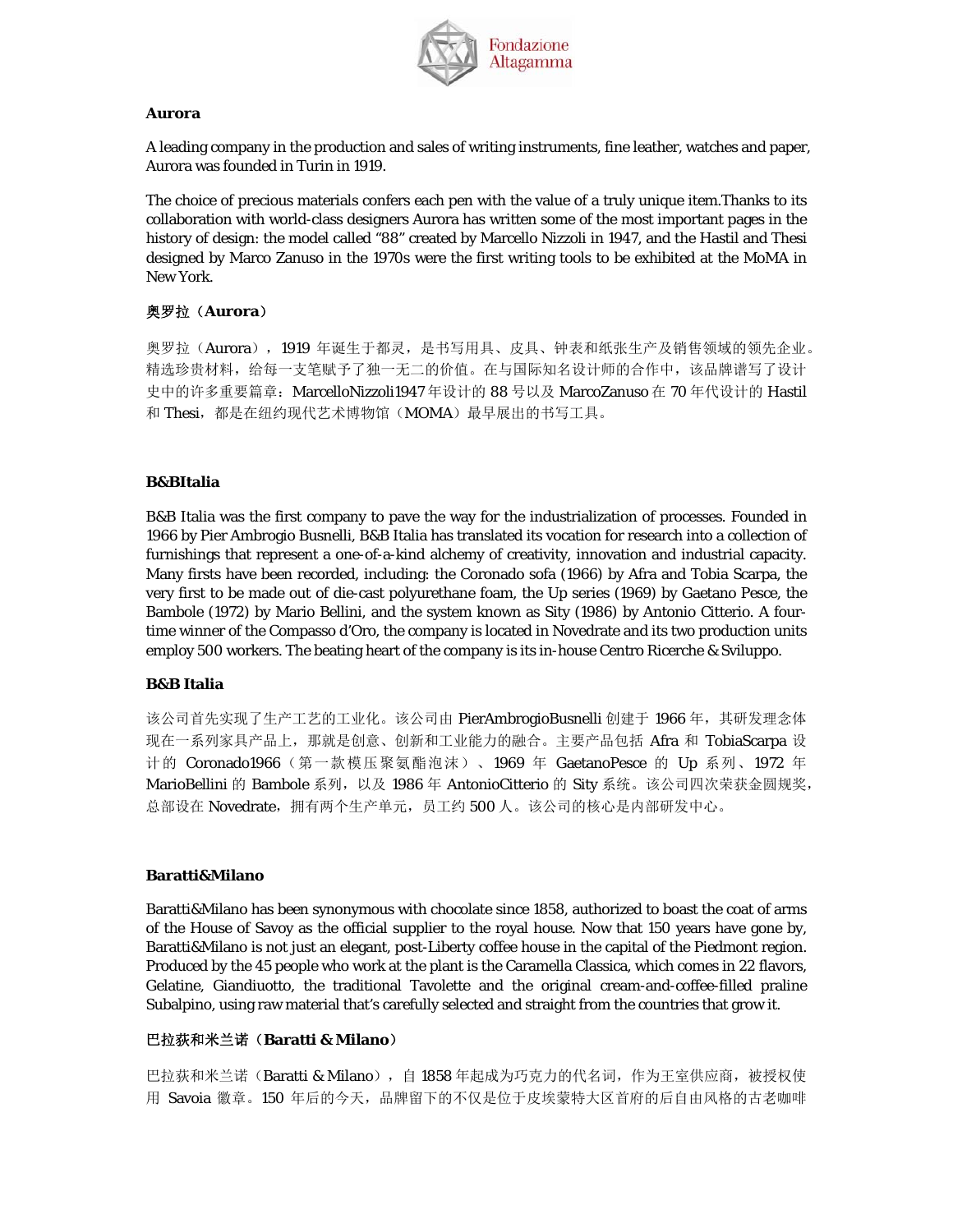

馆。该品牌拥有 45 名员工,生产 22 种经典口味的黄油奶糖、果冻、榛子巧克力糖、传统的巧克力块 和独家 Subalpino 奶油和咖啡夹心榛子黑巧克力,全部选用来自原产地的精选优质原料加工而成。

## **Hotel Bauer**

A historical name among the five-star hotels in Venice, the Art Deco-style Hotel Bauer first opened its doors in Venice in 1880 overlooking the Grand Canal.

In 2006, the hotel was expanded to the island of Giudecca, thanks to the meticulous restoration of a sixteenth-century convent originally designed by the famous Renaissance architect Andrea Palladio. Lastly, in 2011, after a precious effort at philological recovery, Villa F opened, inside a Renaissance villa.

## 鲍尔酒店**(Hotel Bauer)**

鲍尔酒店(HotelBauer)在威尼斯五星级酒店中历史悠久,具有装饰艺术主义风格。酒店面对大运河。

HotelBauer 建于 1880 年。2006 年向朱代卡岛扩张时,精心修复了一栋由 AndreaPalladio 设计的 16 世纪修道院。2011年,经过精心、忠实修复之后,将一幢文艺复兴时期的庄园改建成 Villa F。

## **Bellavista**

"I started to make wine from passion, in order to create something that could be moving, and I found myself with a gem of a company." This is how Vittorio Moretti remembers the story of Bellavista and how, in 1977, he decided to transform his private cellar into a company. Lying within the morainic valley of Franciacorta are Bellavista's 107 "crû," measuring a total of one hundred ninety hectares of vineyards arranged throughout ten different towns.

## **Bellavista** 酒庄

*"* 我开始酿酒是出于兴趣,为了创造一些令人激动的东西,最后我得到了一家宝贵的公 司。*"VittorioMoretti* 这样回忆 *Bellavista* 酒庄的历史,*1977* 年,他决定把私人酒窖转型为公司。如今, 在 Franciacorta 的冰盖盆地中分布着 107 家 Bellavista 酒庄, 总计一百九十公顷的葡萄园, 分属十个不 同的市镇。

## **Hotel Bellevue Syrene 1820**

Steeply overlooking the sea of Sorrento, this hotel was originally built in 1750 as a private villa and in 1820 it was turned into a small, cozy hotel. Between 1905 and 1907 William Waldorf Astor had his Villa Pompeiana built there, almost a copy of the House of the Vettii in Pompeii. In 1995 it was purchased by a well-known family of Albergatori Sorrentini headed by Giovanni Russo. Today the Bellevue Syrene offers 50 rooms and suites, all of which featuring a breathtaking view of the Gulf of Naples. The Mimmo Iodice restaurant serves traditional food and has glazing that looks straight down onto the sea below. There's also a small wellness center and a private beach.

## 贝尔维塞林纳酒店 **1820 (Hotel Bellevue Syrene 1820)**

1750 年诞生于索伦托海滨,起初是私人庄园, 1820 年转型为一家小巧而舒适的酒店。 WilliamWaldorfAstor于1905到1907年间在此建造了庞贝庄园,几乎是庞贝维提之家的复制品。1995年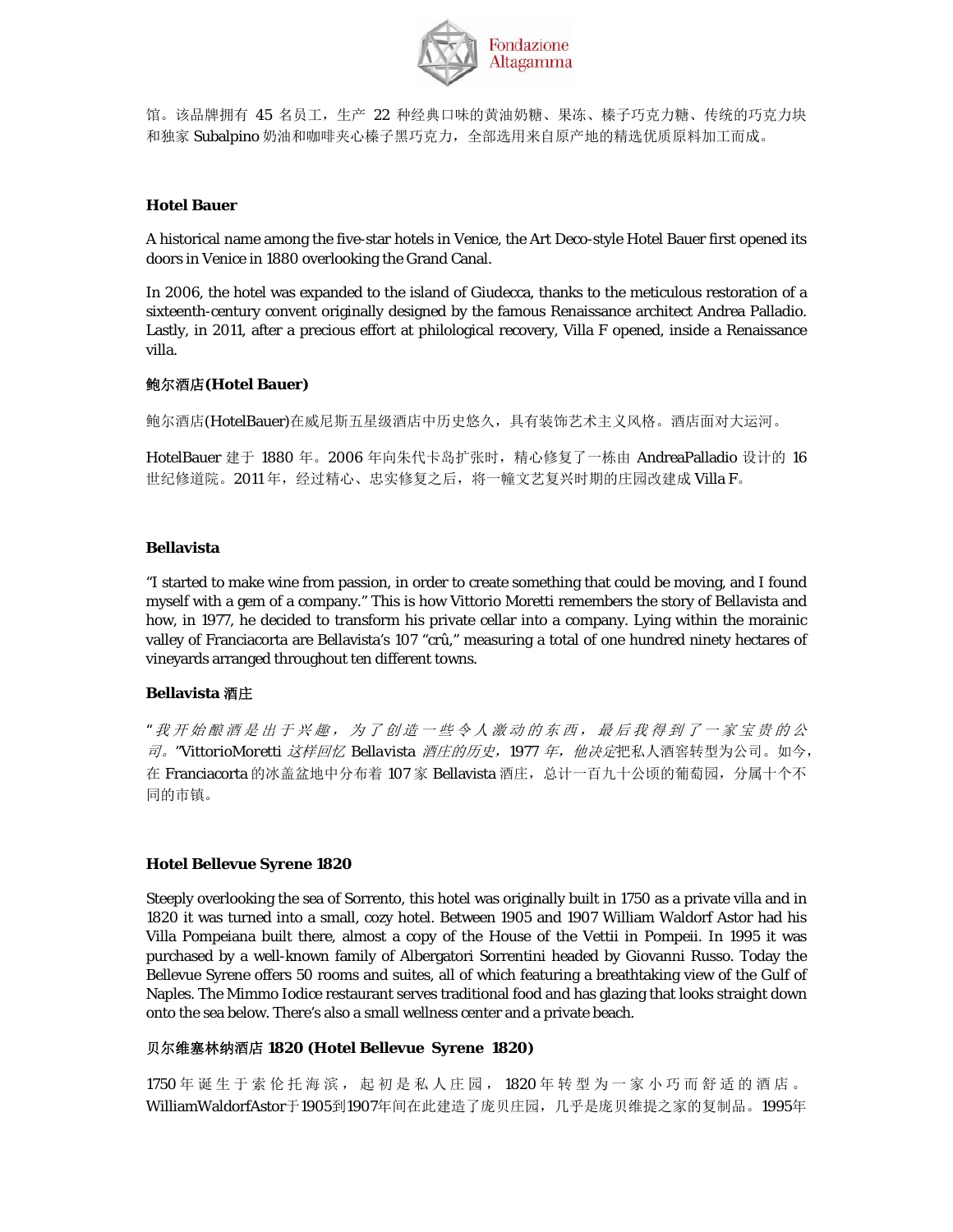

被一个著名的索伦托酒店家族买下,由GiovanniRusso管理。如今, BellevueSyrene为顾客提供50间客 房和套房, 面朝那不勒斯湾, 景色优美; 在拥有海景大窗的MimmoIodice餐厅, 宾客可享用传统美食, 此外还为宾客提供小型健身中心和私人海滩。

#### **Bisazza**

Bisazza is a world leader in the production of glass mosaics for both interior and exterior decoration. Founded in 1956 in Alte in the province of Vicenza, today it is an avant-garde company characterized by the use of modern technologies and special attention to contemporary design.

Over the years it has collaborated closely with some of the leading figures in the fields of architecture, design, art and fashion. Presented in 2006 was the Bisazza Home line, a collection of furniture and interior decor which combines mosaics with other materials. In 2011 the Bisazza Bagno division was created. In 2011 the Fondazione Bisazza was inaugurated, a new cultural space dedicated to contemporary architecture.

## 碧莎马赛克(**Bisazza**)

碧莎马赛克(Bisazza)是室内和室外装饰玻璃马赛克生产领域的佼佼者。该公司1956年成立于维琴察 省的Alte,如今已是一家马赛克生产的领先公司,重视现代技术和当代设计的运用。多年来,该品牌与 建筑、设计、艺术和时尚界的著名人士建立了紧密的合作关系。2006年推出Bisazza*Home*家居系列, 包括系列家具和装修配件,将马赛克与其他材料结合。2011年创建了BisazzaBagno卫浴部门。2012年 成立了Bisazza基金会,这是专注于设计和当代建筑发展的全新文化空间。

#### **Boffi**

Boffi is synonymous with innovation and design applied to the kitchen, the bathroom and, since 2010, the closet. The only company in the kitchen sector to have won a Compasso d'Oro Special Award (1995), it has witnessed and influenced all the most important developmental stages in the sector. A new course began in the late 1980s when Paolo Boffi, the president, working alongside Roberto Gavazzi, CEO, and Piero Lissoni, the art director, took over the management. These men are still leading the company today. In 1998 Boffi Solferino opened a store dedicated to bathroom design. The company currently numbers 192 workers, 23 direct single-brand and 41 indirect single-brand stores.

## 波菲(**Boffi**)

该品牌是厨浴用品创新和设计的代名词,从2010年起扩展至橱柜的设计生产。作为厨房领域唯一一家 获得金圆规终身成就奖的企业(1995年), 波菲(Boffi)曾经历过业内发展中每一个重要时期。新的 经营策略始于80年代末,董事长PaoloBoffi、执行董事RobertoGavazzi与艺术总监PieroLissoni一直共 同管理企业。1998年创立了专注于卫浴环境设计的商店——BoffiSolferino。时至今日,该企业已有192 名员工,23家直营专卖店和41家非直营专卖店。

#### **Brioni**

Brioni tailoring first started business on Via Barberini in Rome in 1945. It was founded by Nazareno Fonticoli, a tailor from the historic Abruzzese city of Penne, and Gaetano Savini, an entrepreneur from Umbria. It takes as many as 220 steps to make a Brioni outfit, and each step involves the master craftsmanship of expert hands that leave no detail to chance. "Made in Brioni," curated by 400 Master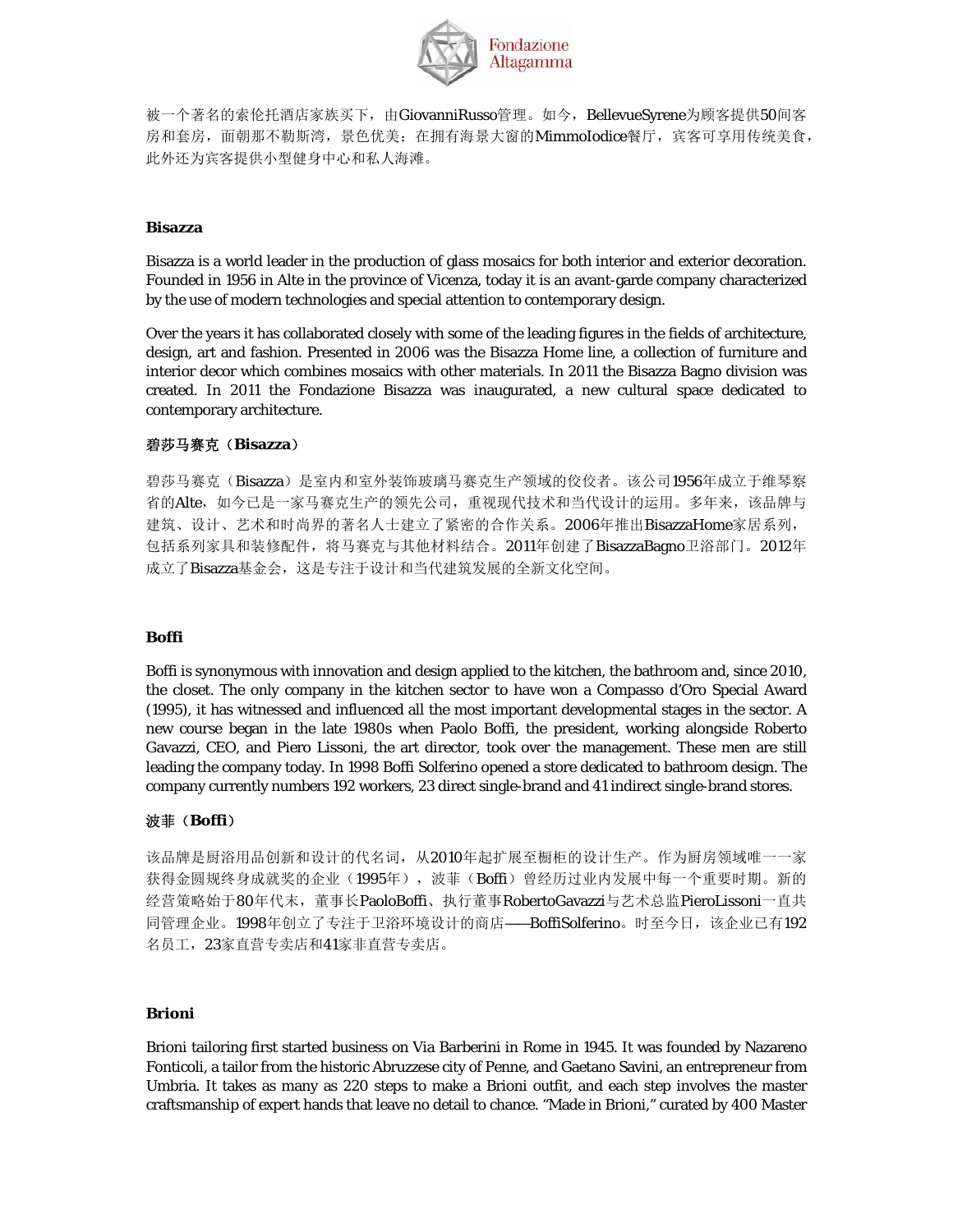

Tailors, has always been involved in guaranteeing the highest standards of excellence in bespoke tailoring, and even today continues to perpetuate its unique savoir faire, based on the Made in Italy craftsmanship tradition.

## 布里奥尼**(Brioni)**

布里奥尼(Brioni)裁缝店于1945年在罗马Barberin大街开张。创办这家裁缝店的两人分别是来自阿布鲁 佐大区古城Penne的裁缝NazarenoFonticoli,和来自翁布里亚大区的企业家GaetanoSavini。

布里奥尼(Brioni)的服装需经过220个加工步骤,全部由技艺熟练的手工大师完成,精心制作每一个细 节。"Brioni制造"由400位缝纫大师负责, 始终致力于确保最高标准的出色定制剪裁, 直到今天仍在继 续意大利制造手工传统的独特经验技艺。

## **Brunello Cucinelli**

Famous for the production of cashmere clothing, Brunello Cucinelli invented colorful cashmere when the market was still largely based on beige and gray tones. He says that his company is an "Impresa Umanistica" (Humanistic Enterprise), a company, that is, whose creed is "to go beyond profit and to reinvest so as to improve the life of the worker, to valorize and recover beauty in the world." His is an "ethical capitalism" that has transformed the brand into a case study. In 1985 Cucinelli purchased a fourteenth-century castle in Solomeo, an ancient hamlet not far from Perugia, and moved his business there. Located in Solomeo are the offices, workshops, cafeteria and the Foundation, with a staff of 700 people.

## 布鲁奈罗**·**库奇内利 **(Brunello Cucinelli)**

布鲁奈罗•库奇内利以生产羊绒服装而闻名,当市场上仅有米色和灰色羊绒时,他们就研发出彩色羊绒。 该公司认为自己属于"人文主义公司",其信条是"超越利润,继续投资以改善劳动者的生活,体现并恢 复世界的美丽"。这是一种"道德资本主义",将品牌变成研究案例。1985年,库奇内利收购了索罗门 (Solomeo)的十四世纪古堡,这栋古堡离翁布里亚首府不远,成为了索罗门(Solomeo)公司总部。该公 司在设有办事处、工厂、企业食堂和基金会,拥有700名员工。

## **Buccellati**

The name Buccellati has been famous since the mid-eighteenth century and it represents the Italian antique jewelry tradition. The forefather of this family of jewelers was Contardo Buccellati, who began his activity in Milan in around 1750. Buccellati is still a family-run business today, controlled by members of the second and third generations. Each object is conceived and designed by Gianmaria or by his son Andrea. Together they supervise the work that's done, entrusted to the manual skill of artisan-goldsmiths, carefully preserving the tradition of the Italian bottega (workshop).

## 布契拉提**(Buccellati)**

自十八世纪中叶以来,布契拉提(Buccellati)已经广为人知,它是意大利传统珠宝业的代表。这个珠宝世 家的创始人是ContardoBuccellati,他于1750年左右在米兰开始了他的事业。时至今日,布契拉提 (Buccellati)仍秉承着家族企业的性质,第二代和第三代管理者依然积极参与各种活动。如今,每件珠宝 均由Gianmaria或她的儿子Andrea构思和设计。两人共同监督,由技艺纯熟的金匠进行加工工作,保留 了意大利传统手工作坊的精髓。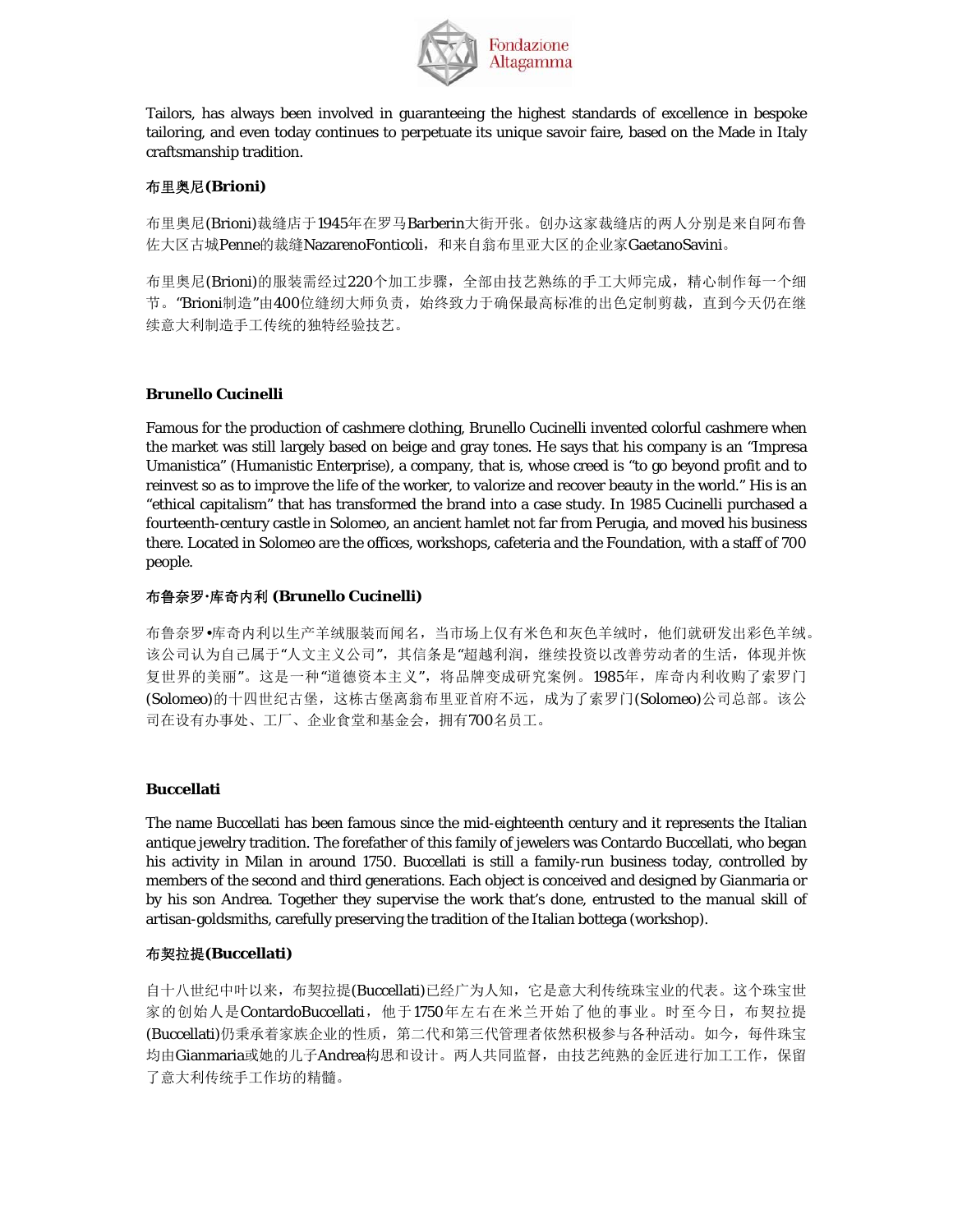

#### **Bulgari**

Founded in Rome in 1884 by the Greek silversmith Sotirio Bulgari as a single jewerly boutique, Bulgari acquired its definitive international visibility during the period of the "Dolce Vita," when the Bulgari store on Via Condotti became the favorite haunt for an international elite made up of artists, actors and writers. Over the years, Bulgari's style in jewelry has become increasingly distinctive, recognizable and appreciated. The Bulgari's family's success and pioneering spirit led the company to evolve in the luxury sector, with a portfolio of products that range from jewelry to watches to accessories, perfumes and, lastly, hotels. The sense of volume, the elegance of the motifs reminiscent of classical art and architecture as the precious legacy of the brand's Greek and Roman roots, together with bold chromatic combinations, have become the iconic features of all Bulgari's creations.

## 宝格丽(**Bulgari**)

1884 年, 来自希腊的银匠 SotirioBulgari 在罗马创建了宝格丽(Bulgari)珠宝行。最初这只是一家珠 宝店, "甜蜜生活"时期迅速获得国际声誉, 位于 Condotti 大街的店铺成为了众多艺术家、演员、作家 等国际知名人士钟爱的聚会场所。随着时间的流逝,宝格丽(Boulgari)的珠宝风格日益受到肯定和赞 赏。Bulgari 家族的成功和开拓精神使该企业在奢侈品市场中迅速成长,产品范围也拓展至珠宝、钟表、 配饰、香水和酒店。层叠感以及来自古典艺术和建筑的精美图案,与大胆的色彩搭配相结合,已成为宝 格丽(Bulgari)所有作品的标志性特点。

### **Bottega Veneta**

Bottega Veneta has created a new standard of luxury since its founding in Vicenza in 1966. Steeped in the traditions of Italy's master leather craftsmen and long elebrated for its extraordinary leather goods, Bottega Veneta has emerged as one of the world's premier luxury brands. Bottega Veneta's commitment to its ateliers is constant, laces where artisans of remarkable skill combine traditional mastery with breathtaking innovation. Indeed, there is an unusual and inspired collaboration between artisanand creative director at the heart of Bottega Veneta's approach to luxury, symbolized by the house's signature intrecciato woven leather.

## 宝缇嘉 **(Bottega Veneta)**

宝缇嘉(Bottega Veneta)起源于 1966 年的维琴察,为奢侈品界带来全新标准。宝缇嘉(Bottega Veneta)源自意大利皮具大师的传统和伟大皮具业的鼎盛时期,已成为奢侈品界的重要成员。宝缇嘉 (Bottega Veneta)在其工作室中继续努力,能工巧匠将传统技艺与持续创新相结合。该品牌以皮革编 织为特色,工匠与创意总监之间建立的独特且无法模仿的合作方式是该奢侈品牌的基础。

#### **Ca' del Bosco**

The company gets its name from the small house on the hill called "ca' del bosc" immersed in a thick forest of chestnut trees, which Annamaria Clementi bought midway through the 1960s in Erbusco, Franciacorta. Maurizio Zanella, currently chairman of the company, understood the potential of that land south of Lake Iseo. The company has also made good use of the enological experience of American-born Brian Larky (1985-88), and Stefano Capelli, who has been running the cellar since 1990. Many phases mark the history of Ca' del Bosco, all distinguished by a wise mix between tradition and innovation, while the company's philosophy continues to envision for all the Ca' del Bosco vineyards an agricultural regime with a low environmental impact, involving minimal fertilization and only of the organic type.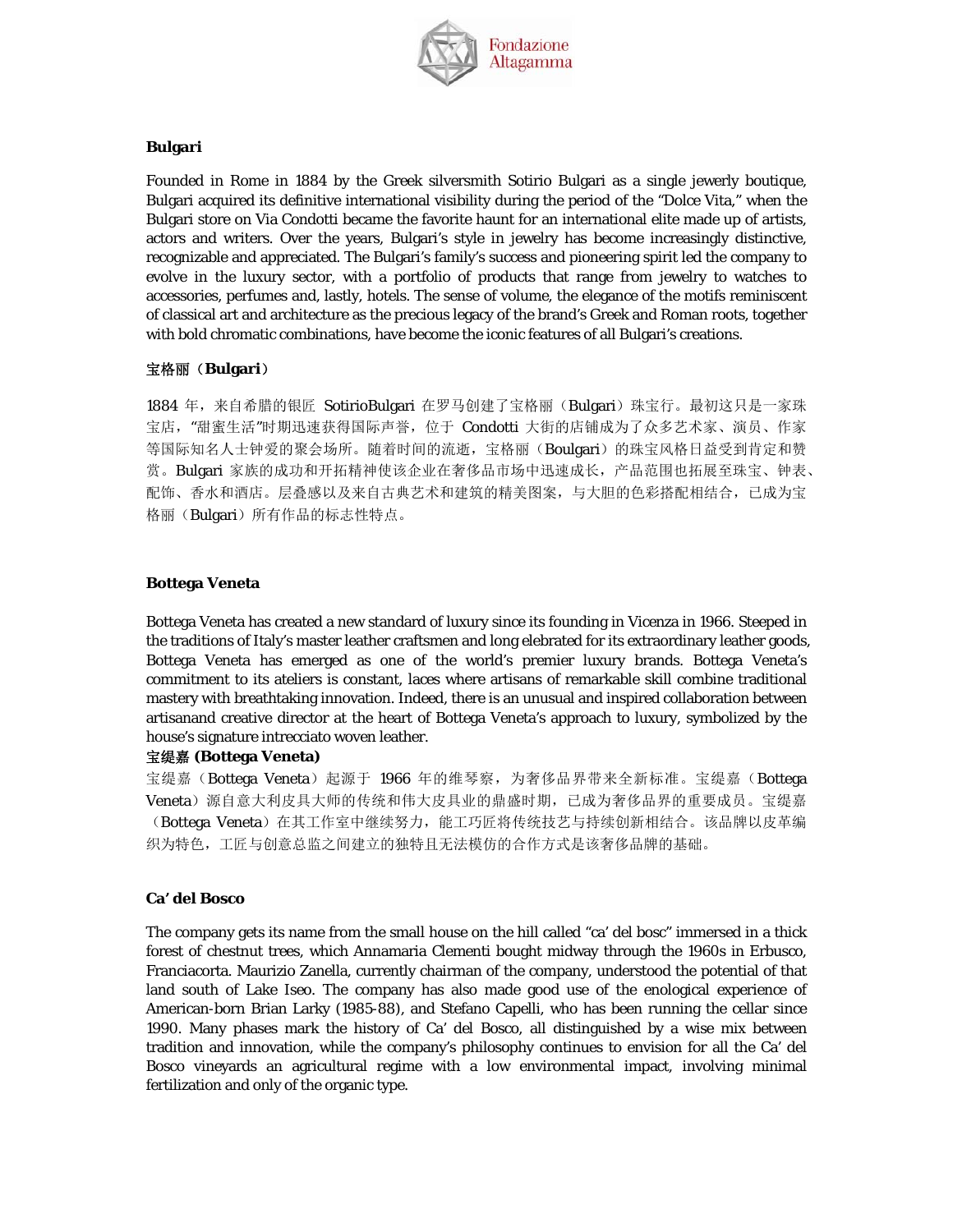

## **Ca' del Bosco** 酒庄

品牌名称来源于山丘上的一栋被称为"ca'delbosc"的小房子, 它隐没在 Franciacorta 地区 Erbusco 的一 片茂密的栗树林中, 由 AnnamariaClementi 在六十年代中期买下。企业现任董事长 MaurizioZanella 发掘了这片位于 Iseo 湖南部土地的潜力。此后,该企业聘用了经验丰富的美国酿酒师 BrianLarky (1985-88)和 StefanoCapelli(1990年起)来管理酒窖。Ca'delBosco 酒庄发展经历了多个阶段, 以传 统和创新的融合为特色,其信条是在 Ca'delBosco 的所有葡萄园中发展对环境影响极低的农业发展体制, 极少使用肥料,仅采用有机方式种植。

## **Caffarel**

With its more than 185 years of history, Caffarel symbolizes the great tradition of Piedmontese chocolate. The company is famous for having created the first Gianduiotto in Turin in 1865. This is a kind of chocolate candy whose main ingredient is the high-quality hazelnut from the Langhe area that takes its name from Gianduia, a historically popular mask in Turinese tradition. Founded in 1826 by Pierre Paul Caffarel, who transformed a tannery into a chocolate factory, the first ever in Italy, in 1968 the company transferred its production to the modern plant—20,000 square meters—located in Luserna San Giovanni, the founder's native town. Famous for the production of different kinds of chocolate, the company also offers a vast assortment of candies, jelly candies and baked goods.

## 口福莱(**Cafferel**)

口福莱(Caffarel)拥有超过185年的悠久历史,是皮埃蒙特大区伟大的巧克力传统的标志。

口福莱(Caffarel)1865 年首创都灵的榛子巧克力糖(Gianduiotto)而名声大噪,其主要成分是 Langhe 地区的榛子,以都灵历史上十分流行的面具 Gianduia 命名。该公司由 PierrePaulCaffarel 创建 于 1826 年,将一家制革厂改建成意大利第一家巧克力工厂。该公司于 1968 年建起一座现代化厂房, 占地面积 2 万平方米, 位于创始人的出生地--LusernaSanGiovanni。该企业以巧克力生产而闻名, 同 时还提供各式各样的黄油奶糖、果冻和烘焙食品。

## **Danese**

The company was founded in 1957 as an artisanal workshop for the production and sale of one-of-akind and artist's objects. Of crucial importance was the encounter between the founder Bruno Danese and the two masters of Italian design Bruno Munari and Enzo Mari, marking the start of the company's industrial production. Danese's catalogue includes the Light (lighting) and Space (furniture and interior decor) collections. The company's industrial products are accompanied by a catalogue that includes art editions, limited series, as well as designer and one-of-a-kind items.

In 1999 the brand was bought by Carlotta de Bevilacqua. Under her management the company maintained its historical relationship with Enzo Mari, and at the same time opened up to international designers. Danese's research has been acknowledged by the patents it has taken out for its lighting fixtures and the Compasso d'Oro it was awarded in 2011.

## **Danese**

Danese 始建于 1957 年,最初是一家制造和销售绝版品和艺术品的手工作坊。之后创始人 BrunoDanese 携手意大利设计大师 BrunoMunari 和 EnzoMari 共同开创了工业生产之路。Danese 的产 品目录中包含 Light(照明)和 Space(家具和配件)系列。除工业产品之外,还有一个艺术版、限量 版和签名并编号的绝版品目录。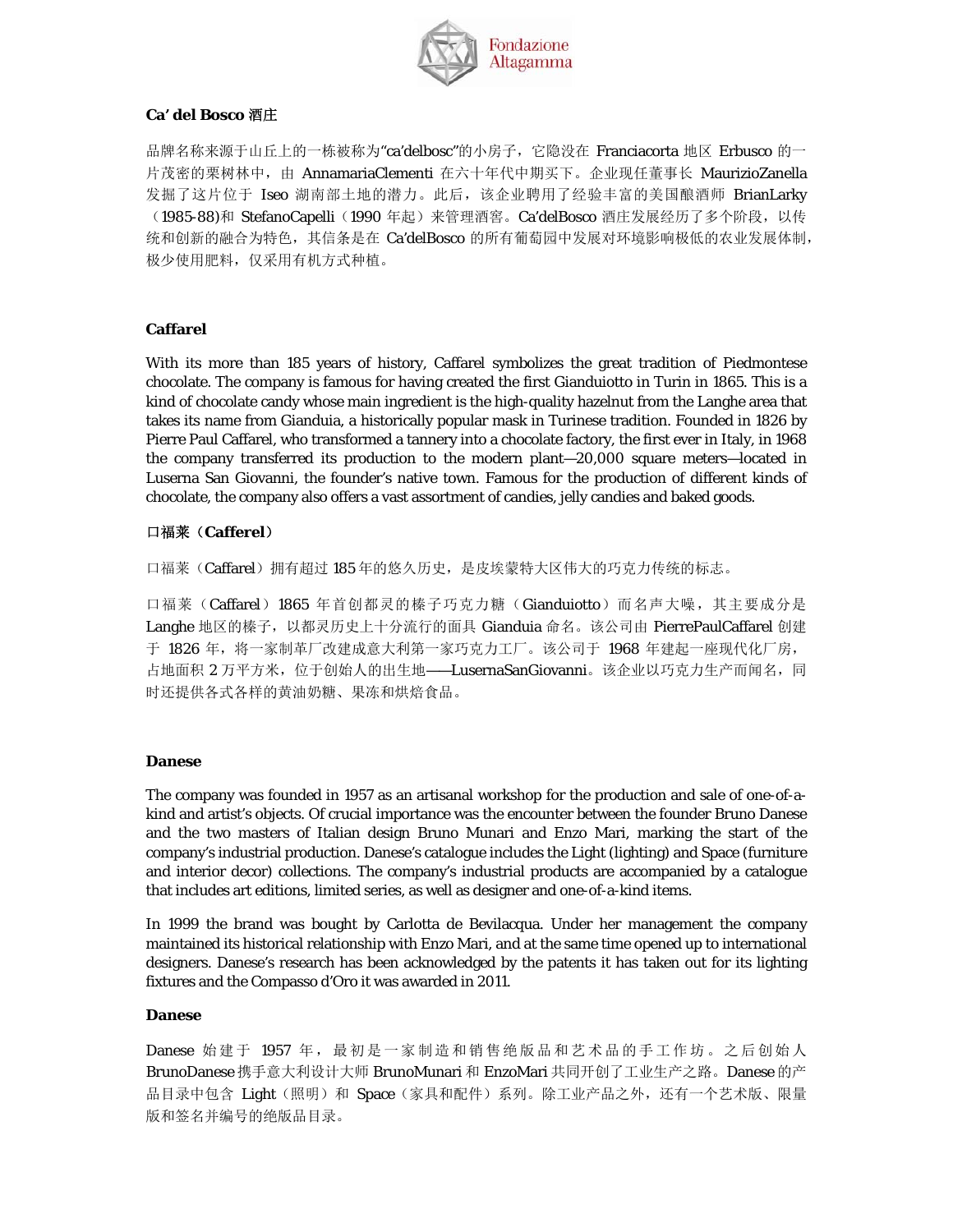

1999年,该品牌被 CarlottadeBevilacqua 收购。在她的带领下,企业继续保持与 EnzoMari 的合作关系, 同时进一步建立与国际知名设计师的合作。Danese 在照明领域获得了多项发明专利,并在 2011 年获得 了金圆规奖,证明了人们对该公司研发之路的认可。

### **Driade**

Driade is the complex project of an aristocratic aesthetic of living. Within the company's product catalogue Antonia Astori's storage systems form a bond with the eclectic collection of finished furniture. The company was established in 1968 on the initiative of Enrico Astori, his sister Antonia and his wife Adelaide Acerbi. Over the years the array of poetics has turned Driade into an aesthetic experiment that is changing constantly. "Driade's philosophy of living is founded on the belief that eclecticism represents the new meaning of our era," says Enrico. Over the years the company's communication, overseen by Adelaide Acerbi, has involved some famous names in photography. In 1981 Driade won the Compasso d'Oro, Italy's good design award, for its well-coordinated image.

Each of Driade's many souls experiences its own independent life depending on the chooser's sensibility and taste. In each of its three brands —"Driade," "Driade Kosmos" and "Driade Store"—"everybody finds a Driade that looks like them."

#### 德里亚德**(Driade)**

德里亚德(Driade)是贵族唯美居住方式的复合计划。在其产品目录中, AntoniaAstori储物系统与成品家 具的折中主义系列相结合。该品牌诞生于 1968 年,由EnricoAstori及其姐姐Antonia和妻子 AdelaideAcerbi共同创办。多年来,多样化的审美历经千变万化的考验。"德里亚德(Driade)居住理念的 基础是相信折中主义代表了我们这个时代的新方向", Enrico如是说。企业宣传由AdelaideAcerbi负责, 经常邀请著名摄影师。1981 年,Draide获得了颁发给杰出设计的意大利奖项——"金圆规奖"整体形象奖。 不同感觉和品味的顾客都可以在Driade里找到一种完全独立的生命力。在"Driade"、"DriadeKosmos"和 "DriadeStore"这三个商标中, "每个人都能找到和自己相像的那个Driade"。

### **Ducati**

The biography of Ducati, "La Rossa di Borgo Panigale" which was set up in 1926, tells the story of tradition, innovation, Italian style and competitive triumphs. Icons of the Made in Italy brand, these motorcycles with a racing nature, characterized by design and cutting-edge technology, are sold in over eighty countries across the world. In 1949 the first motorcycle was made: the Ducati 60. In the 1950s, thanks also to its success on the race track, the company continued to grow. The year 1958 saw the triumph of the Desmodromic system, studied by the engineer Fabio Taglioni, the inventor of many of the company's most important innovations. The system consisted of an engine valve that controlled the vehicle and was exclusive to Ducati universals. Ducati is currently involved in both the Superbike World Championship and, officially, in the MotoGP World Championship. In MotoGP, which it has been participating in since 2003, it was 2007 World Champion, winning both the constructers and riders prizes. Ducati also produces motorcycle accessories and outdoor leisure clothing.

#### 杜卡迪**(Ducati)**

杜卡迪(Ducati)的传记《LaRossadiBorgoPanigale》(BorgoPanigale 的红色)始于 1926 年,是一 个关于传统、创新、意大利风格和竞技胜利的故事。作为意大利制造的象征,杜卡迪(Ducati)拥有前 卫设计和技术的运动摩托销往全世界 80 余个国家。

1949 年,首辆摩托车诞生: Ducati60。此外, 上世纪 50 年代, 凭借跑道上的成功, 企业开始发展壮大。 1958 年是连控轨道阀系统名声大噪的一年,该系统由工程师 FabioTaglioni 研制, 他是该公司多项重要 创新的主力;这种阀门控制系统是杜卡迪(Ducati)独有技术的代表之一。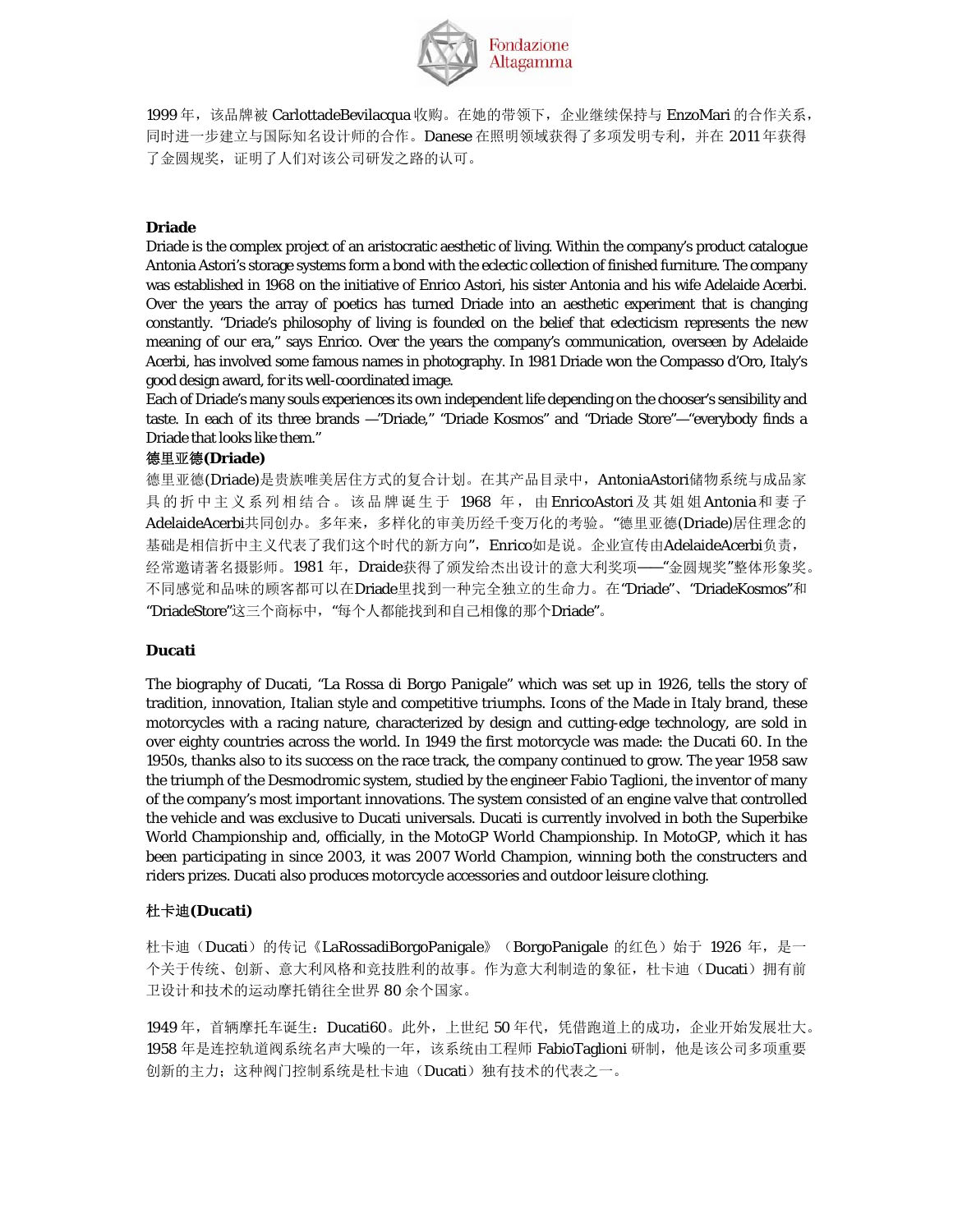

目前,杜卡迪(Ducati)既参与世界超级摩托车锦标赛,同时也以官方身份参加 MotoGP 世界锦标赛。 自 2003 年参加 MotoGP 世界竞标赛以来, 杜卡迪 (Ducati) 曾在 2007 年赛季中赢得车手及制造商冠 军的称号。杜卡迪(Ducati)还生产摩托车配件、技术服装和休闲服装。

## **Emilio Pucci**

An historical *maison* and a leading figure in international fashion, Emilio Pucci has represented one of the fundamental moments in the origin of the Made in Italy brand. Its founder Emilio Pucci, Marquis of Barsento, a revolutionary fashion designer called "The Prince of Prints" because of his bold, new patterns, was born into one of the oldest Florentine families and became a phenomenon in the 1950s. Pucci experimented for the first time ever with the potentials of stretch fabric. A true master of color, he transferred to his models the intense and sensuous hues of the Mediterranean as well as those of exotic cultures. He designed futuristic uniforms for the stewardesses of Braniff International Airlines, the logo for the Apollo 15 mission, Rosenthal porcelain ware, the Piume print for Qantas Airlines, as well as more recent projects for Cappellini and Wally. The brand was back in the limelight in the early 1990s when Emilio's daughter, Laudomia, took the helm of the company, and in April 2000 Pucci reached an agreement with LVMH, which bought 67% of the company. In 2008 Peter Dundas was appointed artistic and creative director. The company headquarters is in Florence, in the family's Renaissance palazzo.

## 璞琪**( Emilio Pucci)**

璞琪(EmilioPucci)是时尚界的国际知名品牌,是"意大利制造"起源的重要代表之一。

品牌创始人——Barsento 侯爵 EmilioPucci, 出生于佛罗伦萨最古老的家族之一, 是一位革命性的设计 师,由于大胆而创新的设计被誉为"印花王子",在上世纪 50 年代掀起了一阵风潮。Pucci 首次对弹性面 料的潜能进行了实验。他是一位真正的色彩大师,善于在自己的作品中巧妙融入带有地中海和异域风情 的强烈而感性的颜色。他曾设计 BraniffInternationalAirlines 空乘人员的未来主义制服、阿波罗 15 号 任务的徽标、Rosenthal 的瓷器、QantasAirlines 的羽毛标志,以及最近为 Cappellini 和 Wally 策划的 最新项目。该品牌于上世纪 90 年代初期卷土重来。Emilio 的女儿 Laudomia 接管了公司,并于 2000 年 4 月与 LVHM 集团达成协议, 由后者收购其 67%的股份。2008 年, 由 PeterDundas 接任艺术和创 意总监。公司总部位于佛罗伦萨,坐落在该家族的一栋文艺复兴时期宅邸内。

## **Etro**

Gimmo Etro's love of culture and all things beautiful has always animated his research since his entrepreneurial adventure began in 1968, an adventure that paved the way to the making of the finest fabrics. In 1981 his line of fabrics for interior decor was born. The Paisley pattern of the first collection would eventually become the brand's hallmark. The brand's lifestyle concept was consolidated in 1986 with the introduction of Etro's home accessories and complements collection.

The natural offshoot of the company's success was the creation, in the late 1980s, of Etro Profumi, which currently boasts 24 exclusive fragrances and a dedicated boutique. In the 1990s the first readyto-wear collections for both sexes were introduced. The materials and techniques used as well as special skill at printing have transformed Etro into a unique and inimitable example of the Made in Italy brand.

## 艾特罗(**Etro**)

对文化和美好事物的热爱始终推动着GimmoEtro的探索,早在1968年,他踏上创业历程,开始生产高 级面料。1981年, 家居面料系列问世。第一个系列Paisley的图案后来成为该品牌的标志。1986年, 随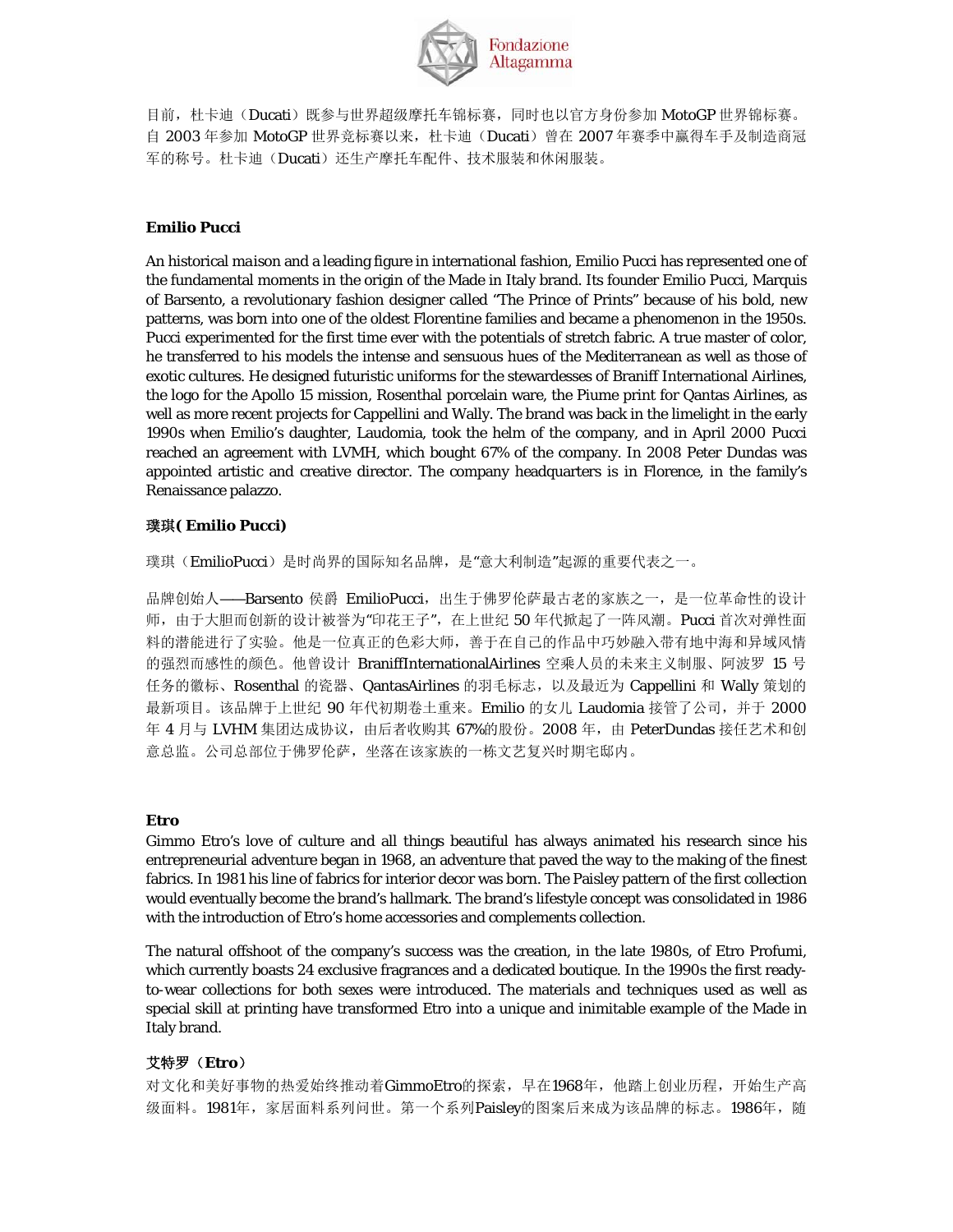

着家居配件和家具附件系列的引入,生活方式的概念得到巩固。于是,80年代末,艾特罗香氛 (EtroProfumi)诞生,如今拥有24种独有香氛和一家专属精品店。90年代推出了首个男装和女装高级 时尚成衣系列。高品质的材料、精湛的制作工艺和印花使用方面的特殊才能,造就了艾特罗(Etro)无 与伦比的独特成就。

## **Salvatore Ferragamo**

Salvatore Ferragamo is one of the most famous luxury brands in the world. In the early twentieth century its founder left the South of Italy to settle in the United States where he became famous creating custom-made shoes for Hollywood stars. The brand as we know it today was established in 1927 when Salvatore returned to Italy and settled in Florence, where he produced exclusive shoes for film stars. In the 1930s and '40s he tried out "poor" materials such as cork and cellophane, and patented models that have written chapters in the history of footwear. In 1938 Palazzo Spini Feroni, a medieval building in the heart of Florence, became the company headquarters. When Salvatore died, in 1960, his wife Wanda and their six children carried on with the tradition. In 1995 the Museo Salvatore Ferragamo opened in Florence. The group has been active in the creation, production and sale of footwear, leather goods, clothing, silk products, accessories and perfumes, as well as jewelry, eyewear and watches made on license. In 2011 the first jewelry collection was presented in collaboration with Gianni Bulgari and on June 29, 2011, along with Michele Norsa, the company was listed on the Stock Exchange. With over 3,000 workers and a widespread network of 593 single-brand points-of-sale, the group is present in over 90 countries worldwide.

### 菲拉格慕 **(Salvatore Ferragamo)**

菲拉格慕(SalvatoreFerragamo)是世界上最著名的意大利奢侈品牌之一。二十世纪初期,其创始人从 意大利南部移民到美国;为好莱坞明星定制鞋子而名声大噪。该品牌诞生于1927年,当时Salvatore回 到意大利并在佛罗伦萨定居,开始为影星定制鞋子。在三四十年代,他尝试使用一些较为简陋的原料, 如软木和玻璃纸,同时为其款型申请专利,在制鞋史上留下重要的一笔。

1938年,位于佛罗伦萨市中心的中世纪建筑PalazzoSpiniFerroni成为该品牌总部。1960年, Salvatore 去世后,他的妻子Wanda和6个孩子接手了他的遗产。1995年,菲拉格慕(SalvatoreFerragamo)博物 馆在佛罗伦萨落成。

该集团现正活跃在皮鞋、皮具、服装、丝绸制品、配饰和香水的创作、生产和销售领域,同时以授权许 可的方式经营珠宝、眼镜和钟表行业。2011年,与GianniBulgari合作推出了首个珠宝系列,同时在 MicheleNorsa的协助下, 于2011年6月29日上市。该企业拥有超过3,000余名员工, 拥有由593家专卖 店构成的庞大网络,遍布全球90余个国家。

## **Cantine Ferrari**

Ferrari's wines made using the metodo classico (classical method) have always been number one in Italy, and listed among the top ten sparkling wines in the world. In 1952 Bruno Lunelli took over the brand and a small wine cellar with a limited selection of bottles and began to expand its production. Today the company is led by the third generation of the Lunelli family. All its grapes, from Chardonnay to Pinot Nero, come from the mountain slopes of a land that is cultivated with respect for the strict rules set down by Trento Doc. Ferrari has received numerous awards.

Number one in Italy with a 25% share of the metodo classico market, the company exports its products to over 50 countries. It features some eleven labels. In the 1980s the Lunelli family also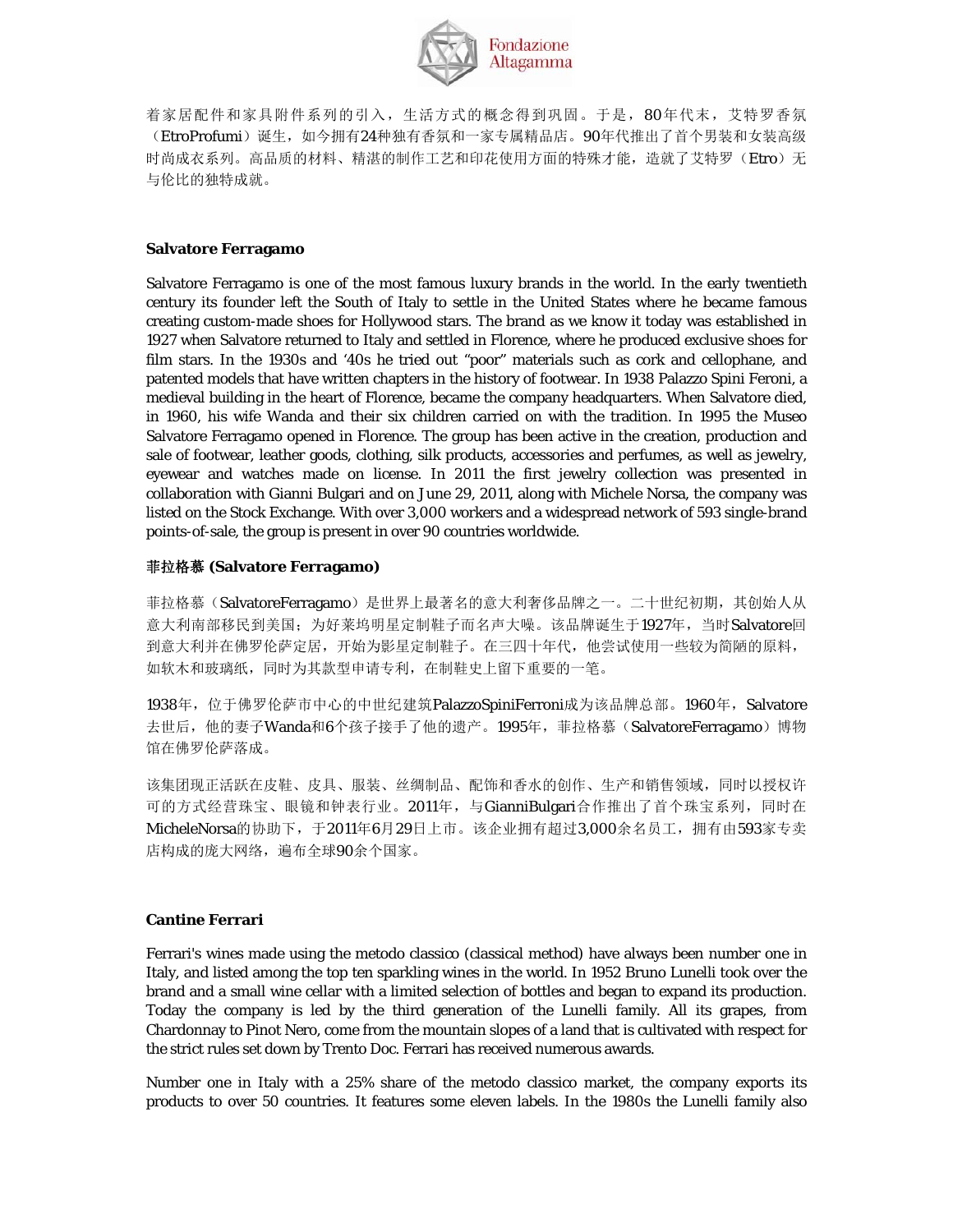

began bottling mineral water, Surgiva, grappa, Segnana, Lunelli wines from the Trentino, and two vineyards, Podernovo and Castelbuono, located in Tuscany and Umbria, respectively, where excellent red wines are made. Cantine Ferrari recently opened a Michelin-starred restaurant called Locanda Margon.

## 菲拉利起泡酒庄**(Cantine Ferrari)**

菲拉利起泡酒庄(Cantine Ferrari)是意大利古法酒庄的佼佼者, 在世界上排名前十。该酒庄 1902 年由 GiulioFerrari 创建于 Trento, 作为一位酿酒师, Ferrari 的梦想是在意大利酿造出可与最优质的香槟媲 美的葡萄酒。BrunoLunelli 于 1952 年发现这个品牌和一家极小的酒庄, 开始扩大生产。如今, 该企业 正由 Lunelli 的第三代传人管理。

所有用于酿酒的霞多丽和黑皮诺葡萄均产自当地的山坡上,严格按照 TrentoDOC 制定的标准进行种植。 拥有多项认证。该企业在古法酿酒市场占有 25%的份额,在意大利名列第一,拥有十一款葡萄酒,出 口至 50 余个国家。自八十年代以来,除 Ferrari 之外, Lunelli 家族还推出了 Surginva 矿泉水、 Segnana 格拉帕烈性酒、特伦托葡萄酒 Lunelli, 此外还在托斯卡纳和翁布里亚两个大区获得了 Podernovo 和 Castelbuono 两家农场,生产优质红葡萄酒。最近在 Trento 城门处开设了一家米其林星 级餐厅——LoncandaMargon。

## **Flos**

Arco, Taraxacum, Parentesi, Toio, Luminator...iconic Italian designer lamps, are part of the Flos catalogue, a company founded in Merano in 1962 by two visionaries of Italian design, Dino Gavina and Cesare Cassina. In 1964 these two "founding fathers" were joined by Sergio Gandini, the owner of a store called Stile located in Brescia. The company's first designers were Tobia Scarpa and Pier Giacomo and Achille Castiglioni, to which the names of other designers were soon added. In 1974 Flos bought Arteluce, an historical company that had been created by Gino Sarfatti in 1939. In 1988 the company's exclusive collaboration with Philippe Starck began. Piero Gandini, Sergio's son, entered the company and was appointed CEO in 1996, becoming its chairman in 1999. Piero continues to work keeping the blueprint bequeathed by the company founders well in mind, but he has also opened the doors to young talented designers. He has expanded the company to the architectural world, creating, thanks to the purchase of the Spanish Antares, the Flos Architectural Lighting division.

## **Flos**

Arco、Taraxacum、Parentesi、Toio、Luminator……这些意大利设计的标志性灯具,全都属于 Flos。 该企业由两位意大利设计界的预言家——DinoGavina 和 CesareCassina 于 1962 年在 Merano 创建。 1964 年, "StilediBrescia"商店的店主 SergioGandini 加入。最初, TobiaScarpa、PierGiacomo 和 AchilleCastiglioni 为该公司设计产品,随后又有其他设计师加入其中。1974 年,企业收购了 GinoSarfatti 于 1939 年创建的 Arteluce 公司。1988 年,企业开始与 PhilippeStarck 进行独家合作。 Sergio 的儿子 PieroGandini 于 1996 年进入该企业并担任执行董事,自 1999 年起担任董事长。Piero 秉承了创始人的创作轨迹,同时向年轻而有才华的设计师敞开大门。Flos 将业务范围向建筑领域扩展, 通过收购西班牙企业 Antares, 开设 FlosArchitectualLignting 建筑部门。

## **Gianni Versace SpA**

Founded in 1978 by Gianni Versace, Gianni Versace SpA is one of the most prestigious fashion maisons on the international scene. Under its Medusa logo, the company creates, produces distributes and commercializes the Atelier Versace's haute couture, which includes ready-to-wear collections,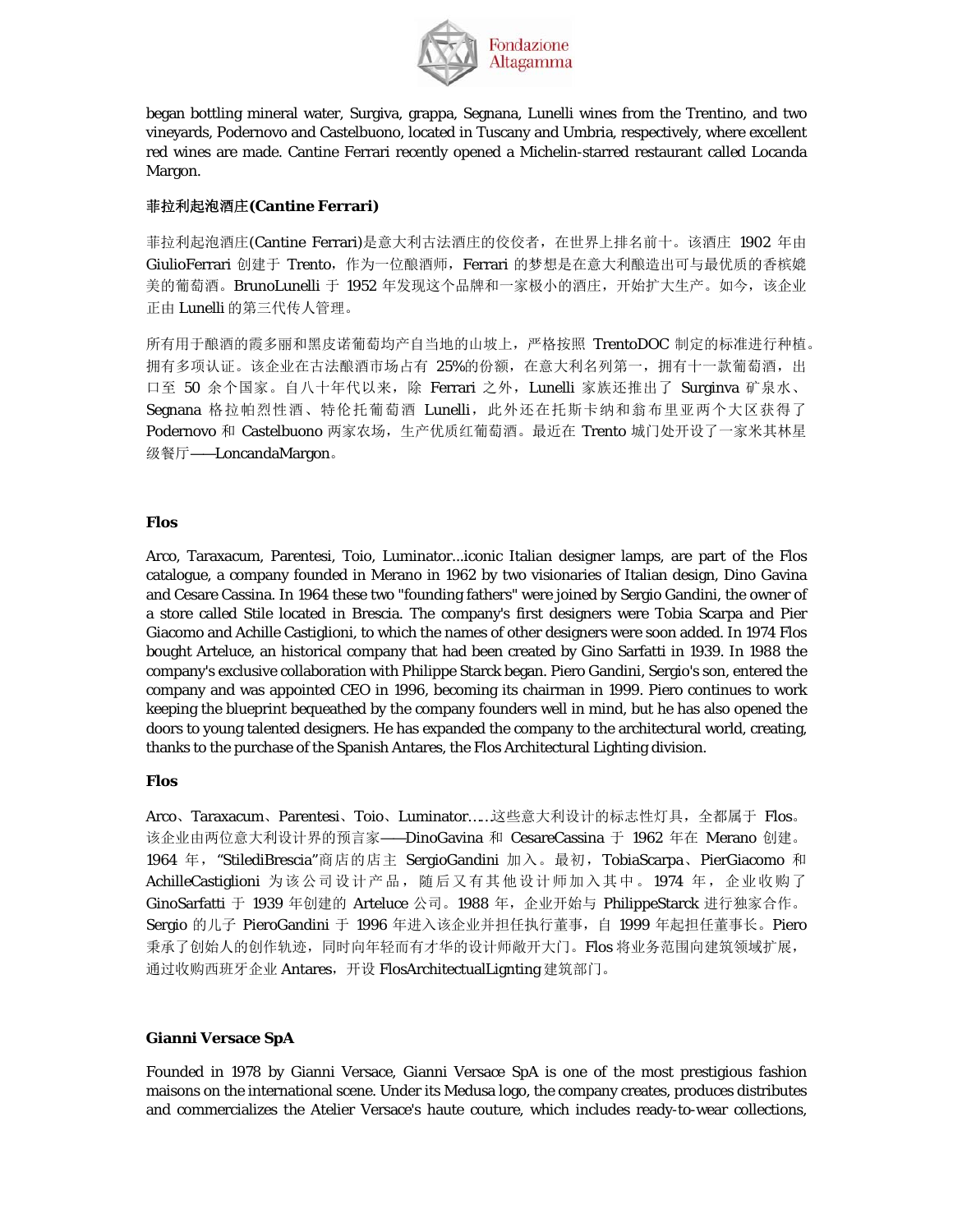

accessories, jewelry, watches, eyewear, perfume, furnishings and interior decor for the home. A retail network distributes its products with boutiques situated in the major cities worldwide, in the main department stores and in single-brand stores. In 1997, after the death of her brother Gianni, Donatella Versace took over the role of creative director for the Versace Group.

In September of 2000, Gianni Versace SpA, in a partnership with the Sunland Group Ltd, inaugurated "Palazzo Versace," the first hotel project signed by a luxury brand. Palazzo Versace is a six-star resort on the Australian Gold Coast where guests can enjoy the Versace lifestyle experience. Donatella Versace currently directs all the product categories, while respecting the maison's tradition, at the same time rejuvenating and refreshing its style also thanks to her great dynamism and creativity.

## 范思哲有限公司(**Gianni Versace SpA**)

范思哲有限公司(GianniVersaceSpA)由GianniVersace于1978年在米兰创立,是国际舞台上最负盛名 的时装品牌之一。该公司以美杜莎为标志,设计、生产和销售AtelierVersace高级时装、高级时尚成衣 系列、配饰、珠宝、钟表、眼镜、香水、家具和家居装饰品等。

该企业通过遍布全球主要城市的精品店、大型百货公司和多品牌店销售产品。1997年,哥哥去世后, DonatellaVersace接任范思哲(Versace)集团创意总监。2000年9月,范思哲有限公司(Gianni Versace SpA)与SunlandGroupLtd合作, 建成"PalazzoVersace(范思哲宅邸)", 成为第一个由奢侈品 牌冠名的酒店项目。PalazzoVersace是一家位于澳大利亚的GoldCoast的六星级度假酒店, 宾客可以尽 享范思哲(Versace)式的生活方式。今天, DonatellaVersace管理着所有产品系列和类别,再现品牌 传统印记,同时凭借强大的精力和创造力不断创新的品牌风格。

### **Gruppo Ermenegildo Zegna**

A world leader in luxury menswear, the Ermengildo Zegna Group, with over 7,000 employees in the world, is one of Italy's most important enterprises and still preserves its nature as a "family business." The company's origins date back to 1910, when the young entrepreneur Ermenegildo Zegna founded the wool factory in Trivero, near Biella, to ethically produce the finest fabrics in the world thanks to innovation as well as to the search for excellent fibers directly from the original markets. With the 1960s his children Ermenegildo, Angelo and Aldo, began to promote the Group's entrance into outstanding sartorial menswear. In 1999 the woman's brand Agnona was purchased.

In March 2012 ZegnArt was created, a project dedicated to contemporary art: the association includes several projects realized both in Italy and abroad in the field of the visual arts, in collaboration with artists, curators, as well as cultural bodies and institutions.

Today the Group is headed by Ermenegildo Zegna, the founder's grandson, who was appointed CEO, and by his cousin Paolo, the company chairman.

## 杰尼亚集团(**Gruppo Ermenegildo Zegna**)

作为奢华男装领域的全球领导者,杰尼亚集团(ErmenegildoZegna)在全世界拥有7000余名员工,是 意大利最重要的企业之一,至今仍保持着"家族企业"性质。该企业的起源可以追溯到1910年,当时,年 轻的企业家ErmenegildoZegna在Biella省的Trivero建立了一家毛纺厂,寻找直接来自原产地的贵重纤 维,生产全世界最珍贵的面料。60年代,Ermenegildo的儿子Angelo和Aldo推动该集团进入高档男装剪 裁领域。1999年7月收购了女装品牌Agnona。2012年3月, ZegnArt诞生, 该项目旨在推动当代艺术的 发展:其中包括在意大利和其他国家举办的各种视觉艺术项目,与各国艺术家、策展人、文化企业和机 构合作。如今,该集团由创始人的孙子ErmenegildoZegna管理,担任执行董事,其表兄弟Paolo担任董 事会主席。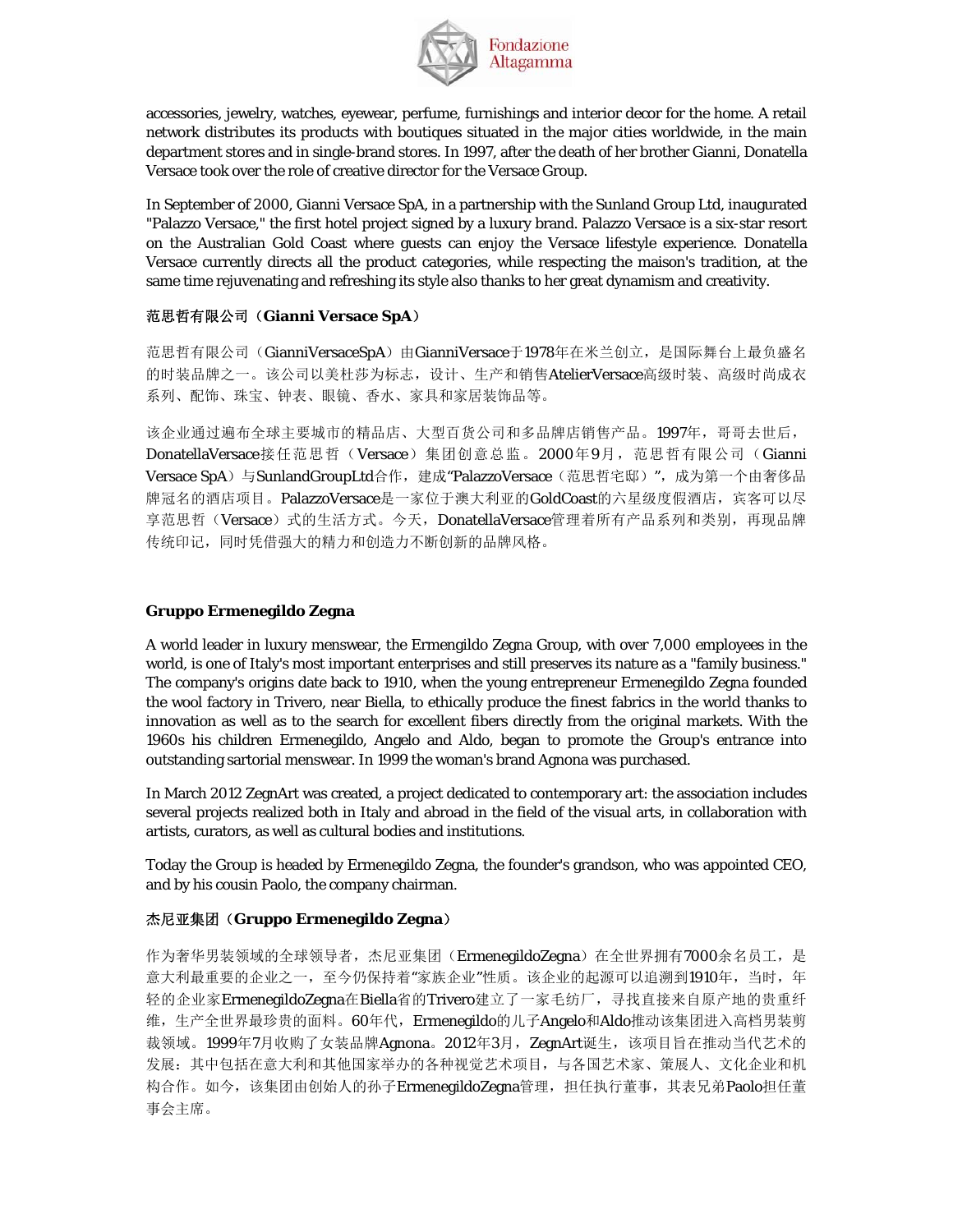

#### **Gucci**

Gucci dates back to 1921, when Guccio Gucci set up a small leather workshop in his native Florence. An important amount of space was and still is reserved for products linked to the equestrian world, and the icon of the bit has become a recurring symbol in the company's production. In the 1950s, also taken from the world of horses was the company's green-red-green ribbon, reminiscent of the traditional girth on a saddle. As Gucci's popularity grew so did the company. When Guccio died in 1953 his sons Aldo, Vasco, Ugo and Rodolfo took over the company. In 1982 Gucci became a jointstock company run by Rodolfo's son Maurizio. Since 1987 until the early twentieth century, Investcorp, an investment company located in Bahrein, has progressively acquired the brand. Lastly, with Domenico De Sole, CEO since 1995, the company sold its shares on the stock market. The company's stylistic and productive innovation, without overlooking tradition, was accelerated when Frida Giannini was appointed creative director in 2006. Over the past three years, the team guided by Chairman Patrizio di Marco has breathed new life into the values belonging to the company's heritage: the absolute quality of the raw materials and the finished products, as well as respect and praise for the manual skills and savoir faire of its artisans.

### 古琦(**Gucci**)

古琦(Gucci)的历史可以追溯到 1921 年, GuccioGucci 在故乡佛罗伦萨开设了一家皮具小作坊。当时 主要生产与马术相关的产品,因此马蹄铁的图案经常在产品中出现。50 年代,再次从马术领域汲取灵 感,以传统马鞍肚带为基础设计了绿-红-绿编织饰带标志。随着知名度的扩大,企业开始不断壮大。 1953 年,Guccio 去世后,他的儿子 Aldo、Vasco、Ugo 和 Rodolfo 接管该企业。1982 年,古琦 (Gucci) 成为股份公司, Rodolfo 的儿子 Maurizio 成为主管。1987 年到 90 年代初, 总部位于巴林的 投资公司 Investcorp 逐步完成了对该品牌的全面收购。最终,该品牌在自 1995 年起担任执行董事的 DomenicoDeSole 的领导下, 在交易所上市。2006年, 在创意总监 FridaGiannini 的推动下, 古琦 (Gucci)在尊重传统的同时,加快了造型和生产革新。在过去的三年中,在董事长 PatriziodiMarco 及 其团队的领导下,为企业核心价值观赋予了全新的定义:绝对高品质的原料和成品、尊重并凸显工匠的 精湛技艺和经验传承。

#### **Hotel de Russie**

Inaugurated in April 2000 after its meticulous refurbishment by designer and architect Tommaso Ziffer, the Hotel de Russie in Rome is one of the most important five-star luxury hotels in the capital. Located in Rome's historical quarters between the Spanish Steps and Piazza del Popolo, the hotel is a part of the prestigious Rocco Forte Hotels. The de Russie, beloved and a favorite of Hollywood stars, has 122 bedrooms and suites with a view of Villa Borghese. The hotel also has a luxurious wellness center, the "de Russie Welness Zone," and four conference rooms. The "Stravinskij Bar" and the restaurant called "Le Jardin de Russie" provide an ideal backdrop where guests can chill out as they sip their drinks or savor some of the finest Mediterranean cuisine, immersed in the natural scenography of the enchanting "Secret Garden." Soft lights have been put to complete the beauty of the garden, which will host during the spring and summer the open "Stravinskij Bar.

#### 德露西酒店**(Hotel de Russie)**

经过建筑设计师 TommasoZiffer 的精心重修后, 罗马的 Hotel de Russie 宾馆于 2000 年 4 月开张, 它 是意大利首都罗马最重要的五星级酒店之一。它位于老城区中心位置在西班牙广场和人民广场之间,是 久负盛名的 RoccoForte Hotels 的一部分。Hotel de Russie 特别受到好莱坞明星们的青睐, 它拥有 122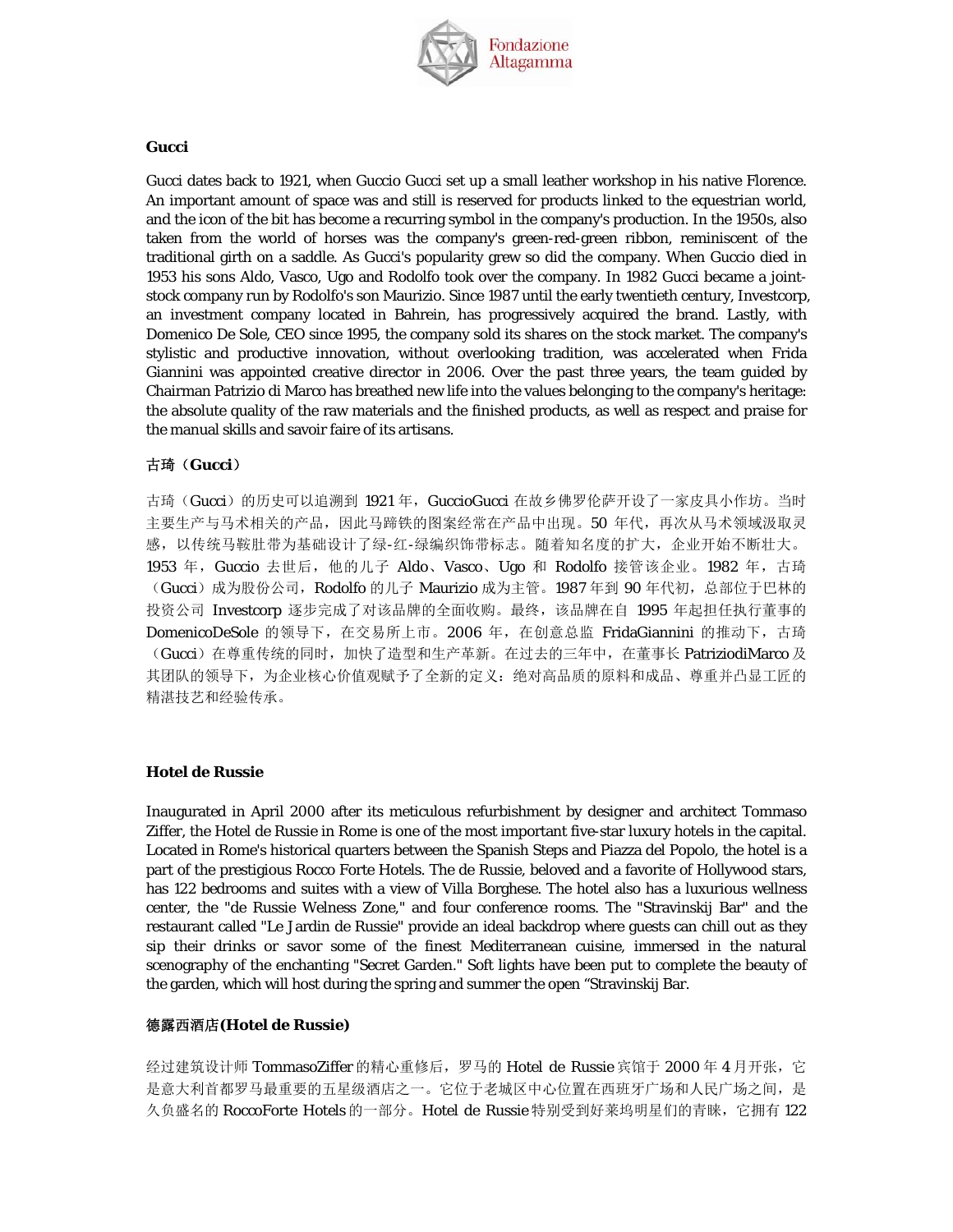

间客房和套间, 面朝波各赛庄园(VillaBorghese)。该宾馆还拥有豪华的健身中心——"de Russie Welness Zone", 此外还有四间会议室。"StravinskijBar"酒吧和"Le Jardin de Russie"餐厅沉浸在 "Giardino Segreto"(秘密花园)的天然迷人的景致之中,是小酌一杯或品尝地中海风味菜肴的绝佳去 处。

## **Hotel Splendido & Splendido Mare**

Hotel Splendido, on Monte di Portofino, and Splendido Mare, located instead in the village "piazzetta," are two of the most enchanting hotels in the five-star deluxe national and international circuit. The former, and the larger of the two, offers its guests 69 rooms and suites, balconies and terraces, a wellness center with open-air treatments and massages in the gardens, an outdoor swimming pool with heating, a tennis court close to the hillside and the restaurant called La Terrazza, serving Italian cuisine and Ligurian specialties. The latter hotel has 16 rooms and suites and features a restaurant—Chuflay—overlooking the port and serving the finest in Ligurian cuisine. Originally a monastery, Hotel Splendido has walls covered in trompe l'oeils, black-and-white marble floors, antique mirrors and Persian carpets.

## 波托菲诺斯普兰迪德酒店 **(Hotel Splendido & Splendido Mare)**

位于 Portofino 山上的 HotelSplendido 宾馆,以及位于山下小镇著名"小广场"中的 SplendidoMare 宾 馆,都是意大利乃至国际上最具魅力的五星级豪华酒店。前者规模较大,为宾客提供 69 间客房和套间, 拥有阳台及露台、坐落在花园里的露天护理和按摩健身中心、露天温水海水泳池以及一家供应意大利餐 和利古里亚特色菜肴的名为"LaTerrazza"的餐厅。另一家为宾客提供了 16 间客房和套间以及 Chuflay 餐 厅,在这里可以一边品尝最美味的利古里亚菜肴,一边欣赏海港美景。HotelSplendido 的前身是修道 院,墙壁上饰有错视画法的精美画作,地面采用黑白大理石,装饰着古镜和波斯地毯。

## **Capri Palace Hotel & SPA**

The Capri Palace Hotel & SPA is a boutique hotel whose arches, vaults and columns recall an eighteenth-century Neapolitan *palazzo*. The Resort is just a few steps away from the small and enchanting town of Anacapri. Tonino Cacace, who has studied both philosophy and art history, has turned the hotel which he inherited from his father Mario into a contemporary art museum, with works by many artists both from Italy and abroad. The Capri Palace—listed among "The Leading Hotels of the World"—features 78 rooms and suites, some of which with their own private pool and garden. It also has two restaurants, one of which—L'Olivo—was awarded two Michelin stars, the Capri Beauty Farm, an internationally acclaimed wellness center, the Beach Club and, lastly, Il Riccio, a restaurant that's just a stone's throw away from the famous Grotta Azzurra.

## 卡普里皇宫温泉酒店 **(Capri Palace Hotel & Spa)**

卡普里皇宫温泉酒店是一家精品酒店,拥有连拱廊、拱顶和圆柱,仿佛置身于 18 世纪那不勒斯的古老 宫殿。这家度假酒店离美丽小镇 Anacapri 的市中心非常近,步行可达。ToninoCacace 拥有哲学和艺术 史研究背景,经过多年努力,将父亲 Mario 留给他的这家酒店变成一座真正的当代艺术博物馆,拥有 许多意大利艺术家的作品。CapriPalace 是"TheLeadingHotelsoftheWorld"会员,拥有78 间客房和套间, 其中一些还配有私人泳池和花园; 拥有两家餐厅, 其中一家"L'Olivo"已获得了米其林 2 星级认证; 健身 中心"CapriBeautyFarm"享有国际声誉; 沙滩俱乐部和"IlRicco"餐厅, 距离卡普里著名的景点"蓝洞"非 常近。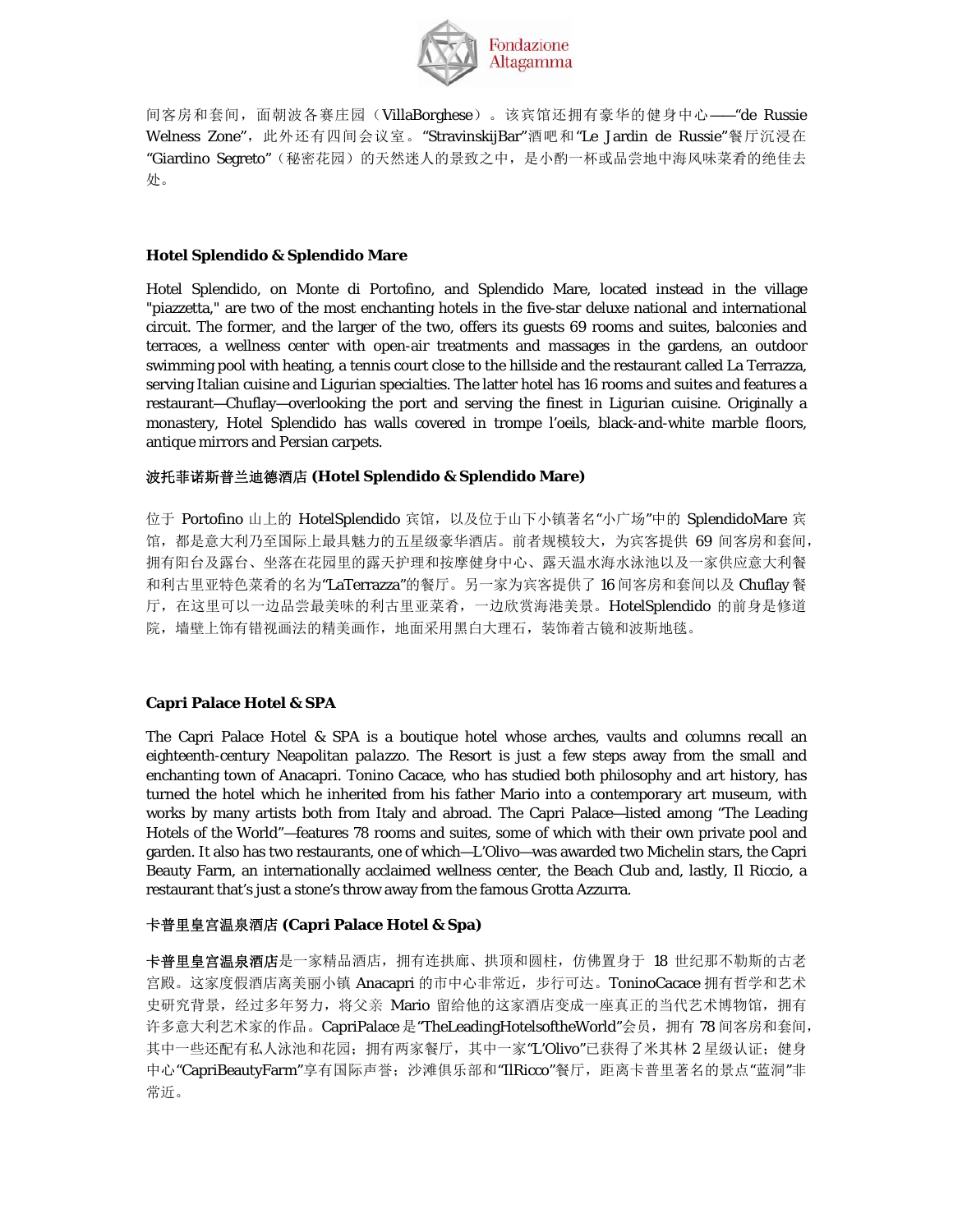

## **Gruppo Sanpellegrino**

The Group is known internationally for its S. Pellegrino mineral water, which, along with the still water Acqua Panna, is served on the tables of the finest restaurants in over 120 countries. The Sanpellegrino company was born in 1899 when, at the plant of the same name, an exclusive treatment center at the time, water gushing from the slopes of the Alps in Brembana Valley began to be bottled.

In 1957 Tuscan Acqua Panna was born, whose source had been noticed since the sixteenth century for its beneficial properties. The Acqua Panna estate, comprising 1,300 hectares, in 1564 owned by the Medici family and which currently includes the spring, the plant and a villa for its guests from all over the world, is still a safeguarded territory. In addition to S. Pellegrino and Acqua Panna the company exports a wide range

of sparkling beverages, including the historic drink brands Aranciata, Limonata and Chinotto. If we also consider the local brands Levissima, Recoaro, Nestlé Vera, S. Bernardo and Pejo, as well as the range of iced teas, the Sanpellegrino group is certainly Italy's largest beverage company.

## 圣培露集团(**Gruppo Sanpellegrino**)

该集团以圣培露(S.Pellegrino)矿泉水而闻名。全球 120 余个国家的高档餐厅里都可以看到圣培露 (S.Pellegrino)矿泉水和普娜天然矿泉水(AcquaPanna)。圣培露集团(Sanpellegrino)诞生于 1899 年。当时,在作为疗养中心的同名温泉浴场里,开始灌装来自阿尔卑斯山 ValBrembana 山谷的泉 水。1957年,集团收购了托斯卡纳的普娜天然矿泉水(Acqua Panna),早在 16世纪,该泉水便以其 健康特性而广为人知。

AcquaPanna 是一片占地面积 1,300 公顷的土地, 1564 年时曾属于美第奇家族, 如今这里有泉水、厂房 和一座庄园,接待来自世界各地的宾客,至今仍是一片受保护的土地。

除了圣培露(S.Pellegrino)和普娜天然矿泉水(Acqua Panna)这两种产品,该企业还出口一系列汽水 软饮料,其中包括历史悠久的Aranciata、Limonata和Chinotto。圣培露集团(Sanpellegrino)还拥有 Levissima、Recoaro、NestléVera、S.Bernardo和Pejo等本土品牌以及一系列冰茶产品,是意大利饮料 领域规模最大的企业。

#### **Illy**

Founded in 1933 by Francesco Illy, the company produces and sells a single top-notch blend of coffee worldwide, coffee that's made from nine types of pure arabica beans from South America, Central America, India and Africa, sold in over 140 countries, on every continent, and served in over 100,000 public locations. Illycaffè was the first company to be awarded a "Responsible Supply Chain Process" DNV certificate attesting to its capacity to implement a sustainable approach.

The company has founded a "University of Coffee," which includes courses dedicated to the training of growers, retailers and bar staff, consumers and connoisseurs. On top of its headquarters in Trieste the company can also boast some twenty branches outside Italy. In order to offer a complete as well as excellent coffee-drinking experience, the brand has honed elements and tools that contribute to its perfect enjoyment: from the places where illy coffee is drunk—the franchised Italian-style coffee network—to its Artisti del Gusto program, an international network that is designed to valorize and enhance the professional skills of the best establishments—and all the way down to systems for coffee preparation such as Iperespresso, a high-tech innovation protected by up to five patents for a secondgeneration espresso.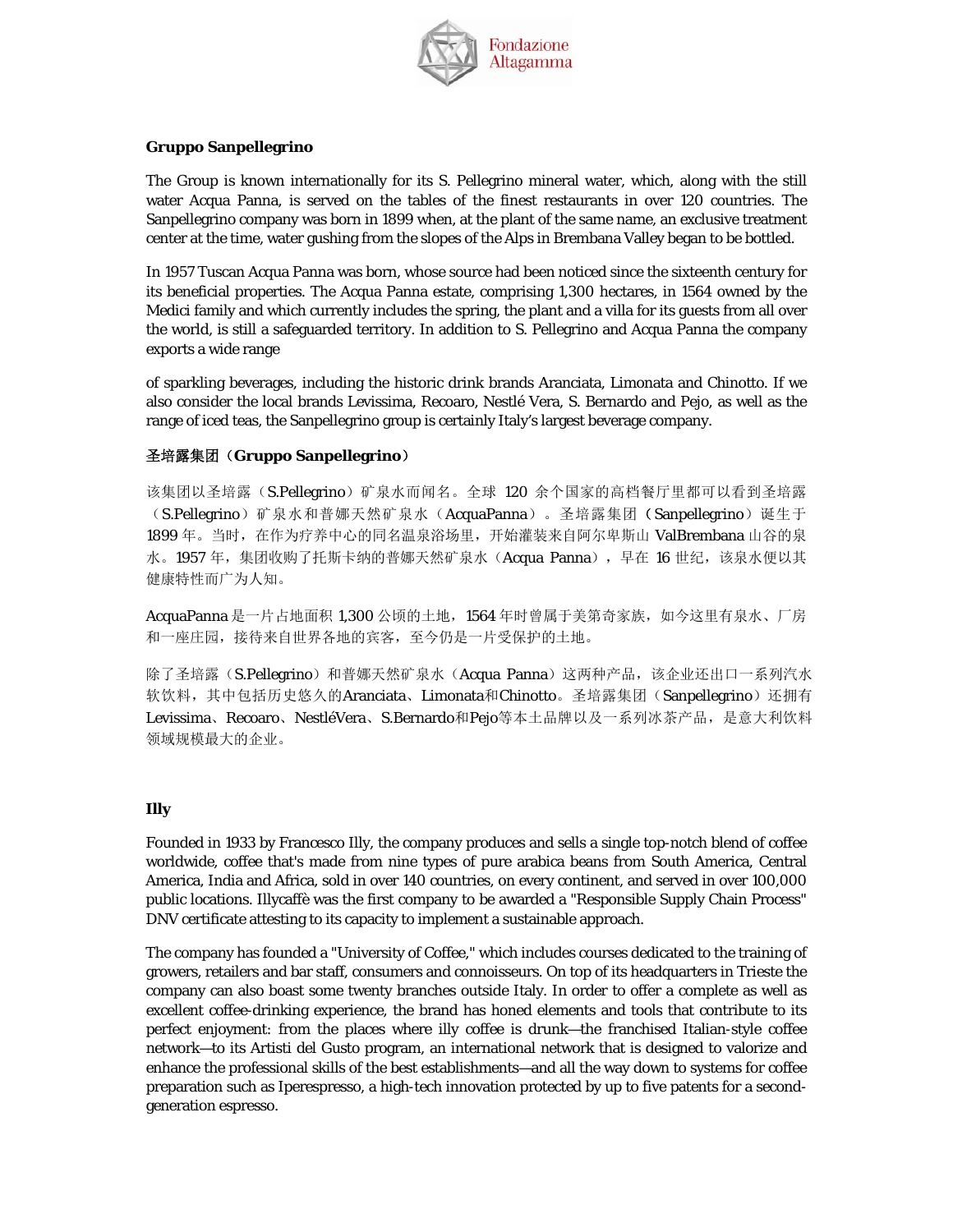

## 意利(**Illy**)

该企业由 FrancescoIlly 创建于 1933 年,向全世界生产和销售一种独特的咖啡配方。意利(Illy)咖啡 由来自南美、中美、印度和非洲的九种纯粹阿拉比卡咖啡豆混合而成,销往全球 5 大洲 140 余个国家, 在 100,000 余家餐饮店铺有售。意利咖啡( illycaffè ) 是第一家获得 DNV 的 "ResponsibleSupplyChainProcess"认证的企业,充分体现了其可持续发展的能力。该企业创建了一所 咖啡大学,为种植者、经营者、餐饮店雇员、消费者和鉴赏家提供专门的培训课程。除了设在 Trieste 的总部外,在意大利境外还有 20 家分公司。为了提供完整咖啡体验,该品牌同时提供相关产品和工具, 致力于完美享受: 意利(illy)连锁品牌咖啡厅(意大利式加盟咖啡店)、ArtistidelGusto(味觉艺术家) 计划(旨在加强和提高最佳餐饮店专业水平的国际网络)、Iperespresso 冲煮系统(拥有5项专利保护 的创新技术,带来第二代意式浓缩咖啡)。

### **Isaia**

Isaia was established in Naples in the 1920s thanks to the insight of Enrico Isaia, the forerunner of the family of the same name, who opened a store that sold the finest fabric to the most renowned tailor's shops in the city. In 1957 brothers Enrico, Rosario and Corrado Isaia moved their business to Casalnuovo, a town just outside Naples, where half of the inhabitants were professional tailors. In just one decade Isaia became a full-fledged sartorial company producing the finest clothing.

In the early 1980s a process of industrialization and internationalization began that led to the foreign distribution of the product as well. Nowadays Isaia is managed by the family's third generation. The brand's success is due to its capacity to reinterpret the concept of history and tradition, while constantly performing research into style and ever-new models. After it inaugurated its first flagship store in Milan in 2009 Isaia intends to bring to term an important development plan that comprises the opening of 30 new single-brand stores in China over the next decade.

#### **Isaia**

二十年代由 Isaia 家族的族长 EnricoIsaia 在那不勒斯创立, 专门出售珍贵面料。1957 年, Enrico、 Rosario 和 CorradoIsaia 兄弟将产业转移到了那不勒斯附近的一座小镇 Casalnuovo,在那里,有一半 的居民都是专业裁缝。十年间,ISAIA 成为了一家真正的剪裁企业,生产高品质服装。

八十年代初期,企业开始产业化和国际化进程,同时也向国外出口产品。如今,ISAIA 由该家族的第三 代传人管理和经营。该品牌的成功来自重新诠释历史和传统概念的能力,不断寻求与时俱进的风格和款 式。2009 年 1 月第一家旗舰店在米兰开张后, ISAIA 制定了一个宏伟的发展目标: 在接下来的十年内 在中国新开 30 家专卖店。

#### **Jacopo Biondi Santi**

The production of wines that best met the needs of the market, without however clashing with the image of Brunello di Montalcino, was the project that led Jacopo Biondi Santi—the last generation of the family that invented Brunello—to purchase the Castello del Montepò estate situated in Maremma to the south of Grosseto in the 1990s. Jacopo Biondi Santi began to produce Sassoalloro, a new interpretation of Sangiovese, obtained from the same type of grapes as those used for Brunello, but processed in a new way, to create a wine that is ready immediately. Other "crus" came after the firstborn, such as Schidione, first harvest in 1993, Cabernet Sauvignon and Merlot. Jacopo's words are: "Brunello di Montalcino was born from an idea my great-grandfather Ferruccio had, a man who, before becoming a viticulturist, had fought alongside Garibaldi at Bezzecca in 1866, when he was just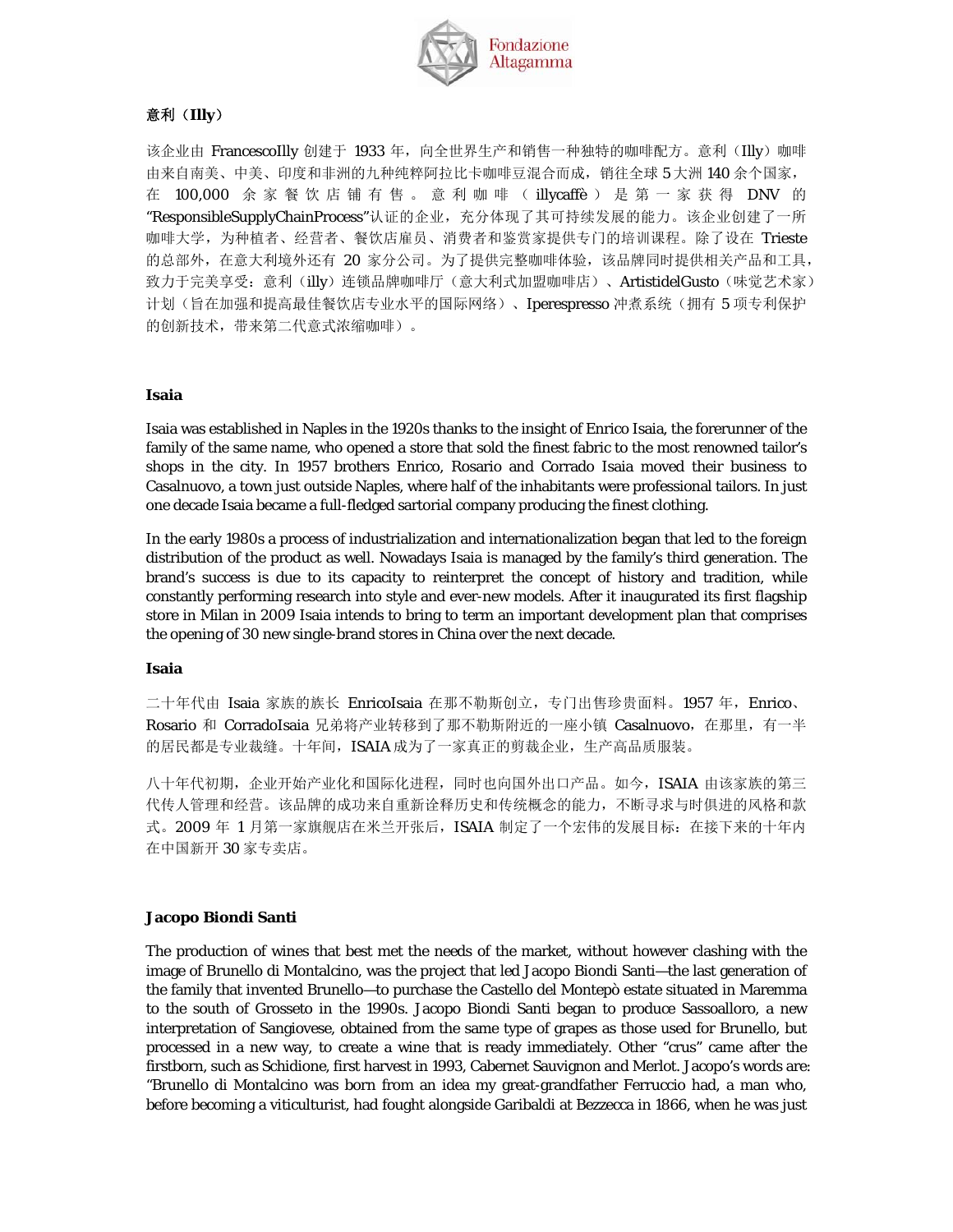

seventeen. He was no conformist and had a free and rebellious temperament. And I hope I've taken after him to some extent."

### **Jacopo Biondi Santi**

生产更加接近市场需求、同时与布鲁奈罗红酒(BrunellodiMontalcino)形象不抵触的葡萄酒,这就是 发明了布鲁奈罗红酒(Brunello)的家族的最新传人, JacopoBiondiSanti 的计划, 90 年代他购买了位 于 Grosseto 南部 Maremma 的 CastellodiMontepò 这片田地。JacopoBiondiSanti 生产出 Sassoalloro, 这是对桑娇维赛葡萄酒的全新诠释,使用了酿造布鲁奈罗红酒(Brunello)的同种葡萄,但采用创新的 酿造方法, 使酿出的红酒能够立即饮用。其它酒庄也在其后相继开业, 比如 Schidione, 1993 年首次采 收,酿造了赤霞珠和美乐葡萄酒。Jacopo 说: "布鲁奈罗红酒(BrunellodiMontalcino)来自曾祖父 Ferruccio 的直觉, 他在成为一名酿酒师前, 曾经在 1866 年时参加过加里波第的 Bezzecca 战役, 那时 他才刚满 17 岁。他不是一个循规蹈矩的人,他的性格自由而叛逆。而我希望至少能与他有一点相似。"

## **Kartell**

Kartell is the company that has ennobled plastic, introducing it into middle-class homes, and that has summoned the finest designers in the world to see what they can do with this material. "I was the first in Italy to consider plastic as a noble material" (Giulio Castelli, La fabbrica del design, Skira, 2007). This was Castelli's idea when he founded the company in 1949. Until 1953 the company produced accessories for the car industry. The turnabout took place with the idea of using plastic for small everyday objects: buckets, washbowls, storage containers, juicers, inexpensive, colorful objects designed by Gino Colombini, which were to forever modify the domestic landscape. Kartell experimented with new manufacturing processes and it was the first to produce chairs that were completely made out of plastic. In 1988 Castelli handed the company helm over to Claudio Luti, who continued brilliantly with the experimentation that had been started and established a number of important partnerships, such as the one with Philippe Starck, with whom, among other things, he produced La Marie in 1999, the first transparent chair in a single polycarbonate mold. Kartell's retail universe currently consists of over 130 flagship stores and 220 shop-in-shops around the world, in addition to 2,500 multi-brand points-of-sale.

Kartell has always succeeded in combining research with the high quality of its products as well as design, and this is why it is a nine-time winner of the Compasso d'Oro, Italy's best design award. In 2000 the Kartell Museum received the Guggenheim "best corporate museum" prize.

#### **Kartell**

Kartell 提升了塑料的价值,将其引入中产阶级的家中,并邀请了最优秀的国际设计师来对该种材料进 行设计制造。"我是意大利第一个把塑料当做高级原料的人。"(GiulioCastelli, 《Lafabbricadeldesign》 (设计工厂), Skira2007) 带着这种想法, Castelli 于 1949 年创建了这家企业。1953 年之前, 该企业 为汽车工业生产配件。随后开始转型,由 GinoColombina 设计,使用塑料生产经济实惠且色彩斑斓的 家庭小型日用品,这些设计从此改变了整个家居行业。

Kartell 尝试新的生产工艺, 是第一家制作全塑料座椅的企业: 1988 年, Castelli 将企业管理工作交给女 婿 ClaudioLuti, 后者在试验方面成就非凡, 他与 PhilippeStarck 等建立了重要的合作关系, 其中包括 1999 年生产出的第一张透明聚碳酸酯座椅——LaMarie。

其零售网络如今已遍布全球,拥有130余家旗舰店和220家店中店,以及超过2500个百货商店的零售点。

Kartell 在经营中注重高品质产品的研发和设计,已 9 次荣获意大利最佳设计奖——"金圆规"奖。2000 年,Kartell 博物馆获得"Guggenheim 企业和文化奖"之最佳企业博物馆奖。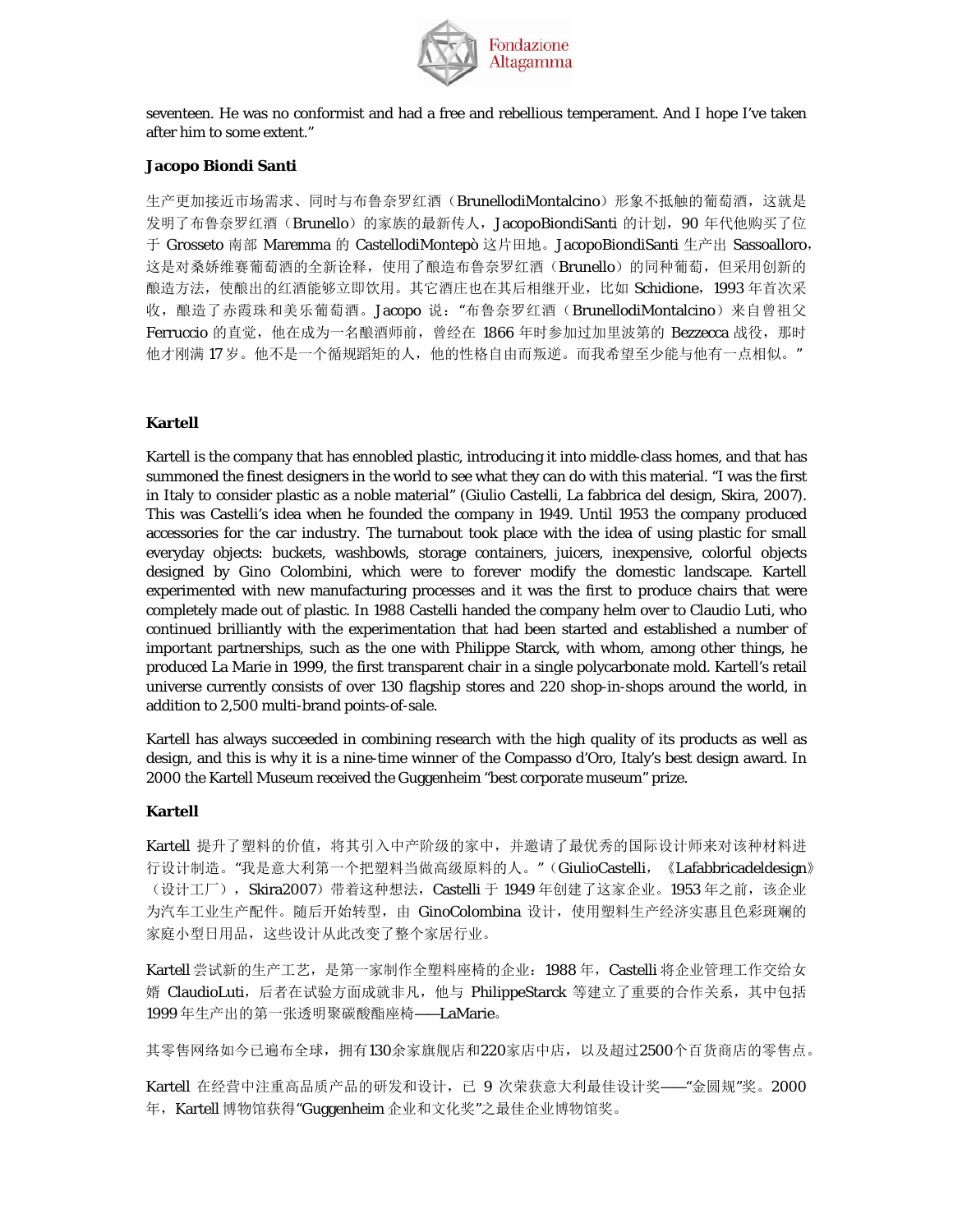

### **L'Albereta**

Since 1999, located in a late-eighteenth-century Neo-Renaissance villa surrounded by the vineyards of the Bellavista hills of Franciacorta is "L'Albereta," an exclusive Relais & Chateaux five-star residence. Vittorio's eldest daughter, is the true heart and mind behind the project. She is also the one who convinced her partner Gualtiero Marchesi to move his famous restaurant in Milan to Albereta. The hotel opened its doors in September 1993 with just 9 rooms, which have grown to the current 57. Rooms and suites unwind along the five buildings: the original family villa with its Bellavista Tower, along with the more recent Contadi Castaldi and Casa Leone, previously the home of the original owners' steward, as well as the newly created Torre del Lago. The latter was inaugurated in 2003 when the spa was opened. L' Espace Vitalité Henri Chenot de L'Albereta represents one of two Chenot medical spas in the world. Hiding in the park that embraces L'Albereta are 13 contemporary art sculptures, the result of a competition for young sculptors held by Terra Moretti to celebrate the advent of the third millennium; truly a museum *en plein air*.

#### **L'Albereta**

L'Albereta 坐落在一幢十九世纪末新文艺复兴风格的古老庄园里, 四周是 Franciacorta 地区 Bellavista 山岭的葡萄园,这是一家独特的五星级酒店,自 1999 年起被全球知名的庄园城堡饭店组织 Relais&Chateaux 吸收为会员。Vittorio 的长女 Carmen 是这家魅力酒店设计与发展的真正灵魂人物。 她邀请 GualtieroMarchesi 加入自己的冒险行动,将自己的餐厅从米兰搬到 L'Albereta。该酒店于 1993 年 9 月开张,刚开始仅有 9 间客房, 如今已增至 57 间。客房和套间分布在五栋建筑中: 最初的别墅及 TorreBellavista, 加上最新开张的 ContadiCastaldi 和 CasaLeone——这里曾是庄园原主人的住所, 以及 新建的 TorredelLago 。后者于 2003 年开张,建有 SPA 水疗中心。 L'EspaceVitalitéHenriChenotdeL'Albereta 是两家 Chenot 医疗 SPA 水疗中心之一。园林中潜藏着 13 座当代艺术雕塑,这些雕塑都来自 TerraMoretti, 都出自"庆祝第三个千禧年"竞赛中年轻参赛雕塑家之 手,整个酒店就像一个真正的露天博物馆。

#### **L'Andana**

Immersed in the midst of the Tuscan Maremma landscapes, L'Andana is situated in the heart of the 500 hectares that make up the La Badiola Estate. In the nineteenth century its beauty won over the Grand Duke of Tuscany Leopold II of Lorraine who chose it as his residence; it was from here that the Grand Duke launched the major reclamation work in the Maremma. In 2000, the core of the Tenuta was purchased by the family of Carmen Moretti. The two buildings, the Villa and the Fattoria, were refurbished and restyled by the architectural firm run by Ettore Mocchetti, director of *AD Italia*. The Villa hosts 9 rooms and the ancient Fattoria 24. In L'Andana's garden is the small church of the Badiola. Carmen Moretti and her husband Martino de Rosa are responsible for having made the great chef Alain Ducasse fall in love with the Tenuta, who has installed La Trattoria Toscana, his only restaurant in Italy, awarded one star by Michelin in 2007, in what was once the estate's granary. Moreover, at L'Andana, for the first time, the collaboration between Alain Ducasse and ESPA, the leading English wellness brand, has breathed new life into the innovative concept of SPA Gourmand. The "Tenuta La Badiola" winery, with its 30 hectares of vineyards, produces a white wine, a rosé wine and a red wine known as "Acquagiusta," while the Badiola olive grove produces the extra-virgin And'Olio. A 30,000-square-meter golf course stretches between the sea and the hills dotted with olive trees.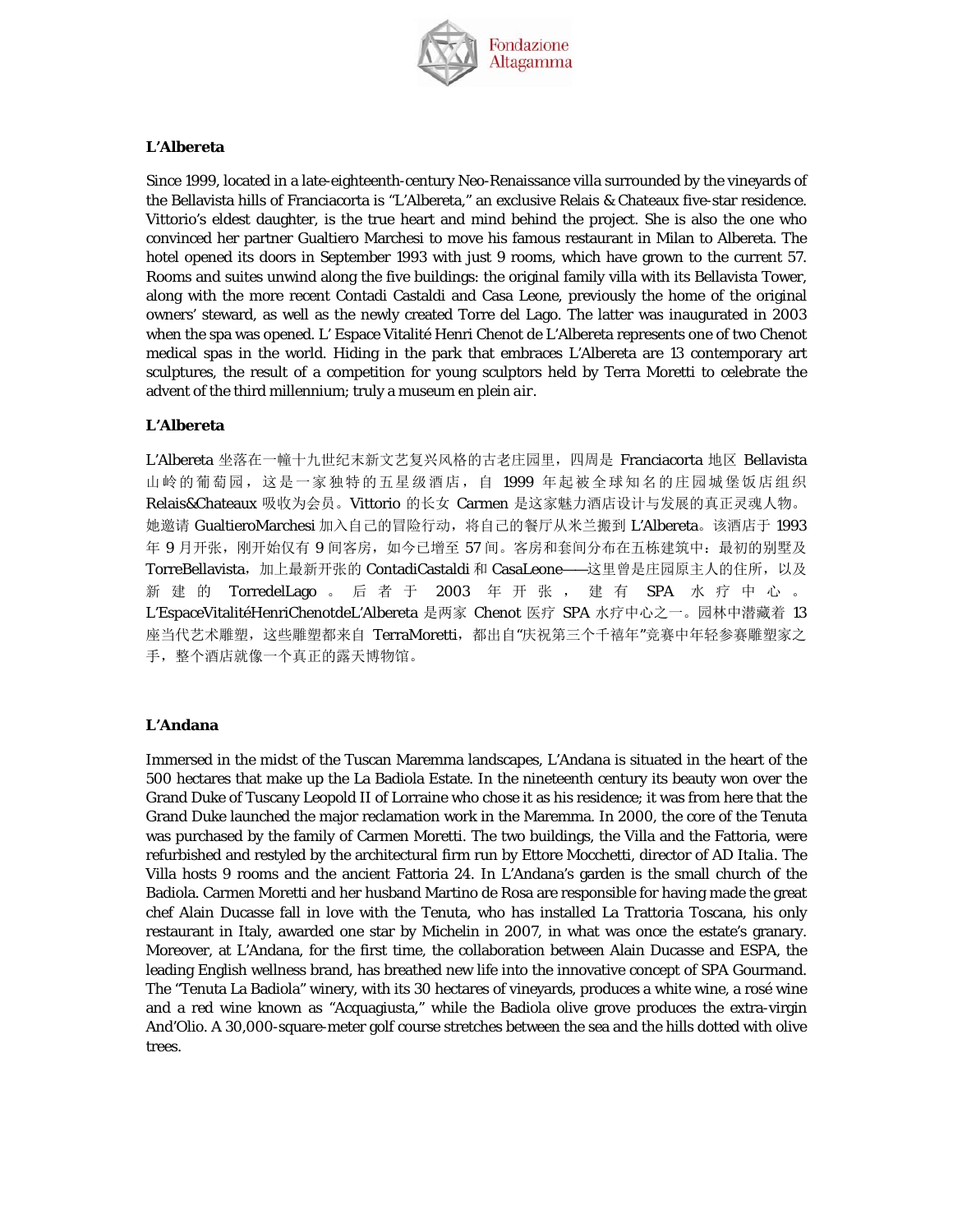

## **L'Andana**

L'Andana 位于托斯卡纳 Maremma 地区,坐落在 Tenuta LaBadiola 的 500 公顷的土地上。十九世纪, 它的美征服了托斯卡纳大公 LeopoldoIIdiLorena, 因此将这里选作居住地, 并对 Maremma 地区进行 开垦。2000 年, CarmenMoretti 的家族收购了这片农场的中心地带。ADItalia 总监、建筑师 EttoreMocchetti 对两个主体部分 --别墅和农庄 --进行了修复和装修。别墅拥有9间客房, 而农庄拥 有 24 间。L'Andana 的花园中建有 Badiola 小教堂。CarmenMoretti 和她的丈夫 MartinodeRosa 让著 名法国大厨 AlainDucasse 爱上了这片农场及其复兴计划,因此在农场谷仓开设了他在意大利的唯一一 间餐厅 ——LaTrattoriaToscana, 2007 年被评为米其林 1 星级餐厅。另外, 在 L'Andana, AlainDucasse 和英国领先健身品牌 ESPA 合作, 开办了具有创新理念的 GourmandSPA 水疗中心。名 为"TenutaLaBadiola"的酒庄拥有 30 公顷的葡萄园, 生产白葡萄酒、玫瑰红葡萄酒和名为"Acquagiusta" 的红葡萄酒, 而 Badiola 橄榄园则生产特级初榨橄榄油 And'Olio。另外还有一个占地 30,000 平方米的 高尔夫球场,坐落在大海和丘陵之间。

## **Living Divani**

Since the early 1970s until today Living Divani has communicated intensely with contemporary trends, becoming a reference point on the design scene. The company's strategic alliance with Piero Lissoni has been key, a designer who, since 1988, has been orchestrating its style. In 2003 Carola Bestetti, representing the second generation, made her entrance, and continued to pursue the tradition, taking into account the dynamics of a constantly changing market.

Living Divani has worked with some world-class designers such as Piero Lissoni, Arik Levy, Claesson Koivisto Rune, joined by some young emerging artists, including Junya Ishigami, Victor Vasilev, Mario Ferrarini, Giopato&Coombes. Over the years Living Divani has developed a variety of products, suggesting an ambient that revolves around upholestered furniture featuring subtle forms and proportions, as well as complements that leave a bolder mark. The distribution covers Italy, the major European countries, the United States and the Far East, with an export value of more than 80% of the company revenue. More than 450 high-level points-of-sale are located in all the major cities.

## **Living Divani**

从70年代初期直到今天,Living与时俱进,成为设计界的典范之一。自1988年起与PieroLissoni建立的 合作关系确定了该品牌的风格,具有战略意义。2003年,家族第二代的代表人CarolaBestetti进入该公 司,面对瞬息万变的市场,坚持秉承传统。LivingDivani十分重视与拥有国际声誉的设计师进行合作, 如PieroLissoni、ArikLevy、ClaessonKoivistoRune等,同时也非常器重JunyaIshigami、VictorVasilev、 MarioFerrarini、Giopato&Coombes等青年才俊。

多年来, LivingDivani已发展出一套定位明确的产品系列, 围绕款式低调的软垫沙发设计整个周围环境, 加入个性十足的配饰产品。

其销售网络遍布意大利、欧洲主要国家、美国和远东地区,出口值占营业额的比例超过80%。在各大城 市中共设有450余个高端销售点。

## **Lungarno Collection**

Founded in 1995, Lungarno Collection is the hotel management company owned by the Ferragamo family, whose chairman is Leonardo Ferragamo.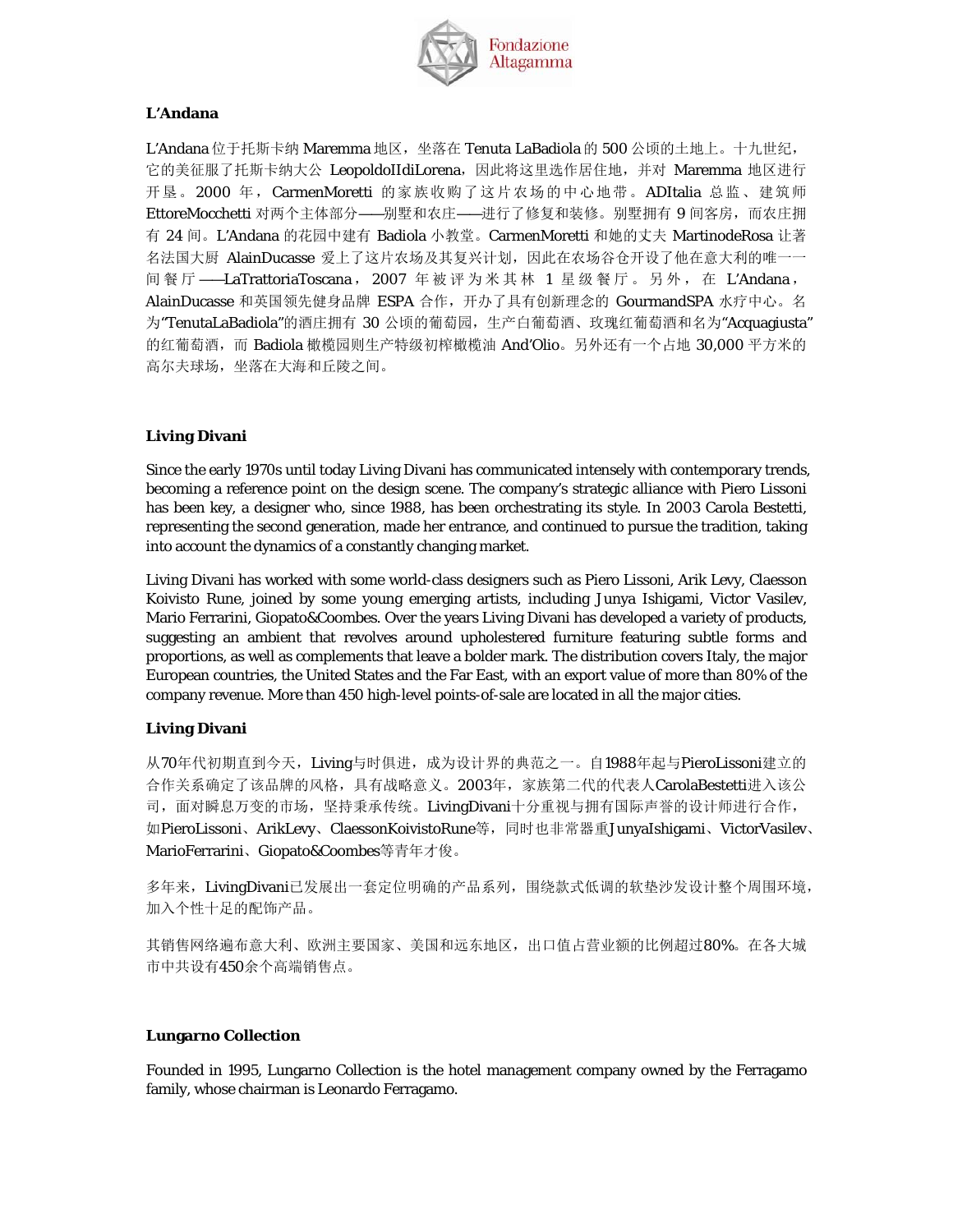

Four of its properties are situated right in Florence. Hotel Lungarno, overlooking Ponte Vecchio, boasts a collection of more than 400 original artworks including a Picasso and four Cocteaus. Also worthy of note is its restaurant, BSJ, one of the city's finest. Lungarno Suites features large contemporary-style suites and an amazing view. The lobby brims over with interior decor and design objects, which can be purchased in the adjacent point-of-sale Lungarno Details. The Gallery Hotel Art and the Continentale are more contemporary and design-like in style. The former is a favorite with the fashion world and photography exhibits are often showcased in the lobby. The Continentale, an ancient sixteenth-century tower, overlooks the Ponte Vecchio, with a rooftop terrace. Located just a few kilometers from Florence is Villa Le Rose, a sixteenth-century villa immersed in greenery, which can be rented on a weekly basis. On the Tuscan coastline, just opposite Elba Island, are the 9 luxury apartments owned by Marina di Scarlino Yacht Club & Residences.

The Roman Portrait Suites is a boutique hotel with 24-hour valet service and a total of 14 suites in the heart of Via Condotti. Lastly, two more pearls from the Lungarno Collection can be found in the Mediterranean and Caribbean Seas, respectively: 2 Swan yachts, floating luxury residences, which can also be rented weekly.

#### **Lungarno Collection**

LungarnoCollection成立于1995年,是Ferragamo家族名下的一家酒店管理公司,董事会主席为 LeonardoFerragamo。该公司拥有设计豪华的酒店、休闲会所、别墅、餐厅和零售店。旗下企业各具特 色,但又都具有佛罗伦萨式的独特待客风格。

该集团在佛罗伦萨的黄金地带拥有四处地产。HotelLungarno宾馆面朝老桥(PonteVecciho),收藏了 400余件艺术品,其中包括一件毕加索的作品和4件科克托的作品。值得一提的还有它的BSJ餐厅,这是 佛罗伦萨市内最好的餐厅之一。LungarnoSuites拥有宽敞的当代风格套房以及令人难以置信的绝佳视野 ——从老桥一直延伸到周围绿色的山丘上。酒店大堂里是名家设计的家具和配件,可以在邻近的 LungarnoDetails店铺购买。GalleryHotelArt和Continentale是两家更具现代风格和设计感的酒店。前 者常有时尚界人士光顾,其大堂经常举办摄影艺术展。Continentale是16世纪建造的古老塔楼,极具50 年代风格,俯瞰老桥,拥有屋顶露台。

距离佛罗伦萨数千米处,绿树环绕中,坐落着一座十六世纪的别墅VillaLeRose,可按周出租。在托斯 卡纳海滨,正对埃尔巴岛的地方,坐落着Marina di Scarlino Yacht Club&Residences的9间豪华公寓。

PotraitSuites位于罗马,是一家提供24小时管家服务的精品酒店,拥有14个套间,位于ViaCondotti大 街中心。

LungarnoCollection 集团最新的两颗掌上明珠位于地中海和加勒比海: 2 艘 Swan (天鹅)船, 这是名 副其实的豪华漂浮住所,可按周出租。

## **Luxottica/Persol**

Today a great deal of the history of both sunglasses and eyeglasses belongs to an Italian company that in just half a century has been transformed from a small company into a world leader in the sector. Founded in 1961 in Agordo (Belluno), at first it worked for third parties. The first collection with the Luxottica brand was presented at MIDO (International Eyewear Fair) in Milan in 1971. Many are the excellent brands it has purchased over the course of time, including Vogue Eyewear ('90) Persol ('95), Ray-Ban ('99), Oakley (2007); even more numerous are the fashion and luxury brands it has licensed. With the purchase of LensCrafters ('95) the group integrated its optical products with ophthalmological ones; in the retail sector, its acquisitions have continued with Sunglass Hut in 2001, OPMS in 2003 (in Australia) and GMO in 2011 (in South America). At the bottom of its success is its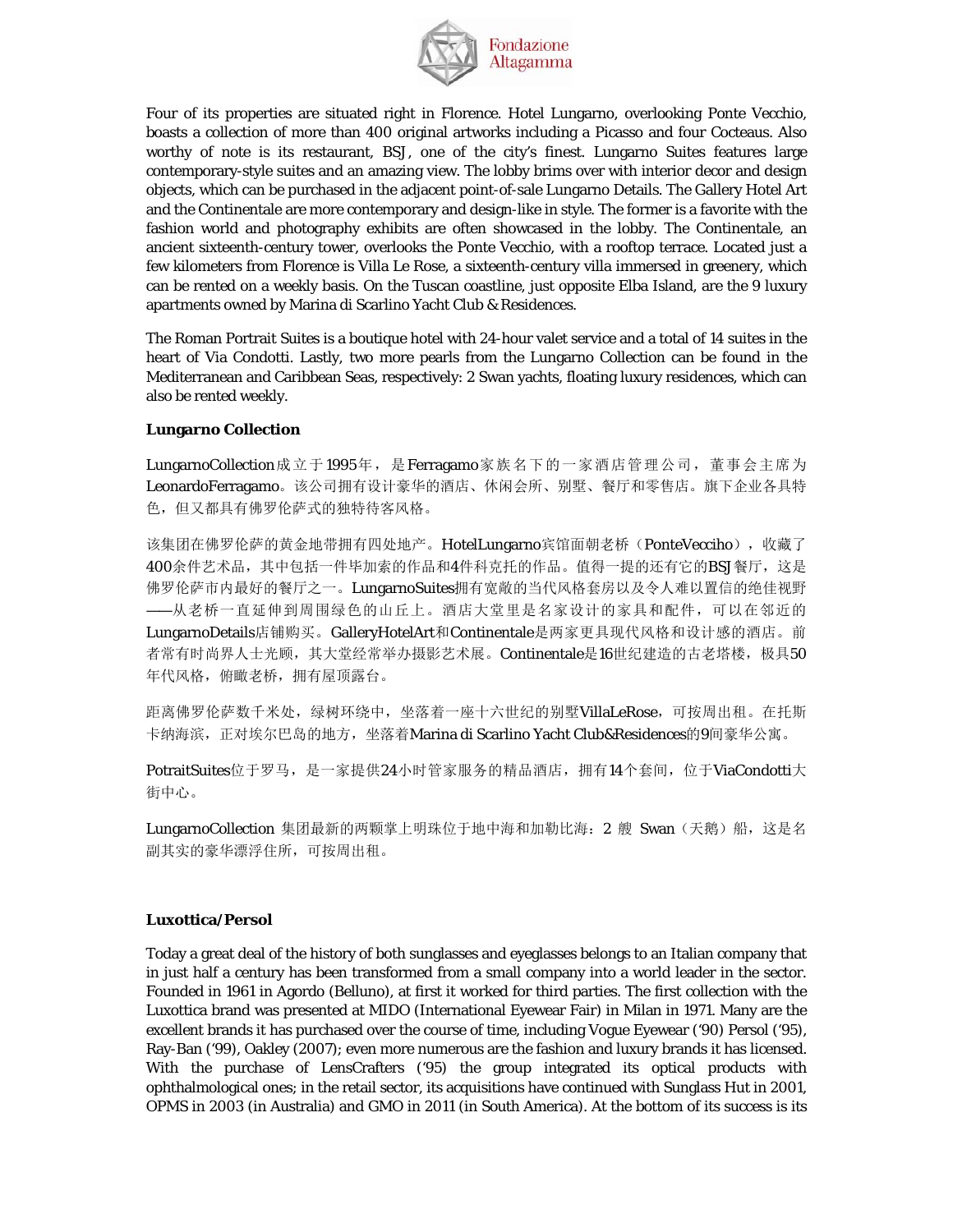

founder Leonardo Del Vecchio's philosophy, a businessman who likes to remember the times when he was just a shop assistant. "You have to have an open mind, never think you've made it, or gaze at the world as the though it were the only reference point. You have to know how to enter the market and stay there, indefinitely, changing, renewing and relentlessly adapting, while holding on to your "DNA." Today the company can count on 65,000 workers and 7,000 points-of-sale on every continent. It has been listed on the New York Stock Exchange since January 1990 and on the Milan Borsa since 2000.

## **Luxottica/Persol**

太阳镜和光学镜历史的很大一部分都是由一家意大利企业书写的,这家建于 50 年代的小型企业已成功 转型为世界领先企业。该公司于 1961 年在 Agordo (Belluno)成立,起初为第三方代工生产产品。 1971 年, 在米兰 MIDO(国际眼镜展)上推出 Luxottica 品牌的第一个产品系列。多年来该公司收购了 许多卓越品牌,比如 VogueEyewear (1990)、Persol (1995)、Ray-Ban (1999)、Oakley (2007); 另外还以授权方式经营着不计其数的时尚和奢侈品牌。在收购了 LensCrafters(1995)后,将光学镜与 眼科业务相整合;在零售方面, 2001 年收购了 SunglassHut, 2003 年收购了 OPMS (澳大利亚), 2011 年收购了 GMO(南美)。创始人 LeonardoDelVecchio 的理念是企业成功的基础, 他喜欢回忆自 己在担任"店铺销售"时期的经历,他认为:"应该抱着开放的态度,永远不要觉得已经到达了目的地, 把世界当做一个单一的参考点来看待。在市场里需要懂得进退,不断地改变和创新,同时保持自己的特 性。"该企业现在有 65,000 名员工, 在全球范围内拥有 7,000 个销售点。1990 年 1 月于纽约上市, 2000 年于米兰上市。

## **Masi Agricola**

The story of Masi Agricola is the story of a family and its vineyards in Verona, in the Veneto. The name itself comes from "Vaio dei Masi," a small valley purchased in the late eighteenth century by the Boscaini family, which still owns it today. Since 1973 it has been collaborating with the Serego Alighieri, a family of counts and descendants of the poet Dante, the owners of the estate of Valpolicella, and since 2007 it has been working with another family of counts, the Bossi Fedrigotti in Rovereto in the Trentino. In addition to its property in the Tre Venezie and in Tuscany, the company has recently found the Tupungato Valley in Mendoza, Argentina, to be particularly suited to producing its wines.

Today Masi is a world leader in the production of Amarone and its expertise in the technique known as appassimento (drying and shriveling) is widely acclaimed. This is the technique it uses to produce its five Amaroni and three Recioti (the widest and most qualified range placed on the international market), along with other emblematic wines such as Campofiorin and Masianco.

Masi exports its wines to 87 countries. Sandro Boscaini is the company chairman. Also involved in the family business are his son Raffaele and daughter Alessandra, as well as his brothers Bruno and Mario.

## 马西酒庄(**Masi Agricola**)

MasiAgricola 的历史就是一个家族及其位于 Veneto 大区的 Verona 的葡萄园的历史。该企业的名字来 自"VaiodeiMasi",即 18 世纪末 Boscaini 家族购买的小山谷的名字,直到如今该家族还是这片小山谷的 主人。从 1973 年起, 与 Valpolicella 农场的主人、但丁后人 ContiSeregoAlighieri 合作, 从 2007 年起, 在 Trentino 的 Rovereto 开始与 ContiBossiFedrigotti 合作。除了在威尼斯和托斯卡纳的地产之外, 该 企业最近还在阿根廷 Mendoza 的 Tupungato 谷购买了适合生产葡萄酒的土地。

Masi 如今已是 Amarone 生产领域的国际领先企业,并以精湛的晾干技法闻名于世,用于酿造五种 Amaroni 和三种 Recioti 以及其他标志性葡萄酒,比如 Campofiorin 和 Masianco。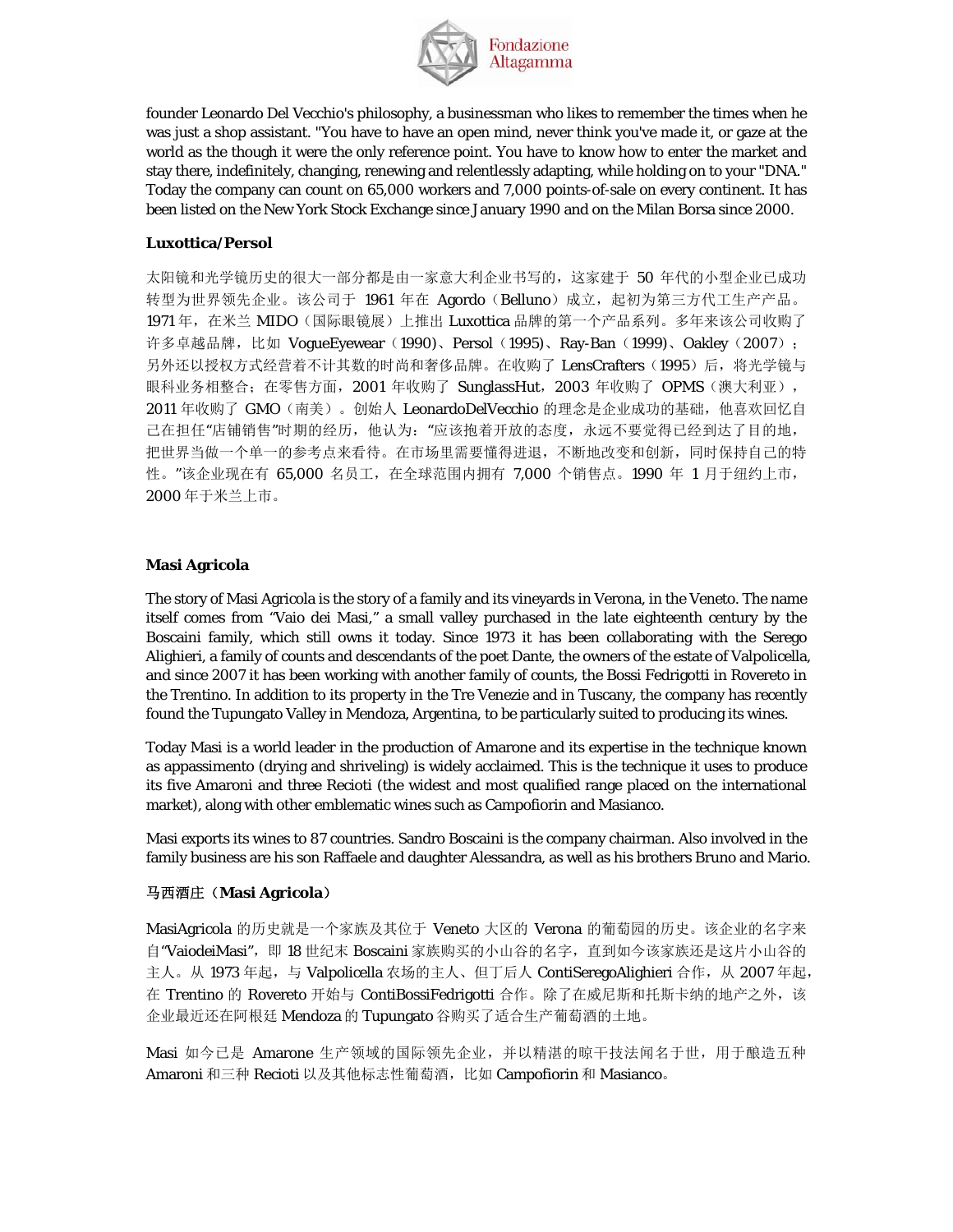

马西酒庄(Masi)向 87 个国家出口葡萄酒。SandroBoscaini 担任董事会主席。他的子女 Raffaele 和 Alessandra 以及兄弟 Bruno 和 Mario 也为该企业效力。

## **Masseria San Domenico**

The Masseria San Domenico is a five-star luxury hotel housed inside a fifteenth-century watchtower that was once used by the Knights of the Order of Malta. Surrounded by a hundred hectares of centuries-old olive groves, carefully restored and opened to the public in 1996, the hotel preserves the charm of the ancient Pugliese *masserie*, or agricultural centers. Located in Savelletri di Fasano, between Bari and Brindisi, it is the site of one of the finest Italian spas and thalassotherapy centers. At the heart of the resort is a large swimming pool with filtered seawater; the pool is irregularly shaped and surrounded by rocks and plants. Furnished with the sober elegance of Pugliese countryside constructions, this architecture stands out against the blue sea just 800 meters away, whose view guests can enjoy from the very new 18-hole, 72-par (6,100 meters) golf course. The hotel offers a private beach, tennis courts, a gym, a sauna and a Turkish bath. The restaurant is famous for its fish and the wide range of fine local and international wines, and it also offers a special low-calorie menu based on the traditional Mediterranean diet.

#### **Masseria San Domenico**

Masseria San Domenico是一家5星级度假酒店,坐落在十五世纪马耳他骑士兵团的塔楼里。周围环绕 着百亩橄榄园,经过修复后于1996年向公众开放,保留了普利亚古老小农庄的独特魅力。它位于 SavelletridiFasano,在巴里和布林迪西之间。这里是意大利最优秀的海滨疗法和水疗中心之一。酒店 中心是一个巨大的海水过滤泳池,四周环绕着岩石和植物。朴素高雅的普利亚乡村风格映衬着800米开 外蔚蓝的大海,此外还能看到一片18洞72标准杆(6100米)的高尔夫球场。同时,酒店还提供私人海 滩、网球场、健身房、桑拿和土耳其浴。餐厅的拿手菜是鱼类菜肴和品种繁多的当地和进口葡萄酒,此 外还提供基于地中海饮食原则的低热量菜单。

#### **Max Mara**

Founded in Reggio Emilia in 1951 by Achille Maramotti, the Group celebrated its sixtieth anniversary in 2011. Maramotti followed the family passion: his great-grandmother Marina Rinaldi was the owner of an elegant dressmaking shop in the mid-nineteenth century, while his mother, Giulia Fontanesi Maramotti, ran a famous sewing school. The company specializes in the production of outerwear inspired by French *haute couture*, but manufactured using cutting-edge sartorial industrial technology, importing to Italy the new series manufacturing that developed in the United States. In 1981 one of the Group's symbols was born: the camel-colored coat referred to as 101801.

Today, with the second generation, Luigi, Ignazio and Maria Ludovica Maramotti, the company continues to combine high-level industrial sartorial production and the fine quality of the materials.

The Group has 19 collections distributed throughout more than 100 countries. Over the years some of the greatest names in fashion have collaborated with Max Mara.

## 麦斯马拉(**Max Mara**)

该集团于1951年由 AchilleMaramotti在 ReggioEmilia 成立, 2011年举行了六十周年庆祝仪式。 Maramotti继承了家族对于服装业的热情:他的曾祖母MarinaRinaldi曾在十九世纪中期经营一家高雅 的裁缝店,母亲GiuliaFontanesiMaramotti曾开办了一家知名的裁剪和缝纫学校。该企业专注于大衣的 生产,其灵感来自于法国高级时装,但采用创新的工业剪裁技术制造,并将美国的新式流水线包装引入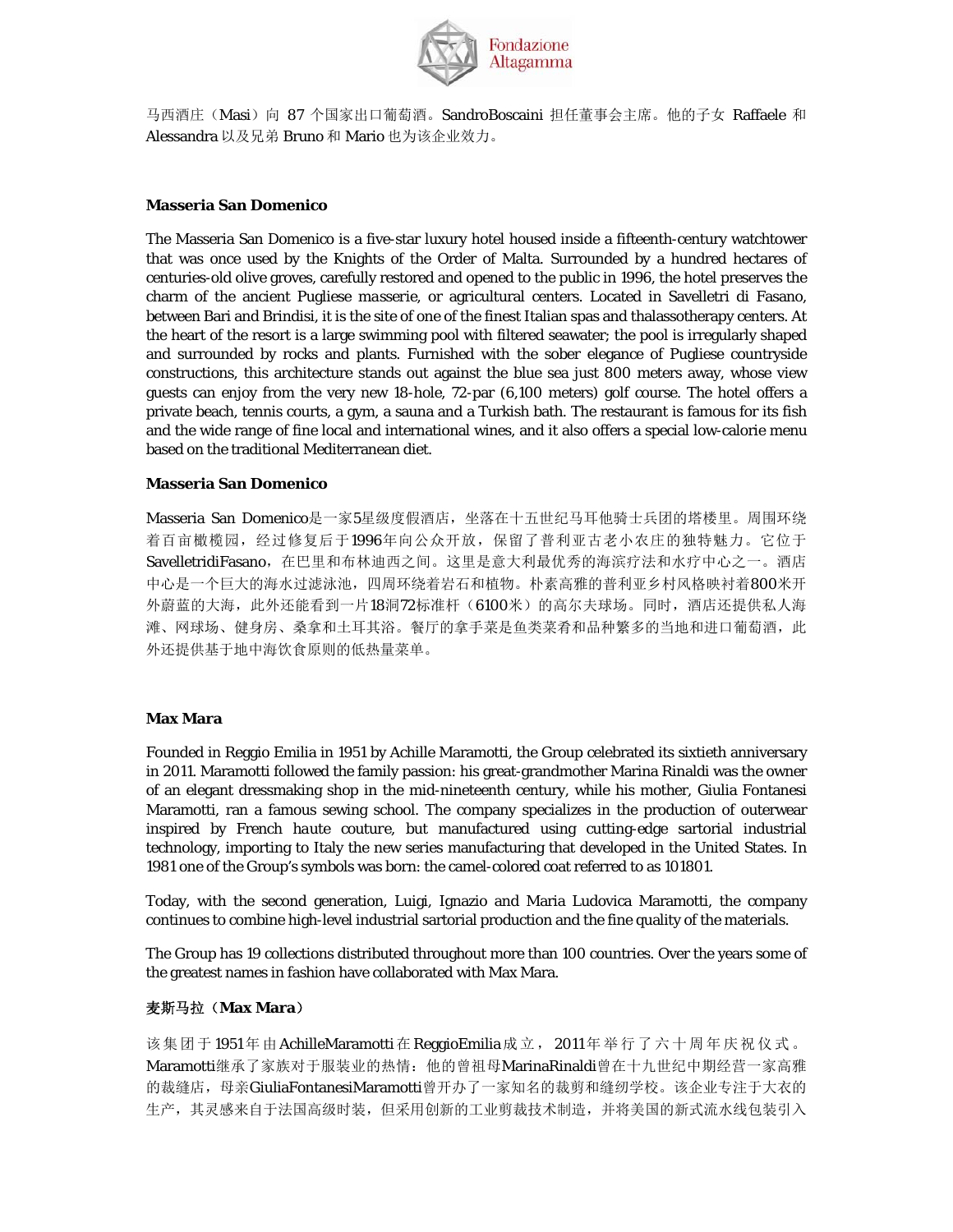

意大利。1981年, 诞生了该集团的代表作之一: 驼色大衣101801。

如今,在第二代领导人Luigi、Ignazio和MariaLudovicaMaramotti的带领下,该企业继续产业化生产, 将剪裁技术与高品质原料相结合。该集团拥有19个产品系列,销往100多个国家。多年来,许多时尚大 腕都曾与MaxMara进行过合作。

### **Missoni**

It was 1953 when Ottavio, nicknamed Tai, and his wife Rosita opened a small knitwear workshop in the basement of their home in Gallarate. Although they presented their first collection in Milan in 1958, it wasn't until 1967 that they attracted the attention of the fashion world with their fashion shows at Palazzo Pitti in Florence. Together they created an original idea of fashion. In 1969 Diana Vreeland, renowned fashion editor of *Vogue America*, described the concept of fashion expressed by the couple as "ingenious." "The sweater has always been around, we've just done away with certain patterns, we've turned it upside down, done everything you possibly can with it," as Ottavio put it, who sees in color and material all the basic components of his trade. The multicolored sweaters feature zigzag patterns, waves, iridescent yarn, and geometric and floral patchwork jacquards. The *maison*  has confirmed its essence as a family-run business and a great deal of responsibility rests on the shoulders of the founder's children, Vittorio, Luca and Angela, who contribute to the conquest of new markets and to the reinforcement of the brand. Recently inaugurated in Kuwait City is the second hotel in sheer Missoni style after the one in Edinburgh.

## 米索尼(**Missoni**)

1953年, Ottavio(又名Tai)和Rosita夫妇在位于Gallarate家中的地下室开设了一个小型的针织品车间。 1958年,他们在米兰推出首个产品系列,但是直到1967年才在佛罗伦萨皮蒂宫的秀场上真正吸引时尚 界的目光。他们共同创造了一种原生态的风格。1969年,《VogueAmerica》的著名时尚编辑 DianaVreeland用"天才"一词形容这对夫妇所创造的时尚概念。Ottavio诙谐的解释说:"针织衫的历史 由来已久,我们只是打破了一些既定的形式,不照常规地'运用了所有色彩'而已"。他认为颜色和材质是 其行业的基础元素。色彩丰富的服装,采用锯齿、线条、波浪、粗纺纱、几何和花卉提花拼接等元素。 如今该企业仍是家族企业,由创始人的后代Vittorio、Luca和Angela担任重要职务,负责开拓新市场并 强化品牌。最近,继爱丁堡之后,第二家Missoni风格的酒店在科威特开张。

#### **Moroso**

Moroso was created in 1952 from a project conceived by Agostino Moroso who, together with his wife Diana, founded the company with the goal of manufacturing and designing sofas, armchairs and interior decor. Since the 1980s the family's second generation began to carry out in-depth research within the sphere of designer works.

Almost sixty years have gone by since it was founded and Moroso is now positioned within the *haute couture* of international design as a leading company in the upholstered furniture sector.

Thanks to the creative contribution of its designers, such as Ron Arad, Patricia Urquiola, Ross Lovegrove, Konstantin Grcic, Alfredo Häberli, Toshiyuki Kita, Marcel Wanders, Tokujin Yoshioka, Enrico Franzolini, Doshi & Levien, Tord Boontje, Nendo, Front and others, over the years Moroso has created a collection of iconic products under a single trademark, albeit with various localisms: an international horizon that has allowed the company to enter some of the finest venues in the world,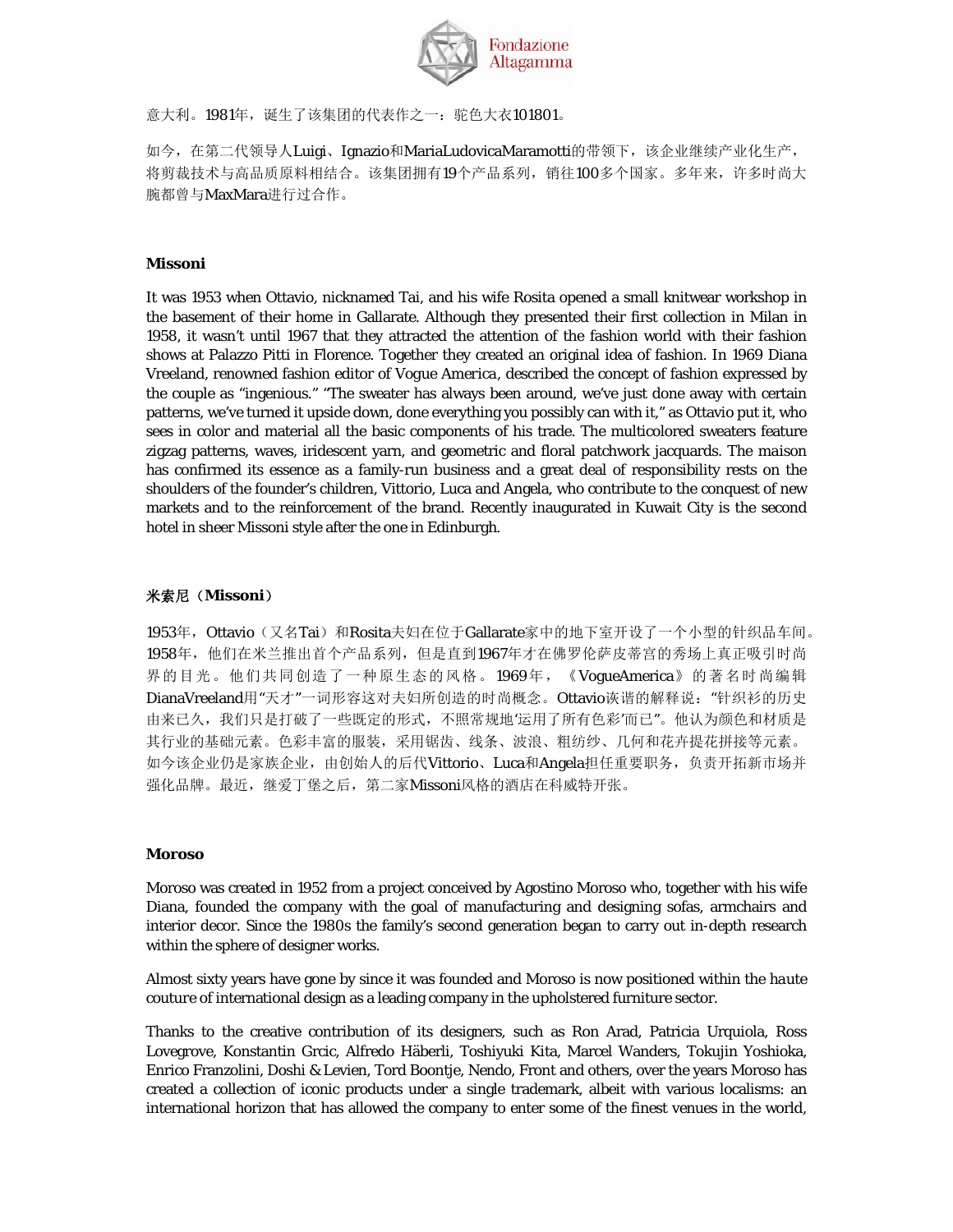

including: the New York MoMA, the Palais de Tokyo and the Grand Palais in Paria, as well as the Venice Biennale.

Today Moroso numbers 140 employees, with branches in the United States, Great Britain and Singapore, and it exports its products to 74 countries.

### **Moroso**

Moroso诞生于1952年, 源自AgostinoMoroso的一项计划, 他与妻子Diana共同创建了这家企业, 致力 于设计并生产沙发、扶手椅和家具配件。从80年代起,家族第二代传人开始继续深层探索设计领域。

公司成立约六十年后,Moroso已成为国际设计高级定制行业的一员,并成为软垫家具行业的领先制造 商。

凭借RonArad、PatriciaUrquiola、RossLovegrove、KonstantinGrcic、AlfredoHäberli、ToshiyukiKita、 MarcelWanders 、 TokujinYoshioka 、 EnricoFranzolini 、 Doshi&Levien 、 TordBoontje 、 Nendo 、 Front等设计师的创意,近年来Moroso创造出一系列标志性产品,具有统一的特征,同时保持不同的地 域风格。如今,该品牌的国际水准使其进入世界上最顶级的场所:纽约的Moma(现代艺术博物馆)、 巴黎的PalaisdeTokyo(东京宫)、GrandPalais(巴黎大皇宫)、以及威尼斯的双年展。

如今, Moroso 拥有 140 名员工, 已在美国、英国和新加坡开设分公司, 产品出口全球 74 个国家。

#### **Omas**

The company was established in Bologna in 1925. Its founder was Armando Simoni, a man with great technical know-how, who was an expert in Greek culture. Simoni created a series of models that were very new in terms of both aesthetics and technology, objects that are still today considered to be great classics, including, among others, the "Penna del Dottore," which comes with a tiny clinical thermometer hidden inside the body of the pen. Omas writing tools, with their timeless design, elegance, are distinguished by the craftsmanship that's applied in the company workshop in Bologna. Each Omas fountain pen is the result of a multitude of sophisticated operations: it takes more than 365 days to make a celluloid fountain pen. The natural materials used, whether they be cotton resin, celluloid, wood, titanium, gold or silver, guarantee that the pen is remarkably light, elegantly shiny and, above all, that it has a surprisingly pleasant feel to it. The twelve-sided Arte Italiana and triangular 360 models represent the brand's icons. Omas' Limited Editions are truly works of art, celebrating both great historical-cultural events and special places.

#### **Omas**

该企业于1925年在博洛尼亚成立。创始人ArmandoSimoni是一位伟大的技师,钟情于希腊文化。 Simoni创造了一系列外观和技术双重创新的模型,直到今天仍被奉为经典,其中包括"医生笔",在笔身 内隐藏一根极小的医用温度计。

Omas 的书写工具均由工匠们在博洛尼亚的工作室内手工制作而成,拥有永不过时的独特设计。每支 Omas 钢笔都是复杂工艺的结晶:制作赛璐珞钢笔需要超过 365 天的时间。所用材料均取材天然,包括 木棉树脂、赛璐珞、木材、钛、金或银,确保轻便、光泽和舒适的触感。十二边形的 ArteItaliana 系列 和三角形截面的 360 款型成为该品牌的象征。纪念历史文化事件或特殊地点的限量版才是名副其实的艺 术品。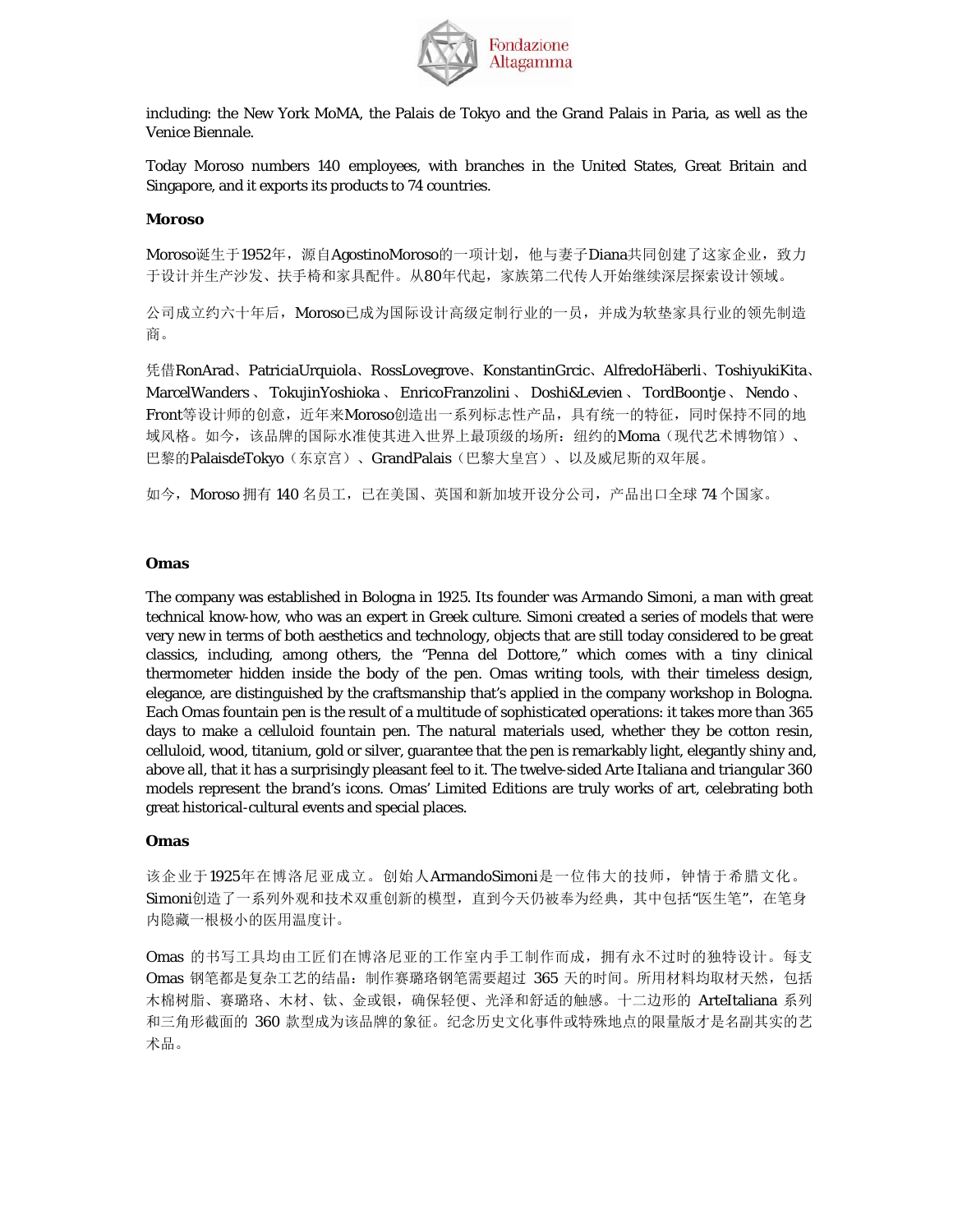

### **René Caovilla**

René Caovilla's creations— "Oggetti d'arte chiamati scarpe" (Objets d'art known as shoes)— all began in the early twentieth century with Edoardo, the founder of the maison, and a pupil of Giovanni Luigi Voltan who, upon returning from America, set up the first mechanized footwear workshop in Italy, in Stra, on the Riviera del Brenta. Between the 1950s and '60s his son René Fernando, who had gone to Paris to study design, accentuated the elite nature of the products, becoming a sculptor of Swarovksi diamond-encrusted evening shoes that were precious and sexy.

His entry into the fashion world took place when he met Valentino Garavani. Two decades of synergy between the couturier and the designer gave birth to cult objects. Later the Maison Christian Dior (1990-1995) camed onto the scene, followed by Chanel (1995-2000). In 2000 the decision was made to solely produce shoes with the René Caovilla brand. In rapid succession a Showroom and the first Boutique Salotto in Milan were opened, followed by single-brand boutiques in Rome, Venice, Porto Cervo, Paris, London, Dubai, Doha, Moscow and Taipei. **René Caovilla** 

René Caovilla的创意是"名为鞋的艺术品",诞生于二十世纪初期,当时Giovanni Luigi Voltan的学生 Edoardo从美国回来之后,在位于Riviera del Brenta海滨的Stra开设了意大利首家机械化鞋靴生产工作 室。上世纪五十到六十年代,创始人的儿子、在巴黎学习设计专业的RenéFernando致力于突出产品的 杰出特色,成功转型为高档感性晚宴鞋设计师,以将施华洛世奇水晶粉末嵌于鞋底而闻名。

与ValentinoGaravani的会面成为该企业进入时尚界的标志。与这位高级剪裁设计师合作的二十年间, 诞生了一系列令世人膜拜的产品。之后,该企业与迪奥(ChristianDior) (1990-1995)和夏奈尔 (Chanel) (1995-2000) 两个品牌开展合作关系。2000年, 该企业决定只生产带有RenéCaovilla商 标的鞋子。随后,该品牌迅速在米兰开设了展示厅和首家米兰精品沙龙,并接连在罗马、威尼斯、 PortoCervo、巴黎、伦敦、迪拜、多哈、莫斯科和台北等地开设了精品店。

#### **Riva**

It was 1842 when a sudden, violent storm wreaked havoc damaging almost all the boats on Lake Iseo. But Pietro Riva, newly arrived in Sarnico from nearby Lake Como, managed to repair most of them. His son Ernesto expanded the shipbuilding activity and introduced the use of the internal-combustion engine. When World War I ended, together with Serafino, who was a racing enthusiast and personally notched up countless wins on his speedboats, the company's interest shifted to motorboarding. In the 1950s Carlo created the unmistakable style of the brand by proposing luxury "cars for the sea" made of polished wood. When fiberglass came onto the scene the Riva shipyards began to make boats whose shape, line, and performance had previously been unthinkable. In May 2000 Riva entered the Ferretti Group. Since 2004 the new shipyard in La Spezia for the construction of yachts 65 feet and over saw the launch of large boats. Today Riva has a product portfolio with 11 models ranging from 27' to 92' (from 8 to 28 meters) and many projects for larger yachts are in the works. Design is entrusted to Mauro Micheli and Officina Italiana Design, in collaboration with AYT– Advanced Yacht Technology, part of the Ferretti Group and Centro Stile Ferrettigroup.

丽娃(**Riva**)

1842 年,一场暴风雨几乎损坏了 Iseo 湖上停泊着的所有船只。刚刚从 Como 湖移居到 Sarnico 的斧子 师傅 PietroRiva 对船只进行了修复。他的儿子 Ernesto 扩大了造船厂规模并引进了内燃发动机。一战后, 与赛艇爱好者、曾获得多项赛艇奖项的 Serafino 一起,又将兴趣转移到了摩托艇上。Carlo 在上世纪 50 年代创造了其独特的品牌风格, 推广豪华"海上汽车", 使用抛光木材。丽娃(Riva)造船厂凭借玻 璃树脂造出了拥有前所未有的形状、线条和性能的船只。2000 年 5 月,丽娃(Riva)加入了 Ferretti 集团。自 2004 年起, LaSpezia 的新工厂开始制造身长超过 65 英尺的游艇。如今 Riva 已经有了 11 款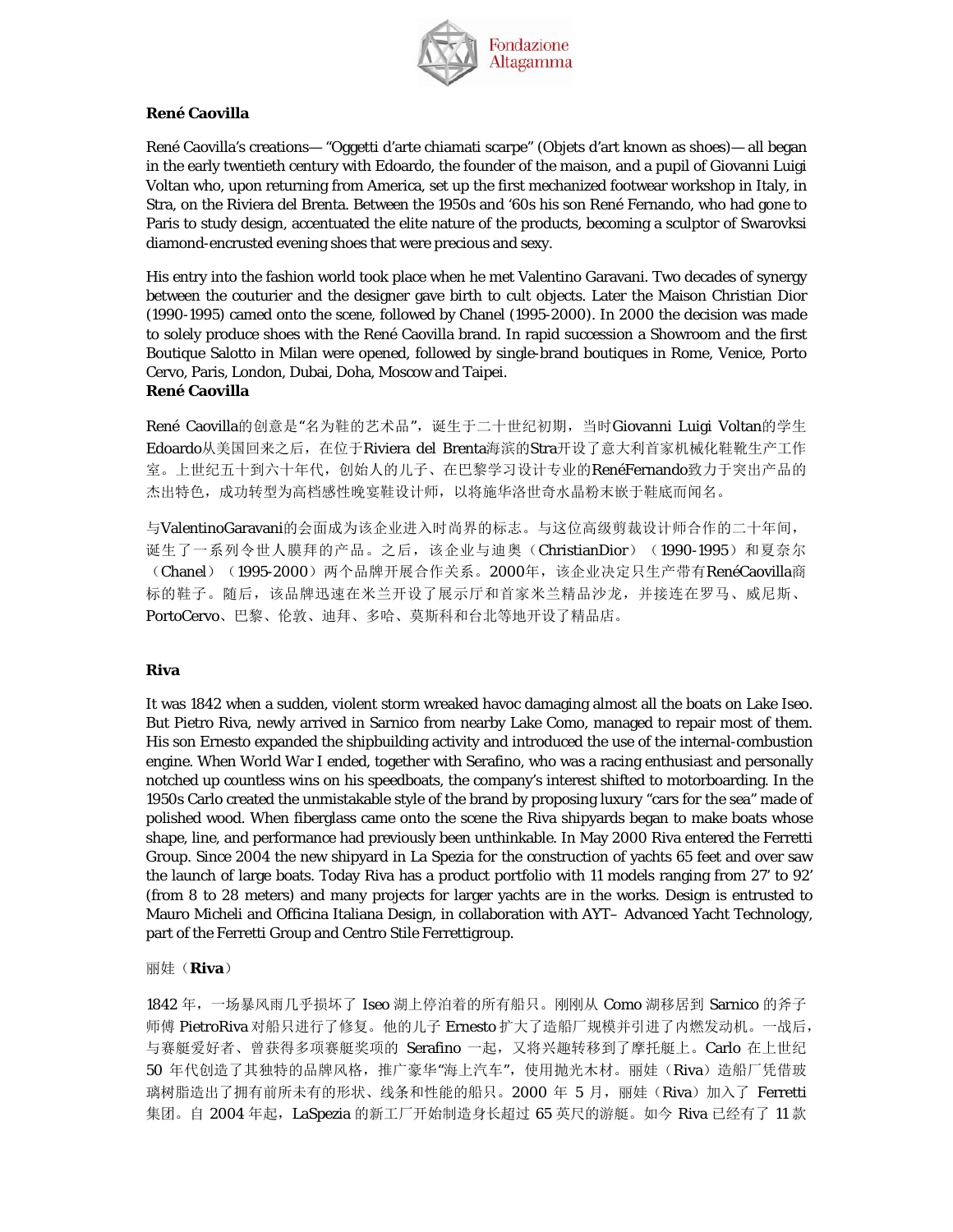

船只, 从 27 英尺到 92 英尺(8~28 米)不等, 此外还计划建造更大的游艇。设计交由 MauroMicheli 和 OfficinaItalianaDesign 负责, 同时与 Ferretti 集团旗下的 AYT-AdvancedYachtTechnology 以及 Ferrettigroup 造型中心合作。

## **Rubelli**

For over 150 years and five generations Rubelli, founded in Venice in 1858, has represented excellence in the home textiles sector. The company is located in Venice, except for some of the production which has for some time now been carried out in the textile factory of Cucciago (Como). Thirty modern looms and four late-eighteenth-century hand-looms are used here to make very soft fabric called soprarizzo, a sort of "three-dimensional" velvet. Over the years the company has diversified its offer and ventured down new roads: exemplary are its special technical fibers, such as Travira Cs. This historical archive is precious for the company, which is often asked to do jobs where the philological aspect is of the utmost importance: for the Bolshoi in Moscow the Venetian company created a remarkable curtain in pure golden yarn. Alessandro Favaretto Rubelli is chairman of the company and his sons Nicolò and Andrea are its CEOs.

## **Rubelli**

1858 年成立于威尼斯的 Rubelli, 历经了150 多年的历史和五代更替, 是家居面料行业的杰出代表。

该公司总部设在威尼斯,但多年前生产活动已经迁往 Cucciago (Como)。在这里,除了三十台现代纺 织机,还有 4 台十八世纪末期的手工纺织机,用这些"古董"可以织出复古样式的织物及"三维"天鹅绒等。

多年来,该品牌致力于扩大产业范围及技术革新历程:创造了 TraviraCs 等独特的技术纱线。

历史文献对该品牌而言极为珍贵,当需要忠实修复工作时,查阅历史文献则相当重要,比如为莫斯科彼 得罗夫大剧院修复金丝幕布的时候就查阅了大量文献。

AlessandroFavarettoRubelli 担任董事会主席,他的儿子 Nicolò 和 Andrea 担任执行董事。

## **Seven Stars Galleria**

Seven Stars Galleria is the first hotel in the world to be awarded a Seven-Star SGS certificate. It is one of the Rosso family's Town Houses. Inaugurated on March 7, 2007, it is situated inside the worldfamous Galleria Vittorio Emanuele II in Milan. All 7 of the suites, none of which the same as the others, directly overlook the Galleria, offering a unique vision of this architectural gem from the late nineteenth century. The architect Ettore Mocchetti, director of *Architectural Digest Italia*, with the supervision of the Fine Arts Institute, designed them in a personal and elegant way. Seven Stars Galleria offers service and hospitality that are worthy of the old monarchy. The hotel also has an elegant restaurant, "La Sinfonia," whose view overlooks the Galleria Dome and Octagon.

## 七星格拉瑞亚酒店**(Seven Stars Galleria)**

七星格拉瑞亚酒店是世界上第一家获得七星级 SGS 证书的酒店。属于 Rosso 家族名下的意大利 TownHouse 集团。于 2002 年 3 月 7 日开张, 位于米兰著名的 GalleriaVittorioEmanueleII 长廊内。酒 店内有七间各不相同套房,都正对着长廊,拥有独特视野,可以欣赏十九世纪末期的这个建筑瑰宝。 《ArchitecturalDigestItalia》主编 EttoreMocchetti 建筑师在美术学院的监督下, 以他个人高雅的风格 对其进行了修饰。SevenStarsGalleria 酒店为客人提供旧时皇室般的服务。酒店内设有一家高雅的餐厅 "LaSinfonia", 在这里, 宾客可以望见长廊圆顶和八角顶。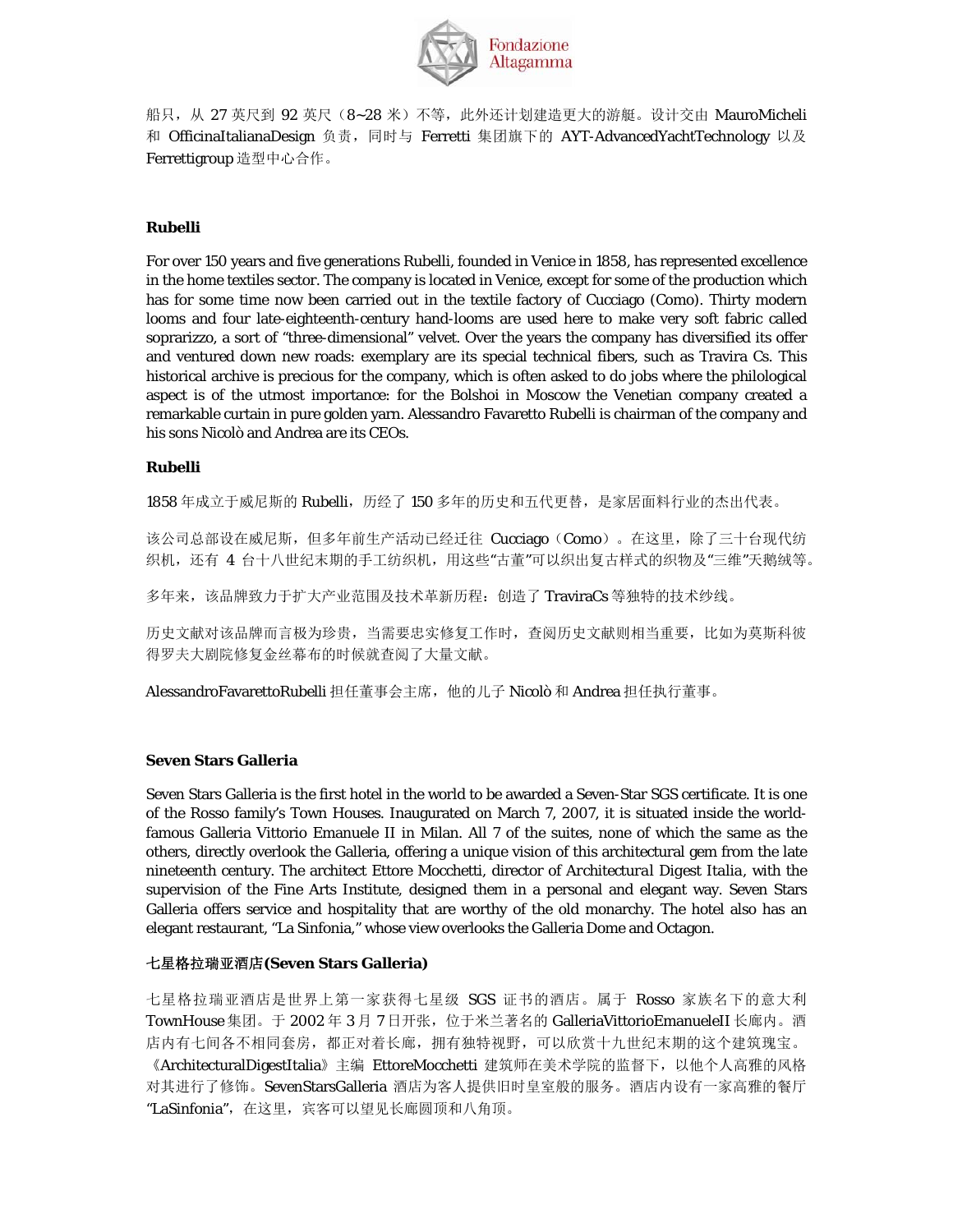

### **Stone Island**

*"One day some very special material arrived in the company, a thick tarpaulin of the kind used for trucks, red on one side, blue on the other. In order to transform it into an item of clothing, we put it into the washing machine and washed it for a long time with water and pumice to soften it, to tame it, so to speak. The first prototype was surprising, and so we decided to make six jackets out of that single piece of fabric, which we called 'Tela Stella,' and we gave the idea a name: Stone Island."*  Carlo Rivetti

That was 1982. Since then the clothing company created by Bologna-born Massimo Osti, who trained as a graphic artist specializing in advertising, has become the symbol of research into fibers and fabrics as applied to innovative design. "Stone Island has a marine-like quality, it reminds you of the old waterproof jackets corroded by the water." These are the words of Carlo Rivetti, who came onto the scene in 1983 and purchased, along with the GFT, 50% of the company; later, in 1993, together with his sister Cristina, he bought all the stock. A constant study into the transformation and ennobling of fibers and fabrics leads to a discovery of materials and productive techniques never before used by the clothing industry, such as refractive or thermosensitive textiles, dyeing and special finishing treatments. In 2008 Carlo Rivetti took over the brand's creative management assisted by a design team.

### *Stone Island*

*"*有一天,公司里运来了一块特殊材料,一张巨大的卡车篷布,一头是红色,另一头是蓝色。为了将其 制成服装,首先把它放在加有水和浮石的洗衣机里进行洗涤,使它变软、变服帖。第一个样品出人意料, 于是我们决定用这块粗布制造六件外套,将其命名为*'TelaStella*(星布)*'*,并将这个提议命名为: *StoneIsland*(石岛)。*".*CarloRivetti。

那是 1982 年。从那之后,这个由学习过广告平面设计的博洛尼亚人 MassimoOsti 创立的服装企业,成 为纤维和面料研究的象征,致力于不断创新。。"StoneIsland 带有海洋的印记,让人联想到海水腐蚀的 旧雨布"CarloRivetti 解释说。CarloRivetti 于 1983 年加盟, 与 GFT 收购了企业 50%的股份, 随后在 1993 年, 和姐姐 Cristina 一起完全持有该企业股份。对纤维和面料的改造, 以及精加工工艺的持久研 发,开发了服装产业中从未使用过的原料和技术,如折光和热敏感织物、染料和特殊的精加工处理等。 2008年, CarloRivetti 担任创意总监, 设计师团队协助设计。

#### **Technogym**

In 1983, when muscle-building equipment hardly existed at all, Romagna-born Nerio Alessandri, aged 22, a mechanics enthusiast, built, with the help of a carpenter and a painter, his first handcrafted machine in his garage, where he had installed a small workshop. It was a hit and the start of a 100 square-meter warehouse for the production of a line of innovative equipment.

Nerio Alessandri, convinced of the importance of the well-being of the mind and the body, was actually the inventor of the word "wellness," and the one who brought exercise equipment out of the gym and into our homes. Always one step ahead he brought good design into the sector, designing equipment as objects to be exhibited. In 1990 he added electronics, in 1995 the computer, in 2000 a TV monitor, combining physical activity with entertainment. In 2005 *Kinesis* was born, an absolutely revolutionary object: a wavy wooden wall from which two handles jut out allowing the user to do countless exercises, while the resistance of the weight remains invisible. The company's success is all due to the brilliant mind of its inventor, who at 40 is the youngest "Cavaliere del Lavoro" in the history of the Italian Republic. Today Technogym counts about 2,000 workers—or "collaborators" as the chairman calls them, half of whom work in the main plant in Cesena. It has 14 branches in Europe, the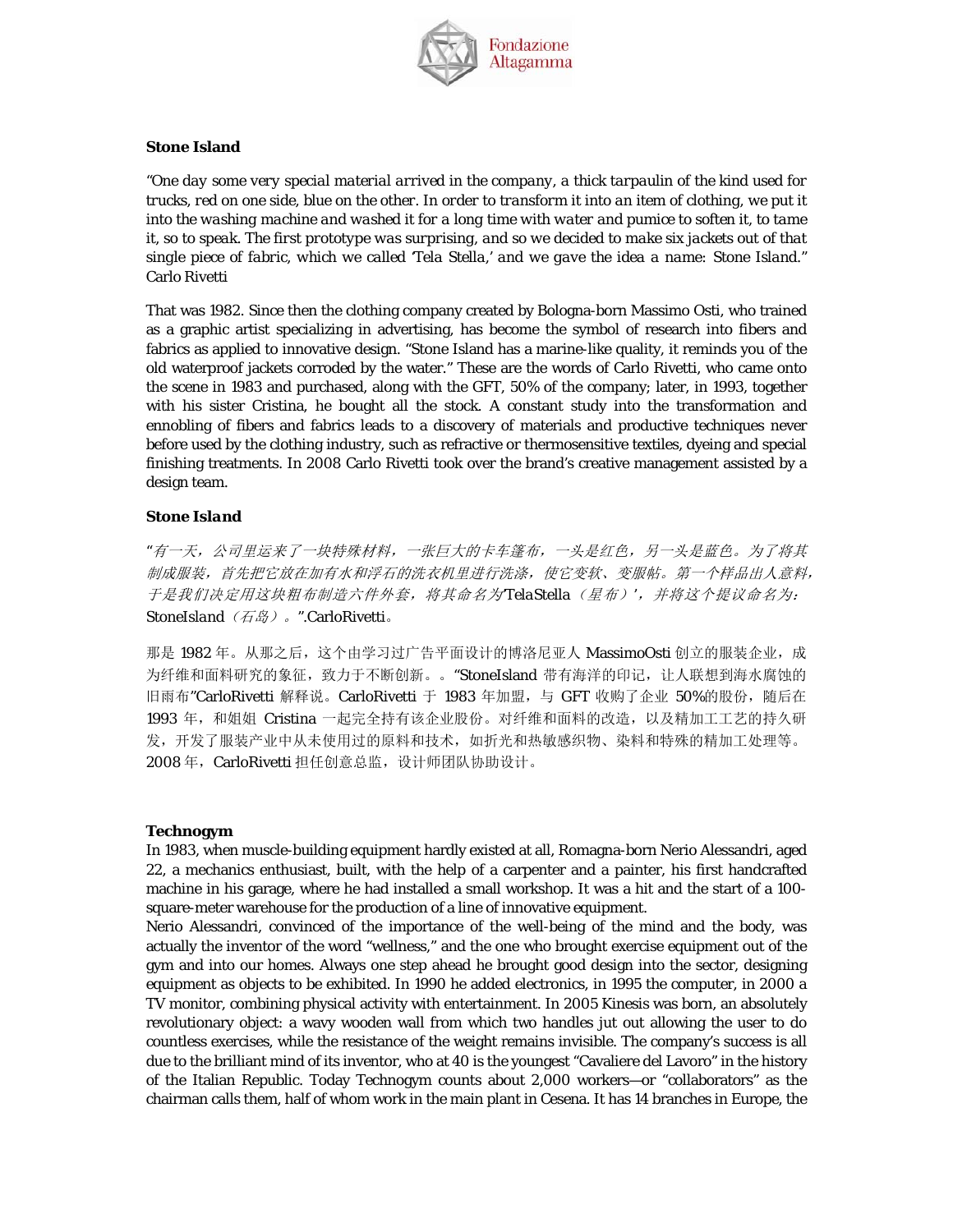

United States, Asia, the Middle East, Australia and South America, and it exports 90% of its own production.

## 泰诺健**(Technogym)**

1983 年, 肌肉锻炼器械还几乎不存在。当时, 22 岁来自 EmiliaRomagna 大区的 NerioAlessandri, 由 于对机械十分感兴趣,在一位木匠和一位漆匠的帮助下,他在自家车库里修建了一个小车间,并建造了 第一台手工健身器。这款健身器立即获得了成功。由此,他在 100 平方米的棚屋里开始了一系列创新健 身器的生产工作。

深知身心健康重要性的 NerioAlessandri 首先创造了 wellness 这个词, 并把健身器械带出了健身房, 带 进了普通民众的家里。他还把优美的设计带入这一领域,将健身器设计得像艺术品一样。90 年代引入 电子芯片, 1995 年使用信息技术, 2000 年使用电视显示屏, 为健身带来娱乐因素。2005 年, Kinesis 诞生:这是一块波浪形木制墙壁,只有两个手柄,却能进行种类繁多的健身练习,同时负重块却被有效 地藏了起来。该公司的成功依托于 Nerio 杰出的智慧, 他在 40 岁时便成为了意大利国内历史上获得"工 作骑士"称号的最年轻的人。如今, Technogym 旗下拥有约 2000 名员工, 其中一半在 Cesena 的总部 工作;在欧洲、美国、亚洲、中东、澳大利亚和南美设有14 家分公司,约有 90%的产品用于出口。

#### **Tod's**

The company's history is the fruit of the work and commitment of three generations of the Della Valle family. It was the early twentieth century when Filippo started up a small shoe factory in Casette d'Ete in the Marches. In the 1940s the company expanded thanks to Dorino, but it was Diego, currently the chairman, who, starting from the late 1970s, helped it grow even more, to become the Tod's Group, a real holding, and a leader in the Italian and international market of luxury leather goods with the Tod's and Hogan brands, as well as luxury clothing with the Fay brand. The turnaround came about thanks to Diego's insight, who took a chance to create a profoundly innovative shoe typology. This research resulted in the "gommino," a soft light loafer that was given that name because of the 133 rubber spheres underneath the sole. In 1997 the first handbag collection was unveiled. Each phase in Tod's production, from the choice of the leather to the way it's cut, from hand-stitching to the final check, is extremely accurate. Listed in the Milan Stock Exchange since November 2000, the Group currently has 6 shoe-manufacturing plants, 2 for leather goods and employs 3,600 workers altogether.

## 托德斯(**Tod's**)

托德斯(Tod's)的历史是DellaValle家族三代人的奋斗成果。

二十世纪初,Filippo在马尔凯的一个小村庄CasetteD'Ete开设了一家小鞋厂。在Dorino的带领下,该企 业在四十年代扩展了生产规模,但正是在现任董事会主席Diego的领导下,该企业在七十年代末期才真 正开始成长,转型为托德斯集团(Tod's),成为一家真正的控股企业,其托德斯(Tod's)和Hogan品 牌在意大利和国际奢侈鞋靴及皮具行业内占据了领先地位,同时Fay品牌在奢侈服装行业内也已有一席 之地。企业的转折点来源于Diego一种创新鞋靴类型的构思。通过研发,诞生了"豆豆鞋"系列,这是一 款柔软轻盈的软底鞋,鞋底由133个橡胶球组成。1997年,第一个手袋系列问世。托德斯(Tod's)的每 个生产阶段,全都采用手工裁剪和缝制,从皮革选择到剪裁、从手工缝制到最终检查,全部精心完成。 2000年11月,该集团在米兰上市,如今已有6家鞋厂,2家皮具厂和超过3600名员工。

#### **Valentino**

Founded in 1960 by Valentino Garavani, this *maison* offers a vast range of luxury products that go from *haute couture* collections to ready-to-wear lines, as well as precious accessories such as handbags, shoes, belts, eyewear and perfume. Over the years it has developed its business in more than 70 countries, with over 1,250 points-of-sale, 66 of which managed directly.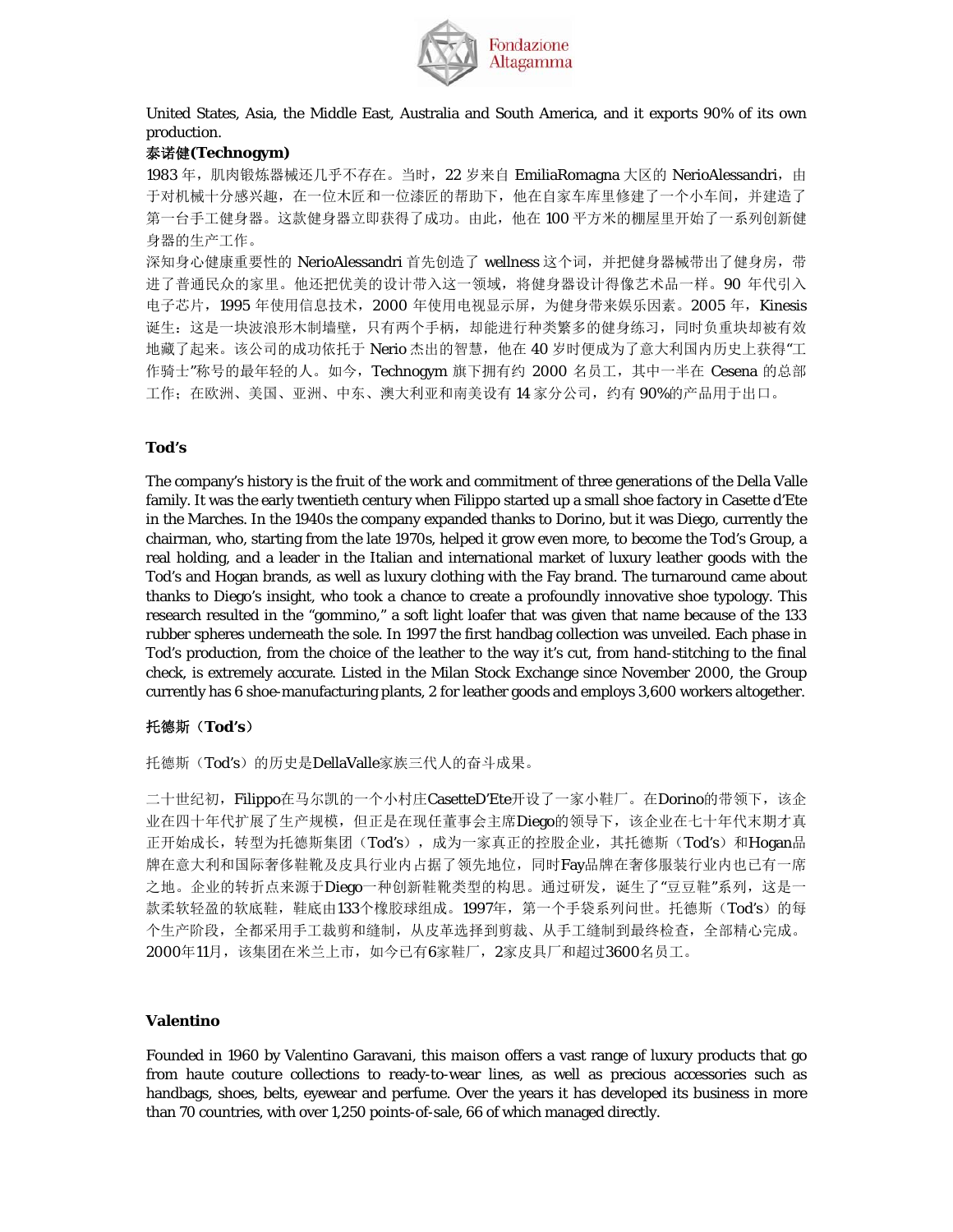

Valentino S.P.A. is now a part of the Valentino Fashion Group, owned by the Permira trust, which belongs to the Marzotto Family and their partners. Since 2008 Maria Grazia Chiuri and Pierpaolo Piccioli, who worked closely with Valentino Garavani for a whole decade, contributing to the success of his accessories project, are currently the creative directors of the historical brand, assisted by a talented inside team of designers. They debuted with their first Collezione Haute Couture in January 2009 in Paris. Valentino Prêt-à-Porter presents sophisticated and exclusive lines for both men and women. Valentino Garavani signs lines of accessories, RED Valentino offers original creations made from lightweight fabric, using special techniques and details.

## 瓦伦蒂诺(**Valentino**)

该企业由ValentinoGaravani于1960年创建,提供多种奢侈品,从高级时装到高级时尚成衣,以及高品 质的箱包、鞋靴、皮带、眼镜和香水等配件。经过多年的发展,如今该品牌已在70多个国家设有1250 多个销售点,其中66个为直营店。

瓦伦蒂诺有限公司(ValentinoS.P.A.)如今作为瓦伦蒂诺时尚集团(ValentinoFashionGroup)的一部 分,属于 Permira 基金会、 Marzotto 家族及其合作伙伴。十年来, MariaGraziaChiuri 和 PierpaoloPiccioli与ValentinoGaravani的直接接触,共同促进企业设计计划的成功, 2008年, 二人担 任该品牌创意总监,带领内部设计师团队。2009年1月,在巴黎举行了他们的首次高级时装展。

瓦伦蒂诺(Valentino)高级时尚成衣系列推出复杂而独特的男女时装系列, ValentinoGaravani为配件 系列, REDValentino提供具有轻质面料、精致加工和考究细节特点的原创产品。

## **Venini**

Ninety years have gone by since the Milanese lawyer Paolo Venini and the Venetian antiquarian Giacomo Cappellin founded Cappellin Venini & C. in 1921. Venini can boast the largest artisanal furnace in Murano with 5 master glassmakers, 13 kilns, 18 grinding machines, and 500 tons of silica sand processed yearly. Thanks to the dedication of its master glassmakers, Venini produces objects whose human contribution represents the added value. What especially characterizes the history of the company is its synergy with some of the most famous names in the world of art and design: Gio Ponti, Tapio Wirkkala, Gae Aulenti, Ettore Sottsass, Alessandro Mendini, Sandro Chia, Mimmo Rotella, Fernando and Humberto Campana, Gaetano Pesce, Tadao Ando, and many others. One of the company's most important collaborations is the one it had with the architect Carlo Scarpa, who worked with Venini from 1932 to 1947 (from 1934 as artistic director) achieving some of the most outstanding results in the field of glassmaking in the twentieth century. The company embarked on the twenty-first century with a treasure trove of creative and productive experiences that have turned this brand into a producer of some of the most remarkable glass products ever. In 2001 it was bought by Italian Luxury Industries, the group led by Giancarlo Chimento, which also involves 2G Investimenti run by the entrepreneurs Giuliano and Guglielmo Tabacchi.

Today Venini exports its own works in the world also thanks to 3 single-brand boutiques (Murano, Venice, Milan).

## **Venini**

1921年米兰律师PaoloVenini和威尼斯古董商GiacomoCappellin合作创办CappellinVenini&C。自创立以 来,该品牌已历经了将近九十年的时光。Venini是最大的Murano手工玻璃工坊,拥有5位玻璃制品大师、 13个熔炉、18台打磨机,每年消耗500吨石英砂。在玻璃制品大师们的精心制作下,Venini的产品充满 了手工工艺所带来的附加价值。企业重视与GioPonti、TapioWirkkala、GaeAulenti、EttoreSottsass、 AlessandroMendini、SandroChia、MimmoRotella、Fernando和HumbertoCampana、GaetanoPesce、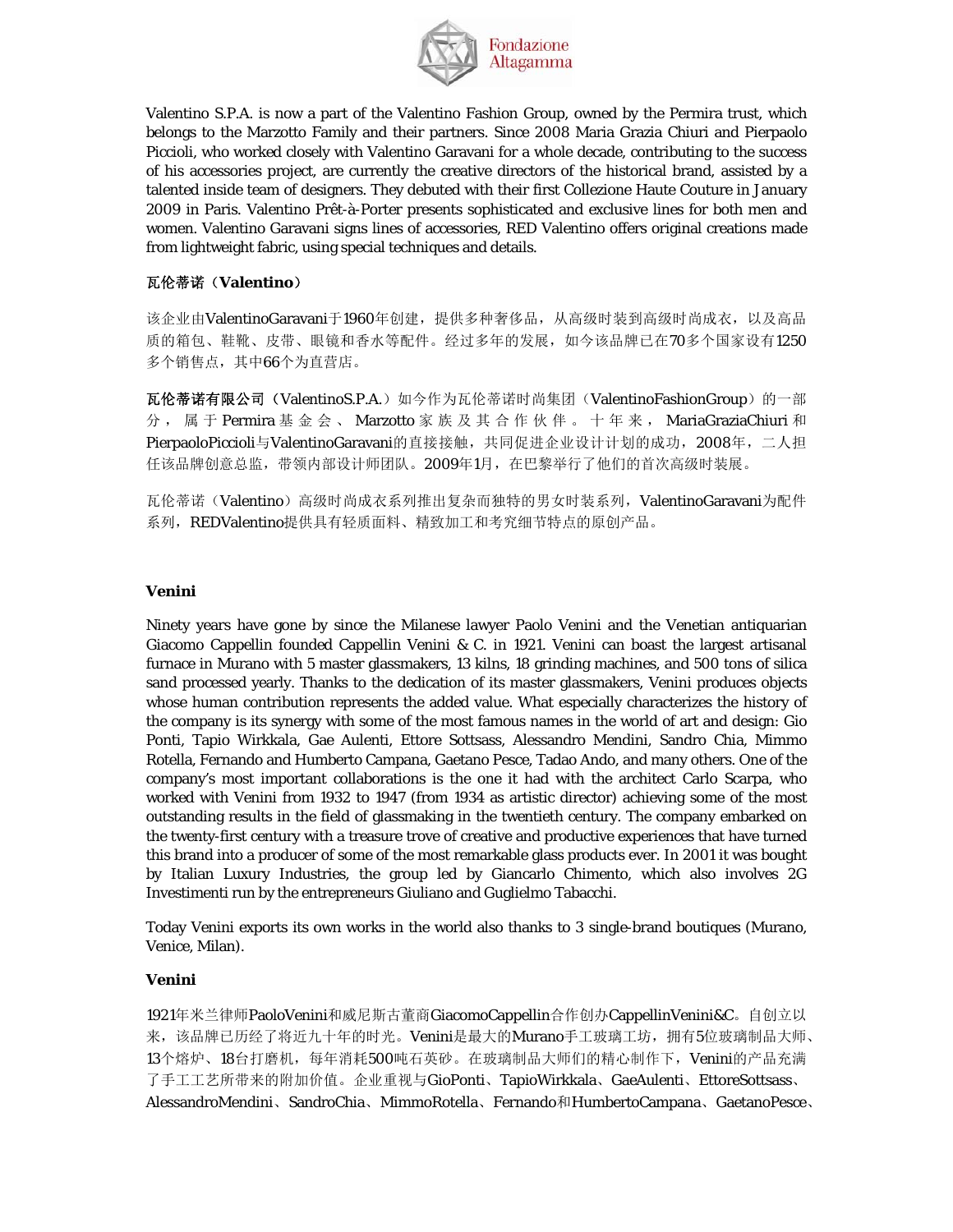

TadaoAndo等世界知名的艺术设计大师之间的合作,这成为了企业历史的特色。1932年到1947年间, Venini与建筑师CarloScarpa(从1934年起担任艺术总监)的合作,创造出了该企业在二十世纪的许多 杰出产品。进入二十一世纪以后,该企业凭借其丰富的创意和生产经验,成为玻璃制品领域的佼佼者。 2001年, 被 GiancarloChimento 领导的 ItalianLuxuryIndustries 收购, 成为企业家 Giuliano 和 GuglielmoTabacchi名下的2GInvestimenti的一部分。

如今, Venini已拥有3家专卖店(分别位于穆拉诺、威尼斯和米兰), 其产品出口全世界。

## **Vhernier**

Established in 1984 in Valenza as a goldsmithing workshop, it was purchased in 2001 by Aura Holding, a group that's controlled by the Traglio family. Carlo Traglio, a keen collector of contemporary art with a love for jewelry that goes way back, became its chairman and CEO. "Vhernier jewelry interprets the contemporary," says Carlo Traglio, who envisions contemporary art as being the reference point for his company's creative philosophy.

In 2010 De Vecchi was bought, a historical silver brand that was founded in Milan in 1935. For Carlo Traglio it was like "winning a work of art that I had been admiring for a long time or dreamed of from close up." The first Vhernier boutique opened in Milan in 2002. The brand is currently present in Capri, Rome, Venice, Paris, Geneva, Athens, Dubai, Beverly Hills, Miami, and in several department stores in the United States.

### **Vhernier**

1984年, Vhernier作为一家金银首饰作坊, 成立于Valenza。2001年被Traglio家族控股的AuraHolding 收购。痴迷当代艺术的收藏家CarloTraglio,怀着对珠宝的热爱,成为了该企业的董事会主席及执行董 事。"Vhernier珠宝诠释了当代的概念", CarloTraglio这样说, 他认为当代艺术是该企业创作理念的根 本。

2010年,收购了1935年创立于米兰的银器品牌DeVecchi。对于CarloTraglio来说,这就像"获得了一件 长久以来魂牵梦萦的艺术作品"。2002年, Vhernier的首家精品店在米兰开业。如今,该品牌在卡普里、 罗马、威尼斯、巴黎、日内瓦、雅典、迪拜、比佛利山庄、迈阿密和美国的众多商店内均有出售。

## **Villad'EsteS.p.A**

Villad'Este S.p.A. is famous for the refined hospitality offered by its exclusive residences. The group includes two five-star luxury hotels, Villa d'Este and Villa La Massa, as well as the Barchetta Excelsior & Palace, four-star hotels along the Lario in Como. Villa d'Este's sixteenth-century architectural complex, surrounded by a private 10-hectare park, is located in Cernobbio, and also overlooks Lake Como. Built in 1568 by Pellegrino Pellegrini, known as "il Tibaldi," it was the summer residence for Como-born Cardinal Tolomeo Gallio. It was later used as a residence for European aristocracy. In 1873 it was converted into a hotel. Inside the hotel are ancient paintings and sculptures, two from the school of Canova; visible outdoors is a Nymphaeum, the Fountain of Hercules, the Temple of Telemacus. On the Florentine hills, in Florence-Candeli, on the banks of the Arno River, is Villa La Massa, one of the Medici dwellings in the sixteenth century. Immersed in nine hectares of parkland since 1948 it has housed the hotel by the same name, some of whose rooms are in the Antico Mulino and in the more recently built Villino. The group's hotels, especially the ones in Cernobbio, play host to summits and other events yearly. Villa d'Este has received countless awards and was described in a 2009 issue of *Forbes Traveler* as "the best hotel in the world."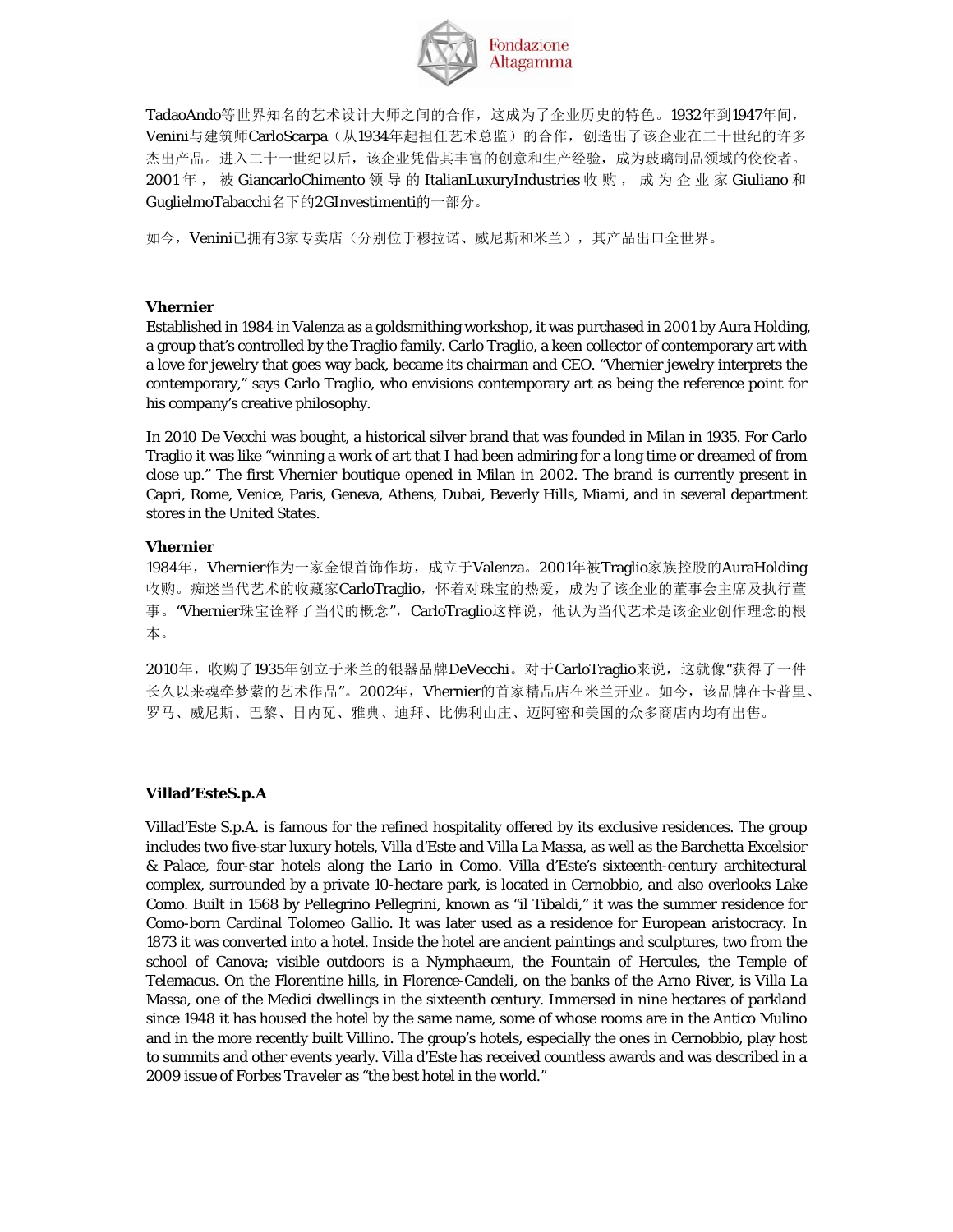

## **Villad'Este S.p.A**

Villad'EsteS.p.A.以其优质服务和独一无二的酒店而闻名。该集团下属两家5星级奢华酒店Villad'Este和 Villa LaMassa,以及位于Como的Lario湖畔的四星级宾馆BarchettaExcelsior和Palace。Villad'Este的十 六世纪建筑群位于Cernobbio, 在Como湖畔, 周围是一片占地10公顷的私人园林。1568年, 由 PellegrinoPellegrini(又名Tibaldi)建造,是科莫红衣主教TolomeoGallio的夏季住所,此后的几个世 纪中成为欧洲贵族的居所。1873年变成酒店。宾馆内部饰有各种古董画和雕塑,其中两件来自Canova 学派;户外有Ninfeo(仙女雕塑)、Fontanadell'Ercole(大力神之泉)和TempiettodiTelemaco(特垒 马科圣堂)。在从佛罗伦萨到Candeli的山丘和阿诺河的河滨上,坐落着VillaLaMassa酒店,十六世纪 时曾是美第奇家族的别墅。自1948年起,酒店四周环绕着一片占地九公顷的园林,年代较近的古磨坊 和小别墅里也有客房。该集团旗下的酒店,特别是Cernobbio的酒店,每年都会举办首脑会议和活动。 已具相当知名度的Villad'Este在2009年时被《ForbesTraveler》(福布斯旅行者)杂志定义为"世界上 最优秀的酒店"。

### **Zanotta**

The company owes its success to its founder Aurelio's insight and passion: he was convinced that "the furniture industry must make every effort to envisage future needs and not limit itself to merely satisfying the basic demands of the public." In 1954 his entrepreneurial adventure began when he opened Zanotta Poltrone in Brianza, which would later become Zanotta. One of the first products the company presented to the public was the Throw-Away sofa by Landels, and then, in 1969, the famous Sacco armchair designed by Gatti, Paolini and Teodoro. That was when its collaboration began with the Castiglioni brothers, Gae Aulenti, De Pas, D'Urbino and Lomazzi, Ettore Sottsass, Marco Zanuso, Enzo Mari... Great names and young artists just starting out, all of whom were welcomed into the Zanotta "household" as long as they came up with projects "that were different from all the rest." In 1989 "Zanotta Edizioni" was born, which presented objects in a limited series. Aurelio, who died in 1991, is succeeded by his children Eleonora, Francesca and Martino, who still carry on their father's dream. Under the leadership of the second generation, Zanotta is confirmed as a synonym of highquality design, experimentation and an openness towards young designers. Many of Zanotti's pieces are cited in books on the history of design and exhibited in the major art museums worldwide. The company is also a three-time winner of the Compasso d'Oro.

## **Zanotta**

该企业的财富源于其创始人Aurelio的直觉和激情,他坚信"家具产业应当善于预见未来的需求,而不是 被动地满足公众的要求。"1954年, Aurelio在Brianza创立了ZanottaPoltrone品牌, 随后改名为Zanotta。 该品牌首次呈现给公众的是Landels的Throw-Away系列沙发,随后在1969年,生产了由Gatti、Paolini 和Teodoro设计的著名的Sacco扶手椅。从那之后便开始了与Castiglioni兄弟、GaeAulenti、DePas、 D'Urbino和Lomazzi、EttoreSottsass、MarcoZanuso、EnzoMari等知名或年轻设计师的合作,每一名 设计师都找到了自己合适的位置,共同致力于"不同凡响"的设计项目。1989年,ZanottaEdizioni诞生, 提供限量版产品。1991年,创始人Aurelio突然去世,由他的子女Eleonora、Francesca和Martino继续 实现他的梦想。在第二代领导人的带领下, Zanotta成为了高品质设计的代名词, 始终坚持创新的精神 并对年轻设计师敞开怀抱。Zanotta的许多产品已经写入设计史,并在全球最重要的艺术博物馆中展出。 该企业共获得过三次金圆规奖。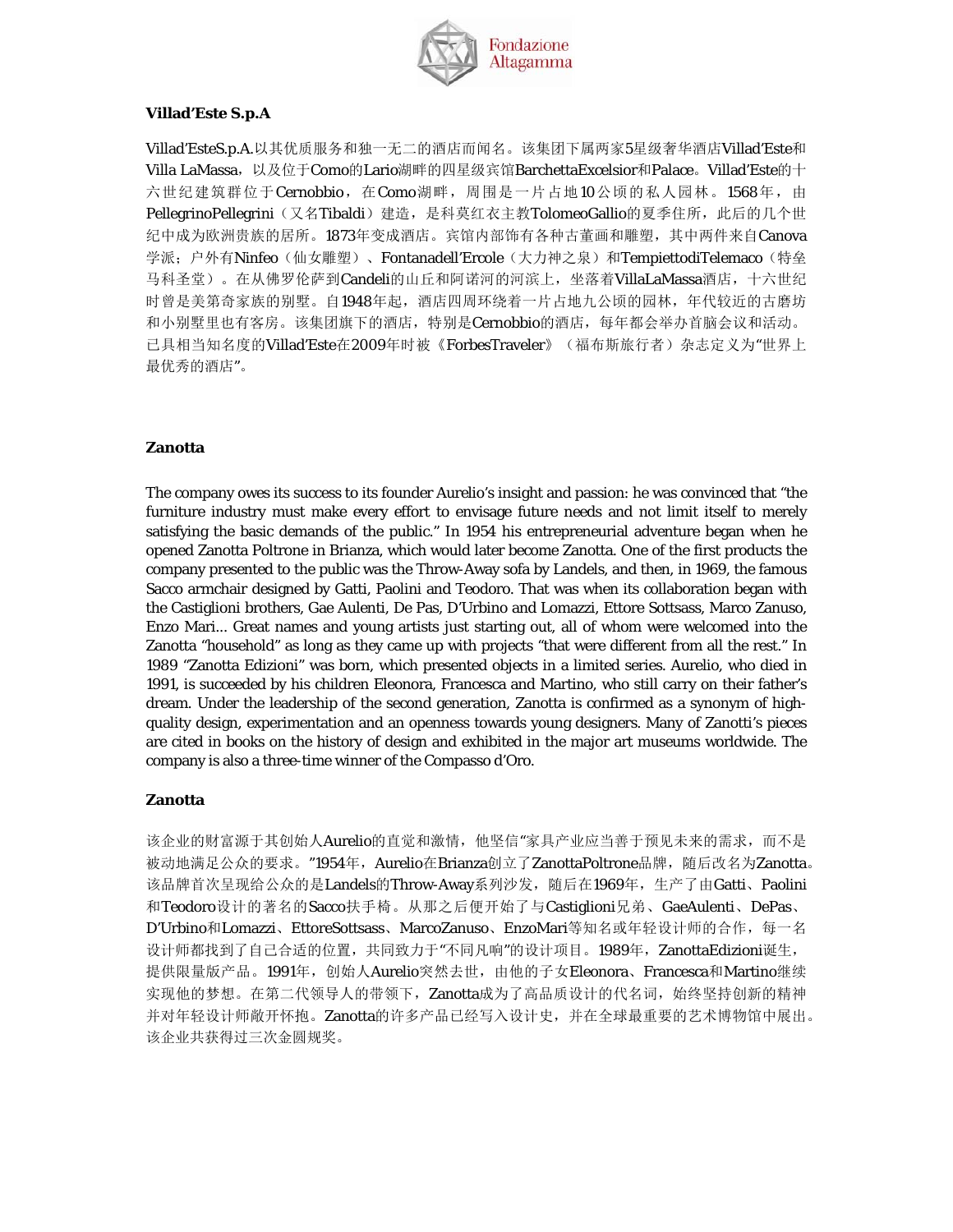

## **Altagamma** 意大利现代精品摄影展摄影师简介 **Altagamma Italian Contemporary Excellence Photographers Bios**

#### **Lorenzo Cicconi Massi**

1966 年出生于塞尼加利亚,现定居于此。1999 年荣获意大利佳能摄影大赛奖。2000 年 1 月加 入 Contrasto。他的作品刊登在《Image》与《Newsweek》(新闻周刊)等意大利和海外主流杂志 上。自 2006 年起, 他的部分原创印刷作品被甄选入米兰 Forma 基金会珍藏。2007 年, 他荣获 世界新闻摄影奖体育专题单项奖,以及因 Fedeli alla Tribù 而荣获 G.R.I.N. Amilcare Ponchielli 奖。Massi 在塞尼加利亚 Palazzo del Duca 展出了 Viaggio intorno a casa。他的作品在巴黎摄影博 展会展出三次,并在众多意大利及海外展览上展出,包括曾在威尼期双年展的游行馆展出。 2003 年,他首次执导的电影《PAURA DI VOLARE 》(怕飞)记录了演员 RICCARDO SCAMARCIO 的首次出镜。这部影片而今仍在天空影院播映。2011 年,他执导了电影《Mi ricordo Mario Giacomelli》,有部分艺术摄影界及意大利艺术界的知名人士参演。

Lorenzo Cicconi Massi was born in 1966 in Senigallia,where he currently lives. In 1999, he won the ItalianCanon Prize. He joined Contrasto in January 2000. His works have been published in major periodicals, both Italian and foreign, such as Images and Newsweek. Since 2006, some of his original prints have entered the collection of the Forma Foundation in Milan. In 2007 he won the World Press Photo sports features singles category, as well as the G.R.I.N. Amilcare Ponchielli award for Fedeli alla Tribù. Massi exhibited Viaggio intorno a casa at Palazzo del Duca in Senigallia. His work has been exhibited at three editions of Paris Photo, as well as in many shows both in Italy and abroad, including the Marches Pavilion at the Venice Biennale. He debuted as a movie director in 2003 with the film "Prova a volare", starring Riccardo Scamarcio, who was at the start of his cinema career. The film is still being aired on SKY cinema. In 2011, he directed the film "Mi ricordo Mario Giacomelli", with the participation of some of the leading figures in photography and Italian art.

#### **Daniele Dainelli**

1967 年出生于利沃诺。1995 年,他开始拍摄以强烈的色彩敏感性为特色的个人风格照片。一组 表现全球最重要城市风貌的彩照系列《大都会》,让他在全球声名鹊起。2001 年,他迁往纽 约,用镜头纪录 911 惨案后的社会变迁。同期,他参与了主题为艺术家及其创意与展览空间的 项目,在欧洲和美国都拍摄了一系列作品。其中的《Le Stanze Dell'Arte》荣获 2002 年佳能摄影 比赛的最佳摄影项目奖。 2003 年 , Dainelli 参加了由 14 名 Contrasto 摄影师指导的 Eurogeneration 项目,记录欧盟 25 个国家的年轻一代的生活方式。项目作品随后在米兰 Palazzo Reale 展出,并由 Contrasto 结集出版。2004 年,他迁往东京。2006 年参加了《Beijing In and Out》 项目,在 2007 年与其他三位 Contrasto 摄影师一起为 Antonio Pascale 撰文的 《Solo in Italia》(只在意大利)一书完成了配图。他将出版、广告活动与公司宣传摄影相结合。近年 来,他在日本与中国开展长期摄影项目。

Daniele Dainelli was born in Livorno in 1967. In 1995 he began to take photographs with a personal style characterized by a unique color sensibility. Metropolis, a series of color pictures of the most important cities in the world, brought him international recognition. In 2001, he moved to New York, where he recorded the changes that took place after the tragedy of September 11. During the same period, he became involved in a project regarding artists and their creative and exhibition spaces, carrying out a series of works in both Europe and the United States. Le Stanze Dell'Arte, the result of this work, won the 2002 Canon Prize for the best photographic project.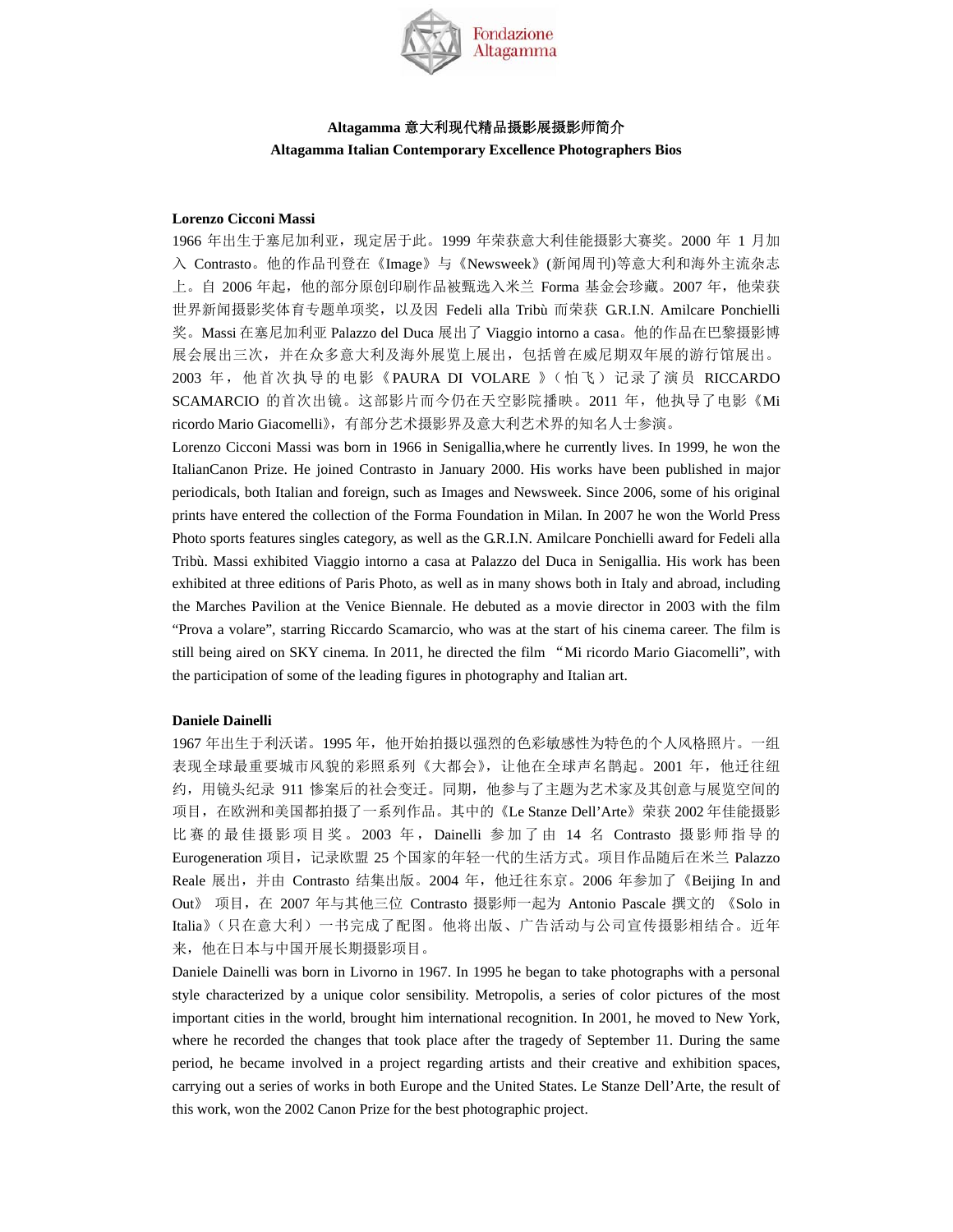

In 2003, Dainelli participated in the Eurogeneration project, conducted by fourteen Contrasto photographers documenting the lifestyles of youths in the twenty-five countries of the European Union. The project was followed up by an exhibition at Palazzo Reale in Milan and a book published by Contrasto. In 2004, he moved to Tokyo. In 2006, he took part in the group project Beijing In and Out, and in 2007, he and three other Contrasto photographers produced the images for a book called Solo in Italia, with texts written by Antonio Pascale. He combines his publishing activity with advertising and corporate photography. In recent years, he has worked on long-term photographic projects in Japan and China.

#### **Nicolò Degiorgis**

1985 出生于博尔扎诺。他常常旅行,或为工作,或为怡情。在威尼斯弗斯卡里大学学习中文 后,他来到香港,随后前往北京。他在曾在巴黎的 Magnum Photos 实习过一段时间,并获得了 2008-09 年度 Fabrica—Benetton 宣传研究中心的奖学金。2009 年,他还在特里雅斯特大学政治 系从事研究员工作,研究移民主题,并被威尼斯 Bevilacqua La Masa 艺术基金会授予驻地艺术 家头衔。他长期为《金融时报》、《世界报》与《Vogue 日本版》等国际报刊与杂志供稿,他的 作品也从纽约展览直至东京。2011 年,美国业内杂志 PDN(《图片新闻》) 将他列为全球最具潜 力的三十位新晋摄影师之一。

Nicolò Degiorgis was born in Bolzano in 1985.He often travels for work as well as for pleasure.

After studying Chinese at the Università Ca' Foscari of Venice, he moved to Hong Kong and later to Beijing. He apprenticed at Magnum Photos in Paris, and in 2008–09 he was granted a fellowship by Fabrica, Benetton's communications research center. In 2009, he worked as a researcher on the subject of immigration at the Faculty of Political Science of the University of Trieste and was given an artist's residency at the Bevilacqua La Masa Art Foundation in Venice. He is a regular contributor to international newspapers and magazines such as the Financial Times, Le Monde, and Vogue Japan, and his works have been displayed in exhibitions from New York to Tokyo. In 2011, the American trade magazine PDN (Photo District News) listed him among the world's thirty emerging photographers to watch.

#### **Simona Ghizzoni**

1977 年出生于雷焦 · 艾米利亚。自 2005 年起,她便参与纪实照片拍摄,并特别关注女性主 题。其关于饮食失调的照片《Odd Days》(奇特的日子)获得了 2008 年世界新闻摄影奖肖像类 单项三等奖, 及 2009年 Photoespa.a Ojodepez 人文价值奖。

2008 及 2009 年,Ghizzoni 的作品在巴黎摄影博览会上展出;2010 年代表 Forma 基金会参加米 兰摄影画廊展。主题为战争对女性的影响的长期项目《Afterdark》 (黑暗之后)让她荣获 2012 年 世界新闻摄影比赛当代社会问题类三等奖。Ghizzoni 居于罗马,作品由 Contrasto 代理行及 Forma 画廊代理。

Simona Ghizzoni was born in Reggio Emilia in 1977.Since 2005, she has been involved in documentary photography with a special interest in women's issues. Her work entitled Odd Days, on the subject of eating disorders, won third prize in the single portrait category at the 2008 World Press Photo Contest, as well as the 2009 Photoespa.a Ojodepez Award for Human Values.

Ghizzoni's works were exhibited at Paris Photo in 2008, 2009, and 2010 on behalf of the Forma

Foundation for Photography gallery in Milan. With Afterdark, a longterm project focusing on the

consequences of war on women, she won third prize for Contemporary Issues at the 2012 World Press Photo Contest. Ghizzoni lives in Rome and is represented by the Contrasto Agency and the Forma Gallery in Milan.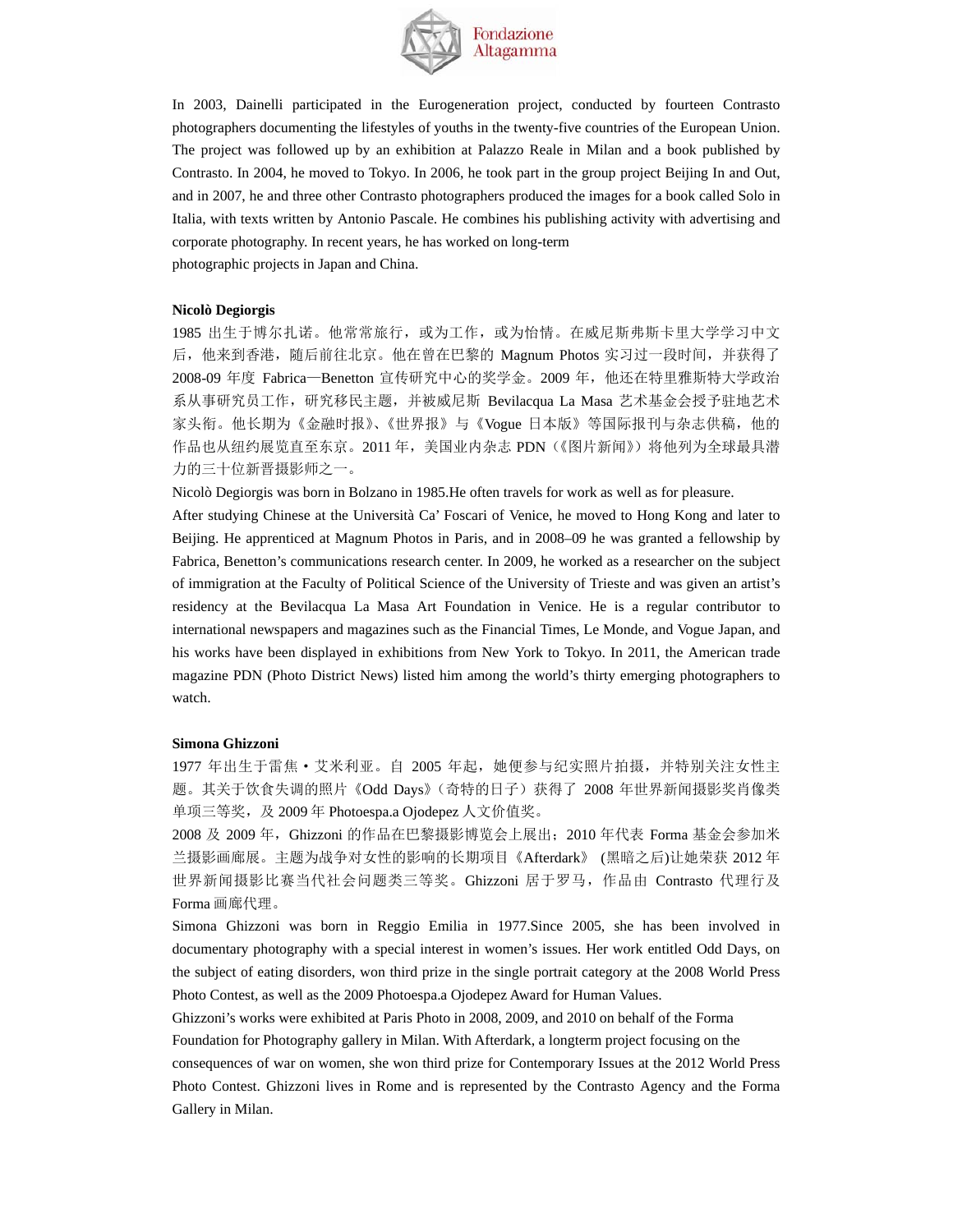

#### **Martino Lombezzi**

1977 年出生于热那亚。他在米兰长大并完成学业,1996 年前往博洛尼亚学习当代历史,至今仍 居于博洛尼亚。

他还担任米兰几家工作室的助理摄影师。毕业于 2003 年,毕业论文的主题是海牙国际刑事法庭 的前南斯拉夫问题。毕业后,他将全部精力都投入摄影事业。Lombezzi 于 2005 年加入 Contrasto,为多家意大利期刊拍摄照片集。他对地区、记忆和风景类的主题感兴趣。除在意大 利拍摄外,他还在中东和巴尔干半岛地区拍摄。2009 年,他展出了为阿特里报告文学节所拍摄 的阿布鲁佐地震图片集《Crepe》。 2010 年, 为纪念 1980 年博洛尼亚恐怖袭击发生三十周年, 他拍摄的事件幸存者照片在博洛尼亚展出。他还参与由 Francesco Morace, Giovanni Lanzone 和 Linda Gobbi 策划, 拍摄几位"杰出"意大利商界精英的长期项目,最近照片结集出版, 名为

《IL TALENTO DELL'IMPRESA》(企业精英)。他近期拍摄黎巴嫩和以色列边境问题的项目 《Blue Line》(蓝线)。

Martino Lombezzi was born in Genoa in 1977. He grew up and studied in Milan, and in 1996 he moved to Bologna, where he is still living, to study contemporary history.

He also worked as an assistant photographer for several studios in Milan. He graduated in 2003 with a senior thesis on the Hague International Criminal Tribunal for former Yugoslavia. After graduating, he began to devote all his time to photography. Lombezzi joined Contrasto in 2005 doing photo sessions for many Italian periodicals. He is interested in themes related to territory, memory, and landscape. In addition to Italy, he has worked in the Middle East and the Balkans. In 2009 he exhibited Crepe on the earthquake in Abruzzo for the fi rst Reportage Atri Festival. In 2010 his project on the those who survived the terrorist attack in Bologna in 1980 was exhibited in Bologna for the thirtieth commemoration. A longterm project on several "excellent" Italian businesses recently became a book called Il Talento dell'Impresa, curated by Francesco Morace, Giovanni Lanzone, and Linda Gobbi. He is currently working on a project called Blue Line about the border between Lebanon and Israel.

#### **Alex Majoli**

1971 年出生于拉文那,幼时表现出对摄影的兴趣,并于 1986 年他年仅 15 岁时,在其出生地加 入了 f45 工作室。1989 年成为全职新闻摄影记者,并于次年进入 Grazia Neri 通讯社, 拍摄意大 利宗教及巴尔干战争方面的照片。 2001 年成为 Magnum 成员,并继续为《新闻周刊》、《纽约时 报杂志》、 文学杂志《Granta》及《国家地理》等杂志提供全球战争图片。他最近的项目 《Libera Me》是对人类生存状况的反思,于 2011 年出版。他居住于纽约和米兰。在罗马和纽 约工作和生活。

Alex Majoli was born in Ravenna in 1971. After showing an early interest in photography, he became a member of the studio f45 in Ravenna when he was just fifteen. In 1989, he became a full-time news photographer, and the following year he entered the Grazia Neri agency, producing photography on religions in Italy and on the Balkan Wars. A member of thae Magnum Photos agency since 2001, Alex Majoli still documents wars around the world for magazines such as Newsweek, New York Times Magazine, Granta, and National Geographic.His most recent project, Libera Me,a reflection on the human condition, was published in 2011. He lives in New York and Milan. He lives and works in Rome and New York.

#### **Paolo Pellegrin**

Paolo Pellegrin 1964 出生于罗马, 学习建筑学一段时间后, 他的兴趣转向摄影, 并在罗马意大 利摄影学院学习。在那里,他结识了意大利摄影师 Enzo Ragazzini 并师从于他。Pellegrin 于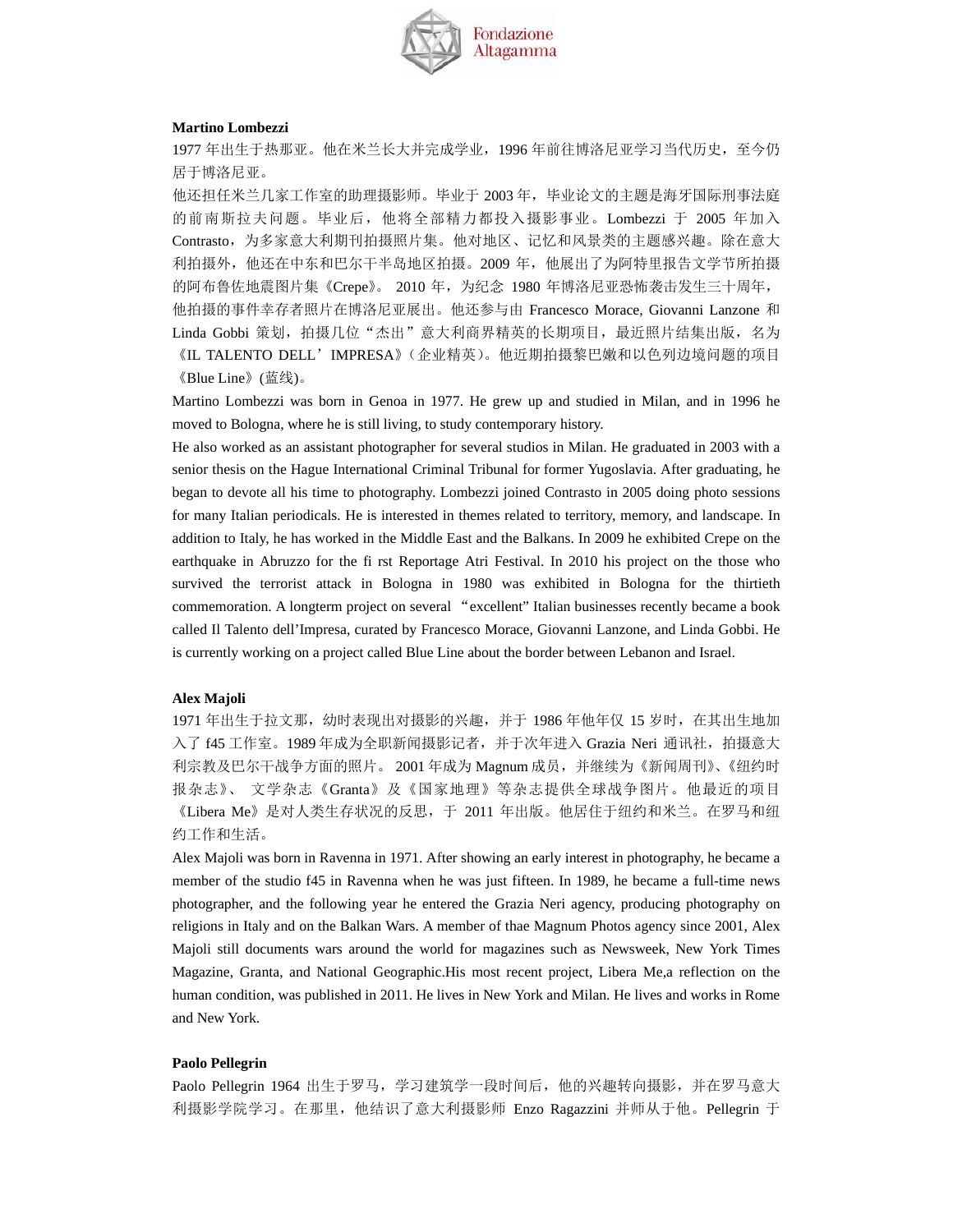

2001 年获 Magnum Photos 提名,并从 2005 年起成为正式成员。他是《新闻周刊》的签约摄影 师。Pellegrin 是荣获最多国际奖项的战地记者,曾九次荣获世界新闻摄影奖、Leica 杰出奖、 Olivier Rebbot 最佳摄影奖、Hansel-Mieth Preis 奖和 Robert Capa 金奖。2006年, 他荣获 Eugene Smith Grant 人道主义摄影奖。Pellegrin 多次参加团体展,并在部分世界最著名博物馆组织了多 次个人作品展,包括华盛顿考克兰博物馆、伦敦摄影师画廊及米兰 Forma 基金会。他出版的著 作有《Paolo Pellegrin》(Kunstfoyer der Versicherungskammer Bayern, 2012 年)、Dies Irae (Contrasto, 意大利,2011 年)、Paolo Pellegrin (Photo Poche collection, Actes Sud, 法国,2010 年)、 《As I was Dying》(我正在逝去) (Actes Sud, 法国, 2007 年),《Double Blind》(双盲)(Trolley, 2007 年)、《Kosovo 1999–2000: The Flight of Reason》(科索沃 1999-2000 年:溃退的原因) (Trolley, 美国, 2002 年), 《L'au delà est là》 (Le Point du Jour, 法国, 2001 年), Cambogia (Federico Motta Editore, 意大利, 1998 年), 和 《Bambini》 (Sinnos, 意大利, 1997). 他在纽约和罗马两地居住 和工作。

Paolo Pellegrin was born in Rome in 1964. After studying architecture, he switched to photography, which he studied at the Italian Institute of Photography in Rome. That was where he met the Italian photographer Enzo Ragazzini, who became his mentor. Pellegrin arrived at Magnum Photos as a nominee in 2001 and became a full member in 2005. He works on contract for Newsweek. Pellegrin is one of the war photographers who has received the highest number of international awards; he is a nine-time winner of the World Press Photo Award and he has won numerous Photographer of the Year Awards, a Leica Medal of Excellence, a Olivier Rebbot Award, the Hansel-Mieth Preis, and the Robert Capa Gold Medal Award. In 2006, he was the recipient of the W. Eugene Smith Grant in Humanistic Photography. Pellegrin has participated in many group exhibitions and has also held many solo shows organized in some of the most famous museums in the world, including the Corcoran in Washington, D.C., the Photographers' Gallery in London, and Forma Foundation in Milan. He has published Paolo Pellegrin (Kunstfoyer der Versicherungskammer Bayern, 2012), Dies Irae (Contrasto, Italy, 2011), Paolo Pellegrin (Photo Poche collection, Actes Sud, France, 2010), As I Was Dying (Actes Sud, France, 2007), Double Blind (Trolley, 2007), Kosovo 1999–2000: The Flight of Reason (Trolley, USA, 2002), L'au delà est là (Le Point du Jour, France, 2001), Cambogia (Federico Motta Editore, Italia, 1998), and Bambini (Sinnos, Italia, 1997). He lives and works in Rome and New York.

#### **Lorenzo Pesce**

Lorenzo Pesce 1973 年在罗马出生。在洛杉矶、伦敦和纽约之间穿梭往来十年后,他于 2003 年 加入 Contrasto, 参与由 14 名摄影师指导的 Eurogeneration 项目, 记录欧盟 25 个国家的年轻一 代的生活方式。同年,美国业内杂志 PDN(《图片新闻》)将他列为全球最具潜力的三十位新晋 摄影师之一。2006 年参与了关于中国的《Beijing. In and Out》项目,并在 2007 年的米兰三年展 中展出。2007 年与 Action Aid 合作, 为一个关于柬埔寨儿童状况的项目联手工作, 并随后出版 名为《La ruotache gira》(转动的车轮)的书。2008 年,他与同事 Alex Majoli 共同开展了《I volti di una nuova Milano》的项目,并成为由米兰公交系统 ATM 赞助的展览。2010年, 他创办 了供视频和摄影制作的创意空间 Magliana Art Project。他长期与创意机构合作拍摄广告,客户 从 Boscolo 到 Conad, 从 Enel 到 Mulino Bianco。Pesce 曾在罗马的美国大学任教, 并与妻子 Giulia,女儿 Arianna 和 Carlotta 一起在罗马生活。

Lorenzo Pesce was born in Rome in 1973. After living for ten years in Los Angeles, New York, and London, in 2003 he joined Contrasto to take part in Eurogeneration, a project conducted by fourteen photographers documenting the lifestyles of youths in the twenty-five countries of the European Union. That same year, the prestigious American trade magazine PDN (Photo District News) listed him among the world's thirty emerging photographers to watch. In 2006 Pesce participated in the group project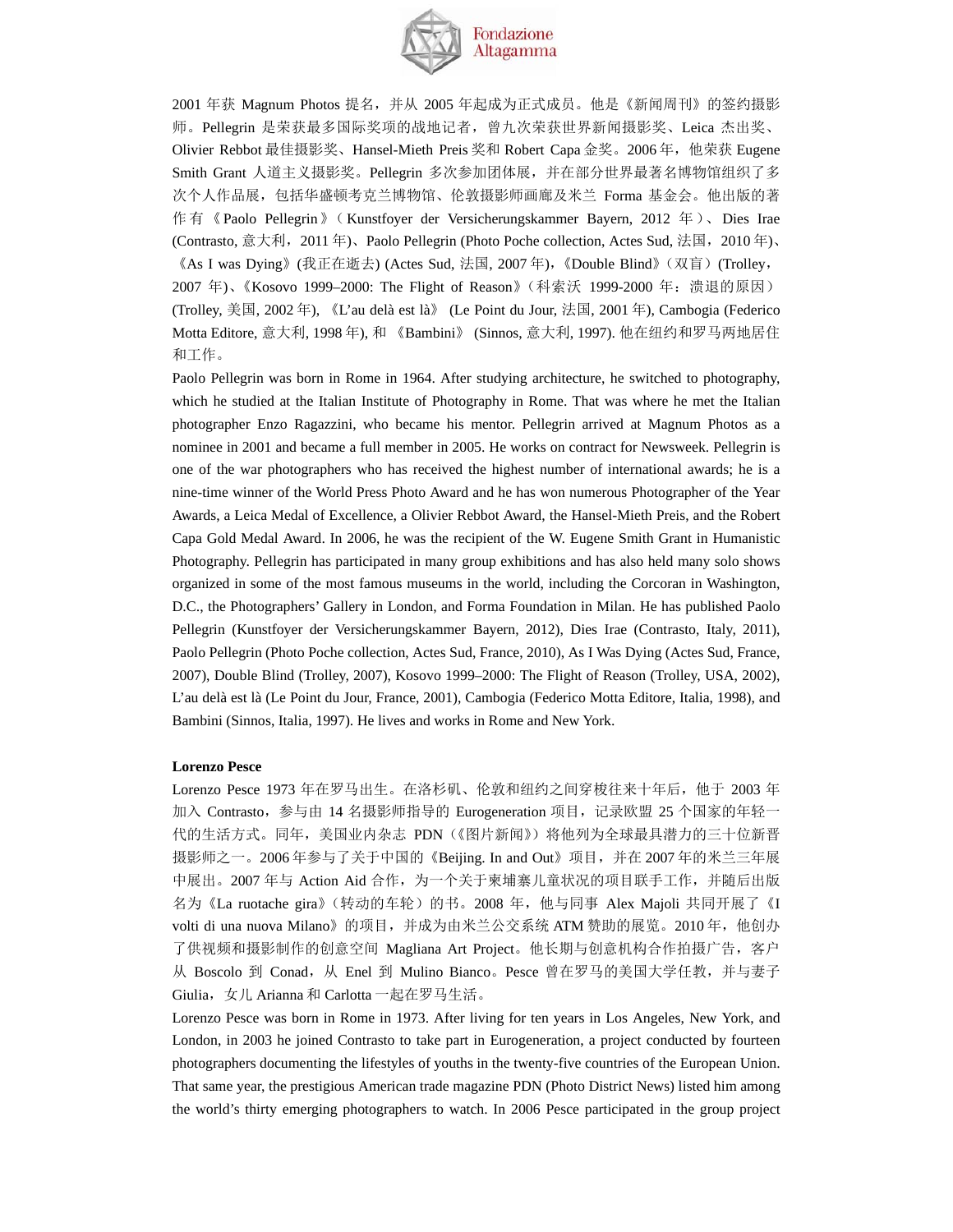

Beijing In and Out, which was later presented at the Milan Triennial. In 2007, in collaboration with Action Aid, he worked on a project on childhood in Cambodia which was then published in the book La ruota che gira. In 2008, together with his colleague Alex Majoli, he realized the project I volti di una nuova Milano, which became an exhibition sponsored by the ATM, Milan's public transport system. In 2010, he founded the Magliana Art Project, a creative space for video and photographic production. He contributes his work to creative agencies that carry out advertising campaigns for clients ranging from Boscolo to Conad, from Enel to Mulino Bianco. Pesce has taught at the American University in Rome, where he lives with his wife Giulia and their daughters Arianna and Carlotta.

#### **Marta Sarlo**

1983 年出生于特拉尼。2006 和 2007 年间在安特卫普的司法精神病院内开展了《OPG Aversa: Prigioned' identità》(阿维尔萨司法精神病院: 身份的监狱)工作, 随后在罗马国际摄影节上展 出,并在 2007 年 Attenzione Talento Fotografico FNAC 比赛上获得特别关注。2007 年在罗马摄 影学校完成三年学习,取得硕士学位,并加入 Contrasto。自 2008 年起, Sarlo 被国际论坛 Reflexions-Masterclass 选中,参加由 Giorgia Fiorio 和 Gabriel Bauret 指导的当代摄影培训。2009 年,她凭借肥胖症的报道《Angela》荣获佳能最佳年轻摄影师奖。

Marta Sarlo was born in Trani in 1983. Her reportage OPG Aversa: Prigione d' identità, carried out at the pyschiatric and penitentiary hospital in Antwerp between 2006 and 2007, was exhibited at the International Photography Festival in Rome, and it received a special mention at the Attenzione Talento Fotografico FNAC competition in 2007. That same year, she fi nished her threeyear master's degree at the Scuola Romana di Fotografia and joined Contrasto. Since 2008, Sarlo has been among the photographers chosen for Reflexions-Masterclass, the international seminar for training in contemporary photography taught by Giorgia Fiorio and Gabriel Bauret. In 2009 she won the Canon Young Photographers Award for Angela, a reportage focusing on obesity.

#### **Massimo Siragusa**

1958 年出生于卡塔尼亚,所展舌罗马。他在欧洲设计学院教授摄影,作品发表于部分最知名国 际期刊上。他为意大利和海外大公司提供摄影服务,如 ENI, Lavazza, IGP, Bosch, Autostrada Pedemontana, Unipol Banca, A2A, Auditorium di Roma, My Chef, 和 Boscolo Hotel。他曾多次获 奖,并在 1997、1999、2008 与 2009 年荣获四次世界新闻摄影奖。他的作品由米兰 Forma 基金 会和巴黎 Polka 画廊代理。意大利及海外博物馆和艺术画廊纷纷收藏他的作品。他出版了若干 著作,包括《Il Cerchio Magico》(奇妙的圆环)(2001年),《Credi》(2003年),《Solo in Italia》 (只在意大利,2008 年)和《Bologna》(博洛尼亚)(2011 年)。

Massimo Siragusa was born in Catania in 1958 and currently lives in Rome. He teaches photography at the European Institute of Design. His work has been published in some of the most prestigious international periodicals. He has worked for major Italian and foreign companies such as ENI, Lavazza, IGP, Bosch, Autostrada Pedemontana, Unipol Banca, A2A, Auditorium di Roma, My Chef, and Boscolo Hotel. He has won several awards and is a four-time winner of the World Press Photo Award in 1997, 1999, 2008, and 2009. He is represented by Forma Foundation in Milan, as well as by the Polka Galerie in Paris. Museums and art galleries both in Italy and abroad have hosted his works. He has published several books, including Il Cerchio Magico (2001), Credi (2003), Solo in Italia (2008), and Bologna (2011).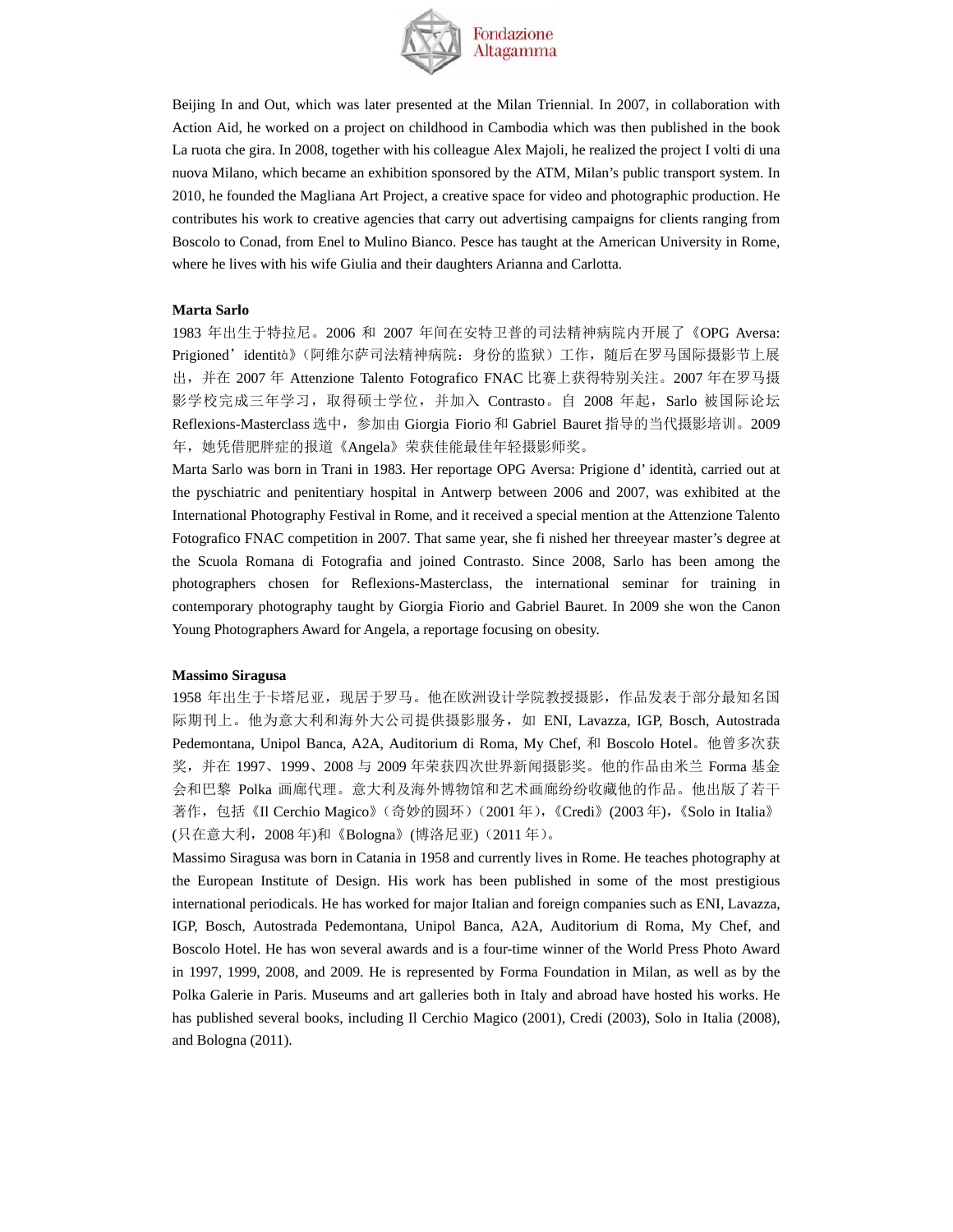

# **Cristina Morozzi, Curator Altagamma Italian Contemporary Excellence**  克莉丝提娜**·**莫瑞兹(**Cristina Morozzi**) **ALTAGAMMA** 意大利现代精品摄影展**"**策展人

**Cristina Morozzi**: two years of architecture in Florence; degree in philosophy in Florence. Research activity in the psycholinguistic field with CNR (National center of research) in Rome. Moved to Milano, casual beginning of journalism. Then full time journalist as freelance for interior, design, fashion, science and news magazine. Progressive specialization in design's field. Presence at lectures and seminars about design and member of design's juries in Italy and abroad. Author, among others, of Massimo Morozzi's biography (Archivolto, Milano, 1993); Anna Castelli Ferrieri biography (Laterza, Bari, 1993); "Mobili italiani Contemporanei 1985- 1995"(Archivolto, Milano 1996) ; Andrea Branzi' biography (Dis Voir, Paris, 1997); "Oggetti Risorti", a book on trash design (Costa&Nolan, Milano 1998); "Marco Rivetti and Sportswear Company" Interiors with Edra (The Plan edizioni, 2006), Tech inside (Electa, 2006) Carlo Rivetti, C.P. Company- Stone Island (Stardust, Milano, 2001) and Antonio Marras (Stardust, Milano, 2001) two books on fashion. Charged by Editions du Regard (Paris, 1996) to write Italy for the "Dictionnaire international du design et des arts appliques". Chief editor of Modo magazine (of which was contributor since the first issue in 1977) from 1987 to 1996. Contributor for Italian newspaper La Voce (now closed) in 1995, for several magazine as Casaviva (Mondadori), monthly design magazine for large public, Amica weekly magazine (Rizzoli), Experimenta (quarterly on industrial design, Spain). Regular contributor of **Interni** (Mondadori), **MF Living**, (Class edizioni) **Experimenta** (quarterly on industrial design, Spain). 克莉丝提娜**·**莫瑞兹(**Cristina Morozzi**):在意大利佛罗伦萨学习建筑学两年,

获哲学学位。在罗马与意大利国家研究中心(CNR- National center of research)开 展心理语言学领域的研究工作。移居米兰后机缘巧合地进入新闻业。随后全职从 事新闻工作,成为多家室内装饰、设计、时尚、科学和新闻杂志的自由撰稿人。 她逐渐专注于设计领域,不断出席各种设计领域的讲座和研讨会,进而跻身意大 利和国外多个设计评审委员会。其著作包括:《马西莫•摩罗兹自传(Massimo Morozzi's biography)》 (Archivolto, 米兰, 1993年); 《安娜•卡斯特丽•菲利 尔丽自传 (Anna Castelli Ferrieri biography)》 (Laterza, 巴里, 1993年); 《意 大利当代家具 1985-1995 ( Mobili italiani Contemporanei 1985-1995 )》( Archivolto,米兰,1996 年);《安德烈•布兰奇自传(Andrea Branzi' biography)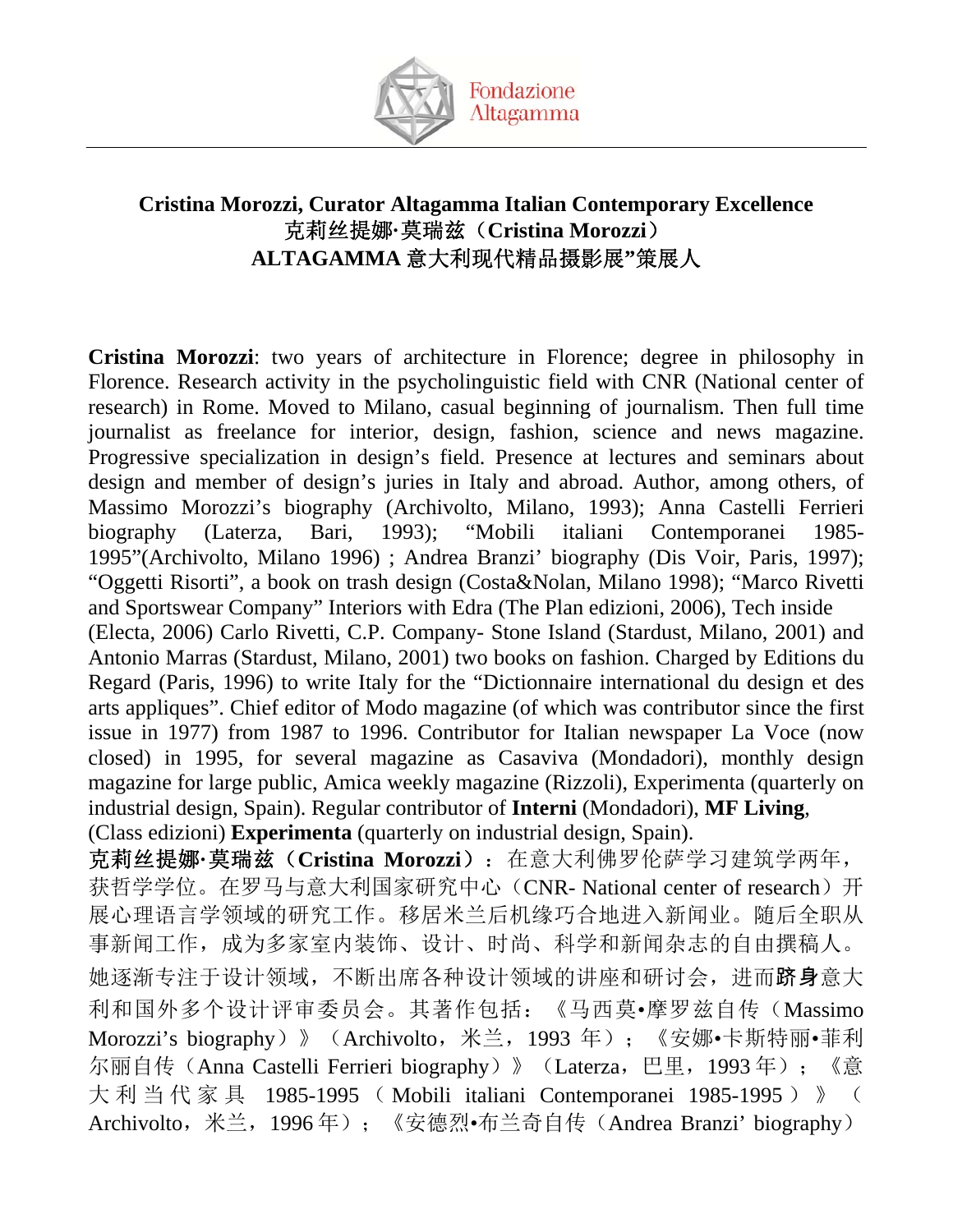

》(Dis Voir,巴黎,1997 年);《 "Oggetti Risorti",一本关于垃圾箱设计的书 ("Oggetti Risorti", a book on trash design)》(Costa&Nola,米兰,1998 年);《 "Marco Rivetti and Sportswear Company" Interiors with Edra》(The Plan edizioni, 2006年), Tech inside (Electa, 2006年); 《Carlo Rivetti, C.P. Company- Stone Island》(Stardust,米兰,2001 年);《Antonio Marras》(Stardust,米兰,2001 年)以及两本时尚著作。为 Editions du Regard 出版社(巴黎, 1996年)主持编撰 的《国际设计与装饰艺术辞典(Dictionnaire international du design et des arts appliques)》意大利部分撰稿。1987年至 1996年,担任《Modo》杂志主编(自 1977 年创刊以来一直这本杂志的撰稿人)。1995 年起,为意大利《La Voce》报 (目前已停刊)、《Casaviva (Mondadori)》设计类月刊杂志、《Amica 》周刊杂 志 (Rizzoli)以及(西班牙工业设计类季刊)《Experimenta》撰稿。同时还是《 **Interni** (Mondadori)》,《**MF Living**》(Class edizioni),(西班牙工业设计类季刊 )《 **Experimenta**》的定期撰稿人。

Visiting professor at **Domus Academy** in Milano; professor at **ECAL** (Ecole Cantonale d'art de Lausanne ) since June 2012. Consultant for **Pitti Immagine** in Florence, for which she organized several installations on the subject of crossing between fashion and design. Curator of the design section for the Biennale of Youngs (Torino 2000). Vice curator of the Biennale of applied arts (Matera, 2000). Curator of the exhibition of applied art "Torino 1902-2002 aristocratic manufactures" (Palazzo Cavour, Torino, December 2002/ Febrary 2003). Curator of Pitti Living a new concept of fair/exhibition on living, (organized by Pittimmagine), editions 2004, 05,06 Curator and editor (2005) for BTicino of the book Absolute styltech. Curator and editor of "Interiors with Edra" (The plan edizioni), True Sotires with Edra, 2007 and of "Tech inside" ( Electa) (2006). Member of the board of the exhibition produced by the Triennale di Milano "The new landscape of the Italian design" ( Triennale di Milano 19 gennaio-28 April 2007). From September 2006 to 2009 was art director for the design section of Coincasa. **In March 2008 curator together with Stefani Ricci, director of Ferragamo's museum in Florence of the exhibition "Ferragamo Evolving legend, 1928-2008 at the Moca of Shanghai**. In April 2008 curator for Montegrappa with Roberto Marcatti of the exhibition " Parola di designer" In June 2008 for Pitti bimbo in Florence curator of Minidesign, exhibition on kid's design. Since may 2008 till December 2012 was art director of the brand Skitsch. Curator of the exhibition "L'anima sensibile delle cose" on Deep design at the Triennale di Milano in December 2009.

(意大利)米兰多莫斯设计学院(**Domus Academy**)客座教授;自 2012 年 6 月 起担任(瑞士)洛桑艺术与设计大学(**ECAL-**Ecole Cantonale d'art de Lausanne)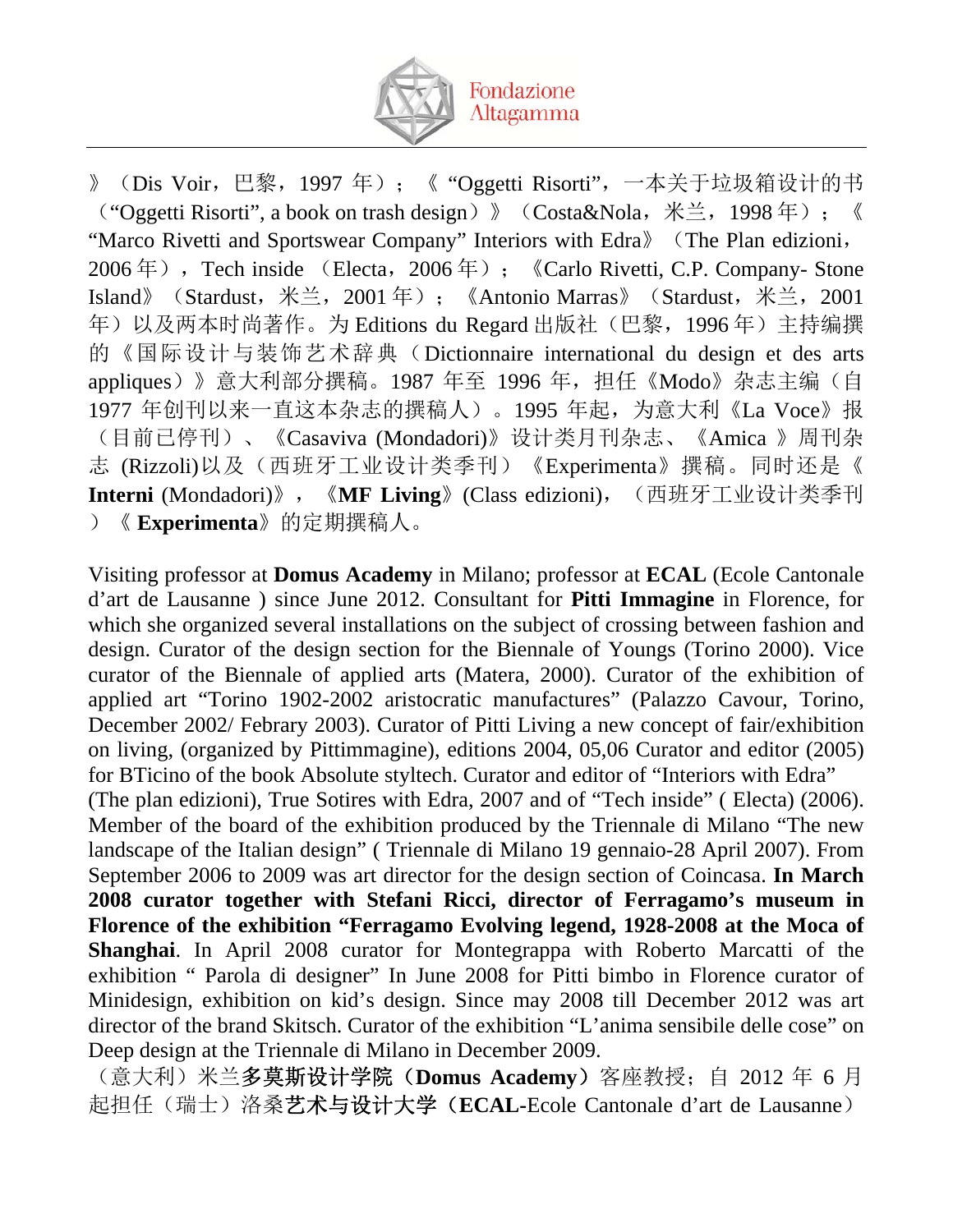

教授。(意大利)佛罗伦萨时装展(**Pitti Immagine**)顾问,为其组织各种时尚与 设计跨界主题的活动。年轻艺术家双年展(Biennale of Youngs)设计部分的策展 人(都灵, 2000年)。应用艺术双年展(Biennale of applied arts)助理策展人( 马泰拉,2000 年)《Torino 1902-2002 aristocratic manufactures(都灵 1902-2002 制造商世家)》实用艺术展策展人(Palazzo Cavour,都灵,2002 年 12 月/2003 年 2 月)。《Pitti Living》(关于生活的全新展会理念)策展人, (由 Pittimmagine 主办), 2004、05、06年度展览; 《BTicino of the book Absolute styltech》策展人 及编辑(2005年)。《Interiors with Edra》策展人及编辑(The plan edizioni), 《True Sotires with Edra(与 Edra 的真实故事)》,2007 年;《Tech inside》( Electa) (2006年)。担任由(意大利)米兰三年中心(Triennale di Milano)推 出的《The new landscape of the Italian design(意大利设计的全新前景)》(第 19 届米兰三年展-2007 年 4 月 28 日)展览董事会成员。从 2006 年 9 月至 2009 年, 担任 Coincasa 公司设计部总监。2008年 3月,与佛罗伦萨菲拉格慕博物馆( **Ferragamo's museum**)馆长 **Stefani Ricci** 共同策划在上海当代艺术馆举行《 **Ferragamo Evolving legend, 1928-2008》展览**。2008年4月, 与 Roberto Marcatti 为 Montegrappa 共同策划《Parola di designer》展览;2008 年 6 月为佛罗伦萨 Pitti bimbo 策划《Minidesign, exhibition on kid's design》展览。从 2008 年 5 月起至 2012 年 12 月, 担任 Skitsch 品牌艺术总监。在 2009 年 12 月举行的米兰双年展上 为关于深度设计的《L'anima sensibile delle cose》展览担任策展人。

Author for Sole 24 ore cultura of the monographies on Konstantin Grcic and Philippe Strack, 2011. Curator of the book edited by Rizzoli International and of the exhibition at the Triennale of Milano "Altagamma Italian Contemporary excellence" for the Altagamma foundation of whom is coordinator ( December 2012)

 $\Diamond$  Sole 24 ore cultura of the monographies on Konstantin Grcic and Philippe Strack  $\Diamond$   $\rightarrow$ 书作者, 2011 年。Rizzoli International 出版社图书策展人; 米兰三年展上 Altagamma 基金会《Altagamma 意大利现代精品摄影展》策展人及联络人(2012 年 12 月)。

Contributor of the exhibition " La sindrome dell'influenza" at the Milano's Triennale, (April 2013).

米兰三年展上《La sindrome dell'influenza》展览撰稿人(2013 年 4 月)。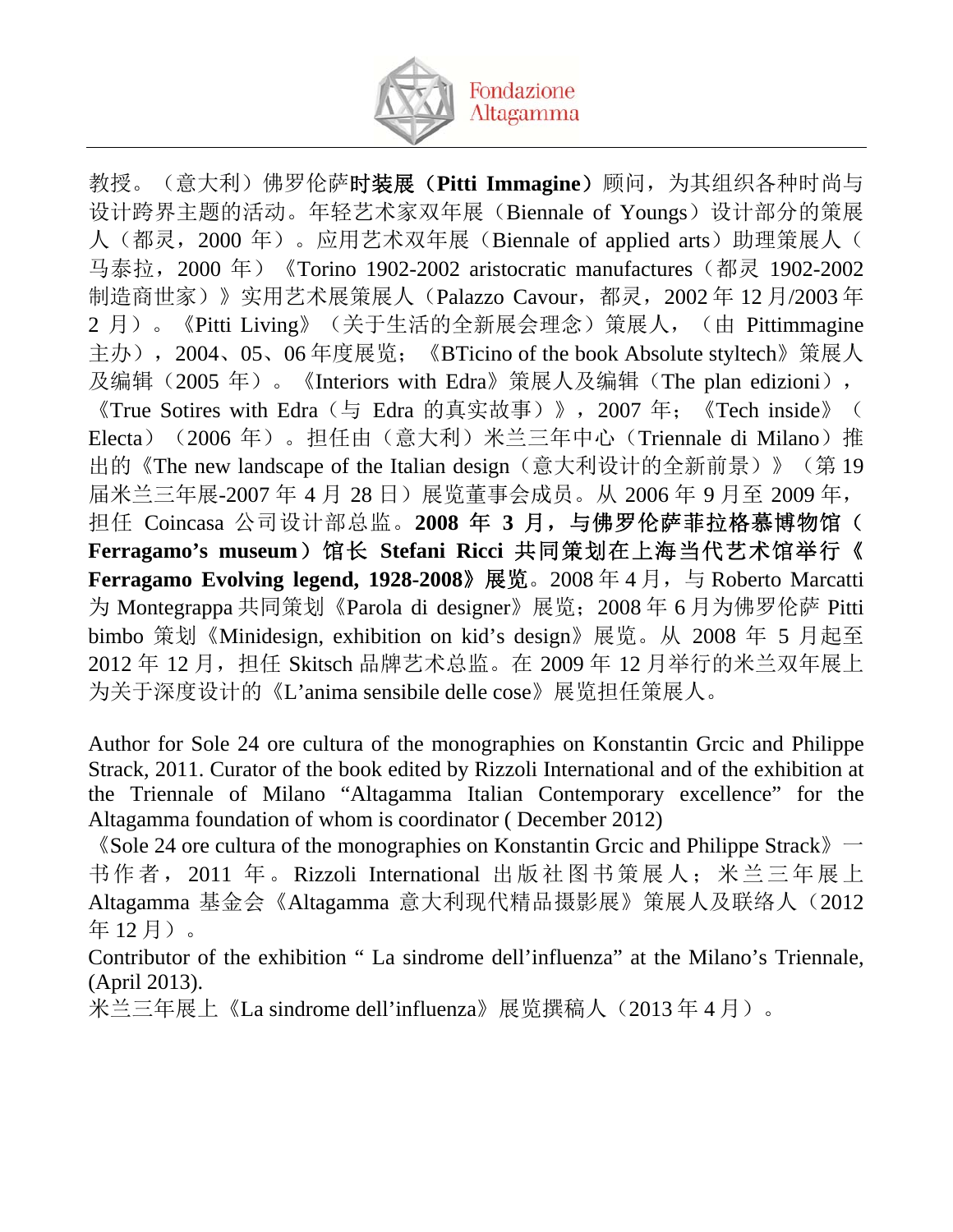

## 1992

Altagamma, the Association of Italian High-End Companies, was founded in 1992 and seeks to strengthen the international presence of its member companies and support them in their growth. The founding members are Michele Alessi (Alessi), Mario and Paolo Bandiera (Les Copains), Marina Deserti (Baratti&Milano), Ferruccio Ferragamo, Carlo Guglielmi (Fontana Arte), Maurizio Gucci, Gianfranco Ferrè and Franco Mattioli, Angelo Zegna and Santo Versace, with the support of Armando Branchini. The first Chairman was Santo Versace. In its early years, Altagamma concentrated on developing the commercial presence of its member companies in the key Chinese and US markets, and later Brazil, Argentina and Mexico.

Altagamm 基金会作为意大利高端企业协会创立于 1992 年, 致力于扩展其会员公司的国际市 场并推动其发展。创始会员包括: Michele Alessi (Alessi)、Mario 和 Paolo Bandiera(Les Copains ) 、 Marina Deserti ( Baratti&Milano ) 、 Ferruccio Ferragamo 、 Carlo Guglielmi (Fontana Arte)、Maurizio Gucci、Gianfranco Ferrè和 Franco Mattioli、Angelo Zegna 和 Santo Versace,并得到 Armando Branchini 的大力支持。由 Santo Versace 担任首届主席。 Altagamma 基金会早期致力于协助其会员公司进军中国和美国等重要市场,之后又支持其进 军巴西、阿根廷和墨西哥等新兴市场。

## 1998

In 1998 work began on the agreements for the development of the Magia Shopping Mall pilot project in Dalian, China, which was subsequently opened in 2001.

1998年, 签署协议, 开发中国大连 Magia 购物中心试点项目, 购物中心于 2001年开业。

## 1999

In 1999, the Altagamma Monitor was designed and implemented. This instrument is used to periodically analyse the consumption of high-end products on world markets, and has become a reference point for the companies in the high-end segment. The research is based on an analysis of the financial statements of international brands (currently 200) at the high-end of the market and the approximately 500 companies that manage them. This Observatory is managed thanks also to the support of Bain&Co.

1999 年,设计并实行 Altagamma Monitor。这一工具用于对世界市场中的高端产品消费进行 周期性分析,并成为高端行业的风向标。研究以市场高端国际品牌(目前为 200 家)的财务 报表分析为基础,约有 500 家公司对此进行管理。研讨活动还得到了贝恩(Bain&Co.)公司 的大力支持。

## 2002

In 2002, Altagamma launched a Master's Degree in Fashion, Experience and Design Management (MAFED) in association with SDA Bocconi. The courses are held at SDA Bocconi and 40-50 students from all over the world take part every year.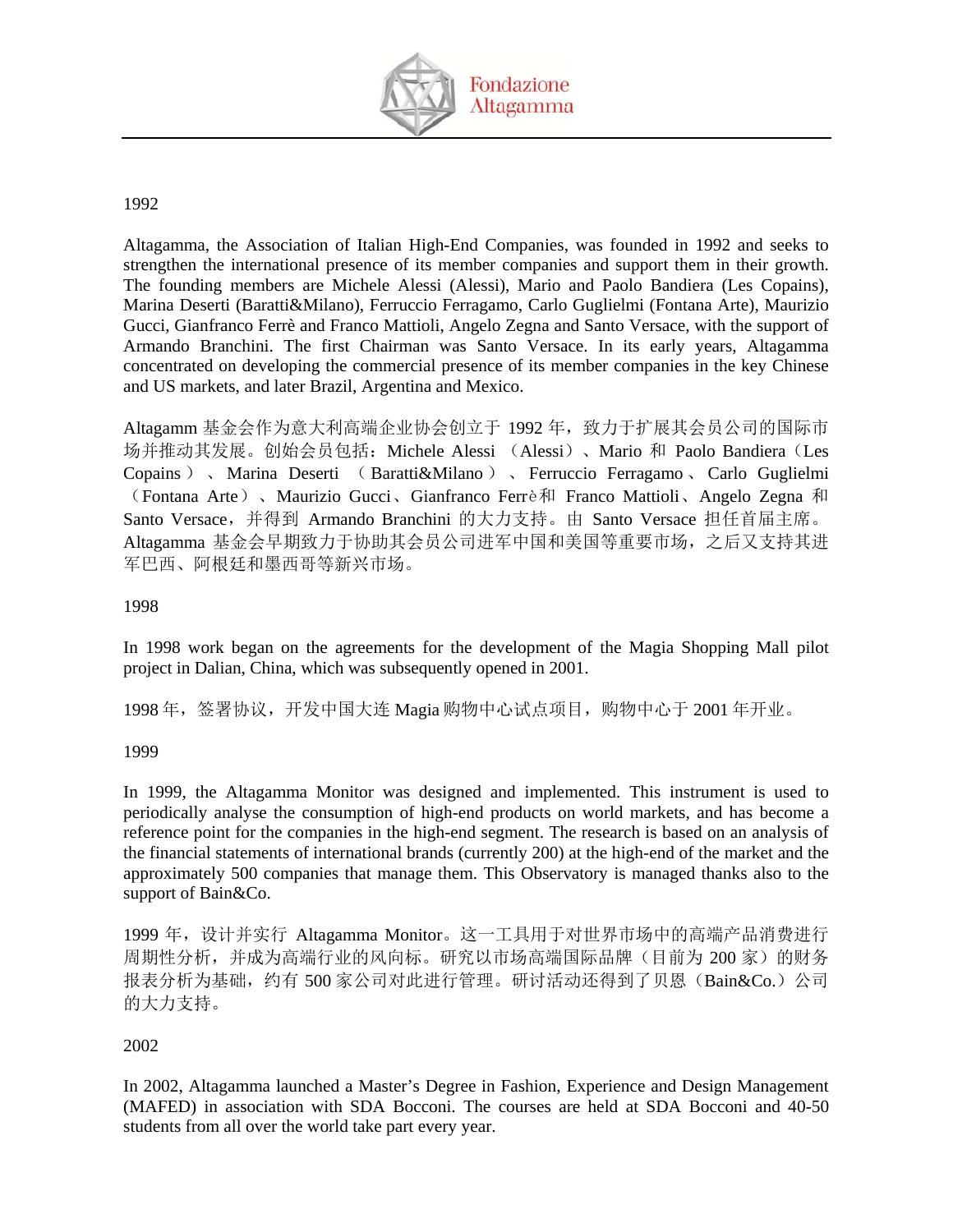

2002年, Altagamma 基金会与 SDA 博科尼商学院(SDA Bocconi)合作, 推出时尚、经验与 设计管理进修课程(MAFED)。这一课程在 SDA 博科尼商学院教授, 每年有 40-50 名来自 世界各地学生在此深造。

## 2008

On 26 and 27 March, Altagamma and the CII (Confederation of Indian Industry) held the Luxury Goods Forum in Delhi, which was attended by the Indian Minister of Trade and Industry Kamal Nath.

3 月 26 日和 27 日, Altagamma 基金会与印度工业联合会 (CII- Confederation of Indian Industry)在德里举行了奢侈品论坛(Luxury Goods Forum),印度工商部长纳斯(Kamal Nath)也出席了会议。

The major issues relating to high-end goods in India were discussed and meetings were held between Italian business people and Indian operators in the distribution, communications and retail development sectors.

在印度针对与高端产品相关的主要议题上进行了讨论,并组织意大利企业人士与印度销售、 宣传和零售发展领域业界人士会面。

Since then, Altagamma has been committed in an institutional activity aimed to create the right frame work condition in India for international high end companies.

自此,Altagamma 基金会致力于机构活动,旨在为国际高端企业在印度创造适宜的框架工作 条件。

## 2009

Fondazione Altagamma publishes the book Bella e Possibile - Memorandum sull'Italia da comunicare ("Beautiful and Possible - A Memorandum on How to Communicate the Concept of Italy"), which seeks to identify areas of contemporary Italian excellence and propose the most effective ways for Italy to communicate them.

Altagamma 基金会出版《Bella e Possibile - Memorandum sull'Italia da comunicare ("Beautiful and Possible - A Memorandum on How to Communicate the Concept of Italy")》一书, 力图明 确意大利现代精品的深刻内涵,并通过最为行之有效的方式对其进行宣传。

## 2010

In 2010, Santo Versace was appointed Chairman of the Altagamma Foundation. September saw the fine tuning of the Memorandum on Italian Industrial Excellence, a document that summarises the industrial, economic and political issues of interest to Italian high-end companies.

2010年, Santo Versace 被任命为 Altagamma 基金会主席。9月, 对《意大利行业精品备忘录 (Memorandum on Italian IndustrialExcellence)》进行了进一步修订,这份文件对意大利高 端企业所涉及的行业、经济和政治事宜进行了全面概括。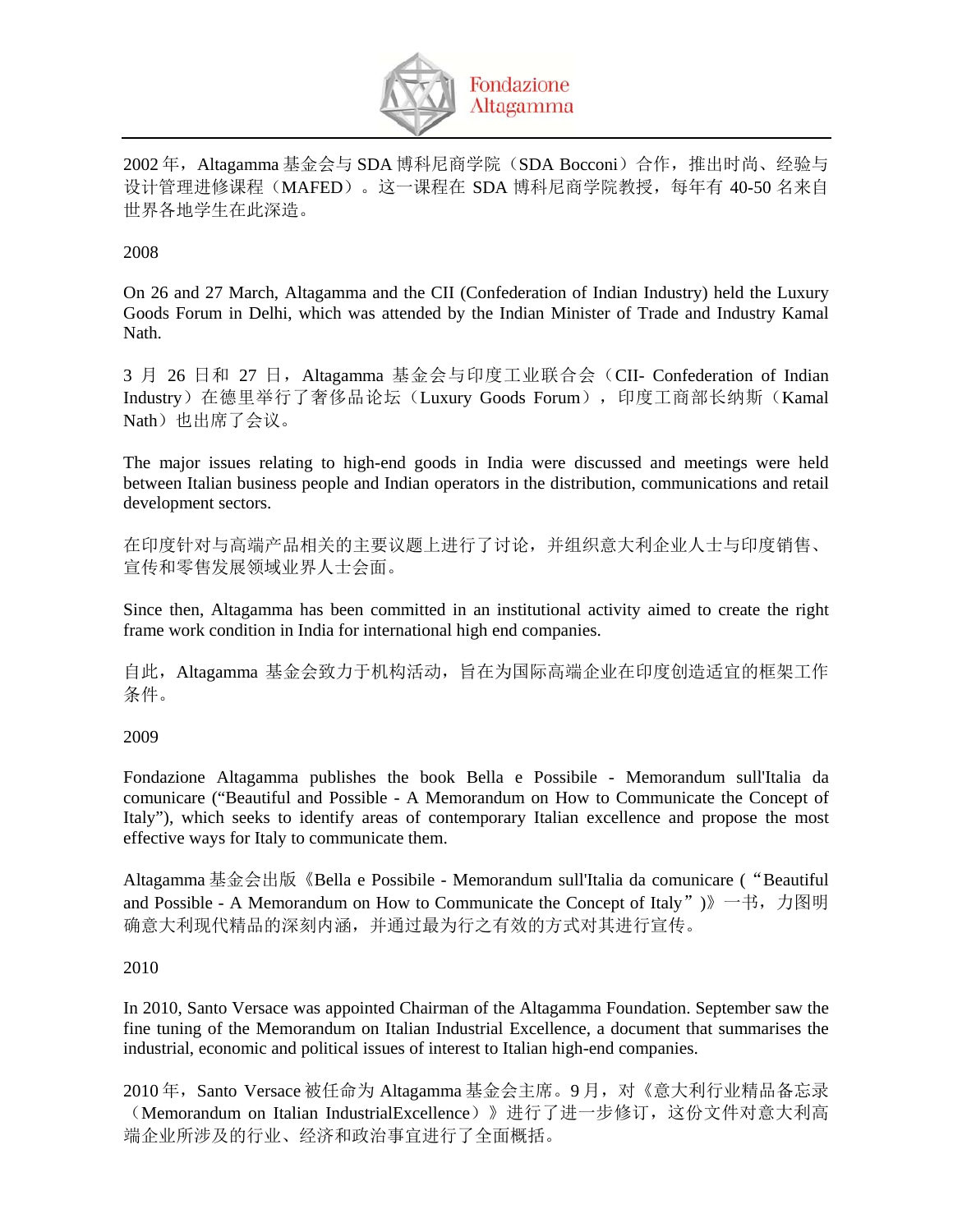

19 October also saw the creation of the ECCIA, the European Cultural and Creative Industries Alliance, promoted by the Altagamma Foundation, Comité Colbert and Walpole, with the aim of promoting the requirements of the high-end industry to the European institutions with a single voice. Today ECCIA counts also the Spanish association Circulo Fortuny and the German association Meisterkreis.

10 月 19 日, 由 Altagamma 基金会、英国和法国同类机构 Walpole 和 Comité Colbert 倡议, ECCIA (European Cultural and Creative Industries Alliance 欧洲文化和创意工业联盟)成立, 旨在以同一声音促进高端产品向欧洲高端工业向欧盟机构的呈请。如今,ECCIA(欧洲文化 和创意工业联盟)成员还包括西班牙 Circulo Fortuny 协会以及德国 Meisterkreis 协会。

## 2011

Aimed at promoting manual labour, the driving force of the luxury manufacturing industry, the Foundation pledges to distribute the film "Success on your hands" which, produced in association with the Centro Sperimentale di Cinematografia di Milano, describes the success stories of four 'Masters' and four younger employees of the Altagamma businesses.

为了宣传手工艺——奢侈品制造业的推动力量,基金会促成了影片《点石成金之手》 (Success on your hands)的发布,这部影片由 Centro Sperimentale di Cinematografia di Milano 协助拍摄,讲述了 Altagamma 基金会会员公司中四位手工艺大师以及四位年轻员工 的成功故事。

## 2012

Between 2 and 9 October, with a special benefit sale in the Isetan Department Store in Tokyo and an auction at the Italian embassy, the Altagamma companies collected over 200,000 euro to help children orphaned as a result of the March 2011 tragedy.

10 月 2 日至 9 日, Altagamma 基金会会员公司在东京伊势丹百货举行的公益特卖会 (special benefit sale),以及在意大利大使馆举行的拍卖活动中共筹集到 20 万欧元善款,用于为 2011 年 3 月的地震孤儿提供帮助。

To celebrate the 20th anniversary, on December 12th opens at Triennale Milano the exhibition Altagamma - Italian Contemporary Excellence: ten Italian talents in photography takes up the narrative challenge of representing the creativity of the Altagamma companies through the artist's own creativity. The result is a unique mosaic that exalts "the beautiful, the good, and the wellmade" of the Italian companies of excellence.

为庆祝基金会成立 20 周年,12 月 12 日在米兰三年展上举行了 Altagamma 意大利现代精品 摄影展(Altagamma - Italian Contemporary Excellence): 十位意大利新闻摄影师展开奇思妙 想,从艺术家的角度诠释 Altagamma 基金会会员企业的无限创意。图片形成了一个独特的马 赛克拼图,展示意大利顶级公司出品的"优美、高品质、制作精良"的产品。